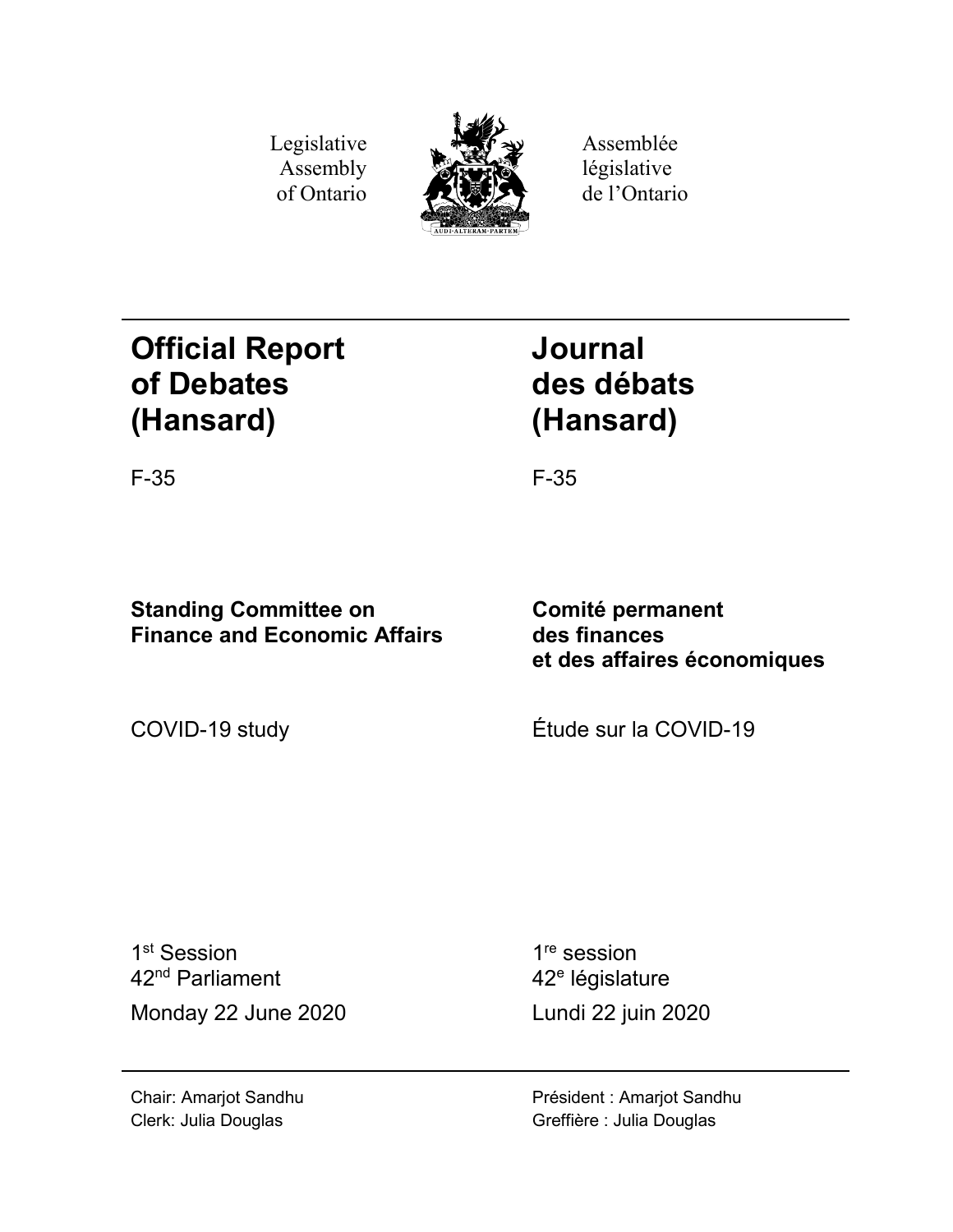Hansard and other documents of the Legislative Assembly can be on your personal computer within hours after each sitting. The address is:

## **Hansard on the Internet Le Journal des débats sur Internet**

L'adresse pour faire paraître sur votre ordinateur personnel le Journal et d'autres documents de l'Assemblée législative en quelques heures seulement après la séance est :

https://www.ola.org/

Reference to a cumulative index of previous issues may be obtained by calling the Hansard Reporting Service indexing staff at 416-325-7400.

## **Index inquiries Renseignements sur l'index**

Adressez vos questions portant sur des numéros précédents du Journal des débats au personnel de l'index, qui vous fourniront des références aux pages dans l'index cumulatif, en composant le 416-325-7400.

Hansard Reporting and Interpretation Services Room 500, West Wing, Legislative Building 111 Wellesley Street West, Queen's Park Toronto ON M7A 1A2 Telephone 416-325-7400; fax 416-325-7430 Published by the Legislative Assembly of Ontario



Service du Journal des débats et de l'interprétation Salle 500, aile ouest, Édifice du Parlement 111, rue Wellesley ouest, Queen's Park Toronto ON M7A 1A2 Téléphone, 416-325-7400; télécopieur, 416-325-7430 Publié par l'Assemblée législative de l'Ontario

ISSN 1180-4386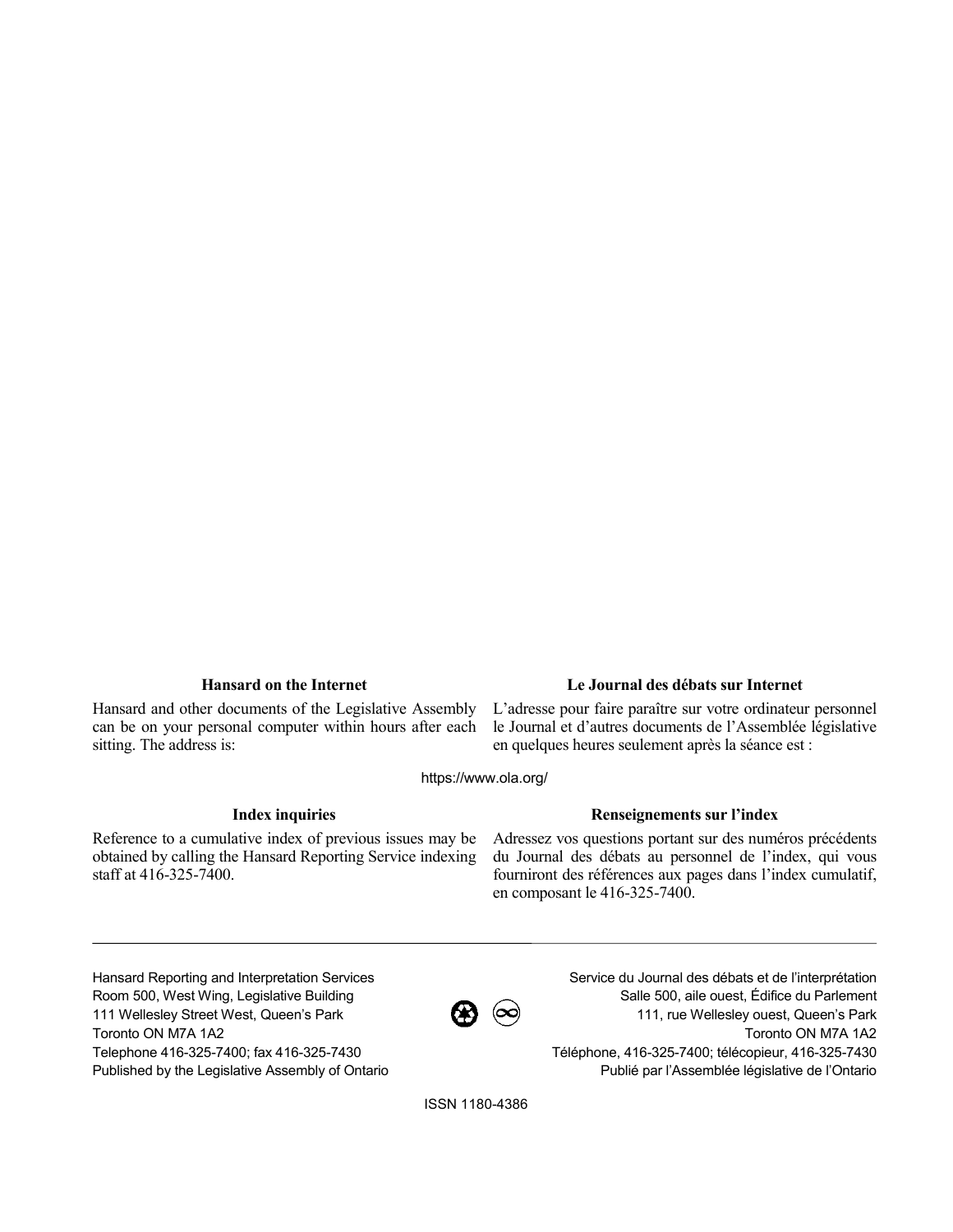# **CONTENTS**

# Monday 22 June 2020

| Mr. Ramy Sallal<br>Mr. Wayne Zronik<br>Mr. Jason Cassis                                                                                           |         |
|---------------------------------------------------------------------------------------------------------------------------------------------------|---------|
| Ottawa Embassy Hotel and Suites and Ottawa Gatineau Hotel Association; Ste.<br>Mr. Colin Morrison<br>Mr. Jim Corcoran<br>Ms. Carole Anne Piccinin | .F-1704 |
| Manitoulin Radio Communication Inc., Manitoulin Country Fest, Rockin' the Rock;<br>Ms. KT Timmermans<br>Mr. Tim Reardon                           |         |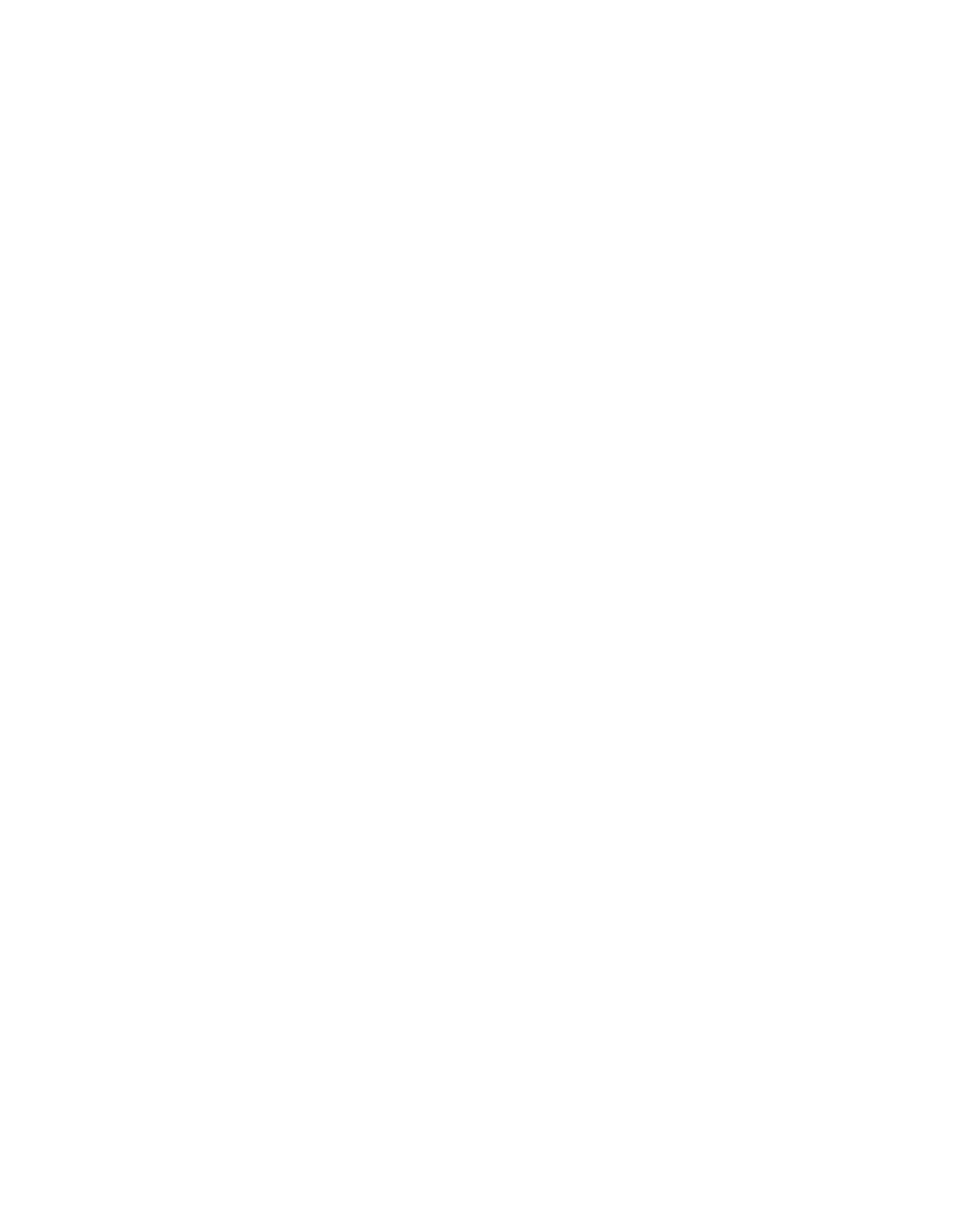# **STANDING COMMITTEE ON FINANCE AND ECONOMIC AFFAIRS**

Monday 22 June 2020 Lundi 22 juin 2020

*The committee met at 0900 in committee room 2 and by video conference.*

#### COVID-19 STUDY

**The Chair (Mr. Amarjot Sandhu):** Good morning, everyone. I call this meeting to order now. We're meeting for hearings on the tourism sector as part of the study of the recommendations relating to the Economic and Fiscal Update Act, 2020, and the impacts of the COVID-19 crisis on certain sectors of the economy.

Today's proceedings will be available on the Legislative Assembly's website and television channel.

We have the following member in the room with us: MPP Stan Cho. The following members are participating remotely: MPP Stephen Crawford; MPP Hunter; MPP Mamakwa; MPP Roberts; MPP Schreiner; MPP Skelly; MPP Smith; MPP Blais; MPP Khanjin; MPP Vanthof; MPP Miller, Parry Sound–Muskoka—did I miss any?— MPP Monique Taylor as well; and MPP Miller, Hamilton East–Stoney Creek.

We're are also joined by staff from legislative research, Hansard, interpretation and broadcast and recording.

To make sure that everyone can understand what is going on, it is important that all participants speak slowly and clearly. Please wait until I recognize you before starting to speak. Since it could take a little time for your audio and video to come up after I recognize you, please take a brief pause before beginning. As always, all comments by members and witnesses should go through the Chair.

Please note that this virtual meeting represents an extension of the Legislative Assembly and the same standards of decorum will apply. Are there any questions before we begin? Seeing none, for the hearings today, our presenters have been grouped in threes for each one-hour time slot. Each presenter will have seven minutes for their presentation, and after we have heard from all three presenters, the remaining 39 minutes of the time slot will be for questions from members of the committee. This time for questions will be broken down into two rotations of six minutes and 30 seconds for each of the government and the opposition, and the independent members as a group. Are there any questions?

I also see MPP Piccini. If you could please confirm your attendance.

LEGISLATIVE ASSEMBLY OF ONTARIO ASSEMBLÉE LÉGISLATIVE DE L'ONTARIO

# **COMITÉ PERMANENT DES FINANCES ET DES AFFAIRES ÉCONOMIQUES**

**Mr. David Piccini:** Confirming my attendance in my office in Port Hope. Thank you.

**The Chair (Mr. Amarjot Sandhu):** Thank you.

#### THE ARLINGTON ESTATE

#### LIVE NATION CANADA

#### EQUAL PARTS HOSPITALITY INC.

**The Chair (Mr. Amarjot Sandhu):** All right. So I would now like to call upon our first witness, The Arlington Estate. If you could please confirm your name for the record, and you will have seven minutes for your presentation.

**Mr. Ramy Sallal:** Hi. My name is Ramy Sallal.

**The Chair (Mr. Amarjot Sandhu):** You may start.

**Mr. Ramy Sallal:** Good morning, and thank you for the opportunity to speak and help you understand how COVID has affected our industry. Given the business we operate depends on social gatherings, mainly weddings, corporate gatherings and milestone celebrations, we have come to the sad realization that we will not be able to open at limited capacity or with strict social distancing measures in place. Imagine having a wedding with no dancing, no gathering at a bar, no hugging or kissing family who came to celebrate with you, no family flying in to watch your amazing moment in your life.

We want to be socially responsible and not pressure the government to reopen until we can safely do so. Unlike a restaurant that depends on walk-in business, we are fortunate to have pre-booked events day after day for the entire year, and we can't ever think about opening with the fear of being ordered to shut down because of an infection. If we rush to open and are mandated to close, that would mean actually cancelling weddings and cancelling events for that mandated period. This would open us up to huge litigation that no one can afford or recover from and not one of our insurance companies will cover. Cancellations of events would be a complete disaster. In order to keep our staff and guests safe, our doors may need to stay closed until we can fully operate. Our business models and enormous overhead will not allow us to operate at limited capacity, but in order to stay closed, we need some financial relief.

All programs released to help small businesses have completely missed our sector. Most of our payroll expenses exceed \$1.5 million, which doesn't allow us to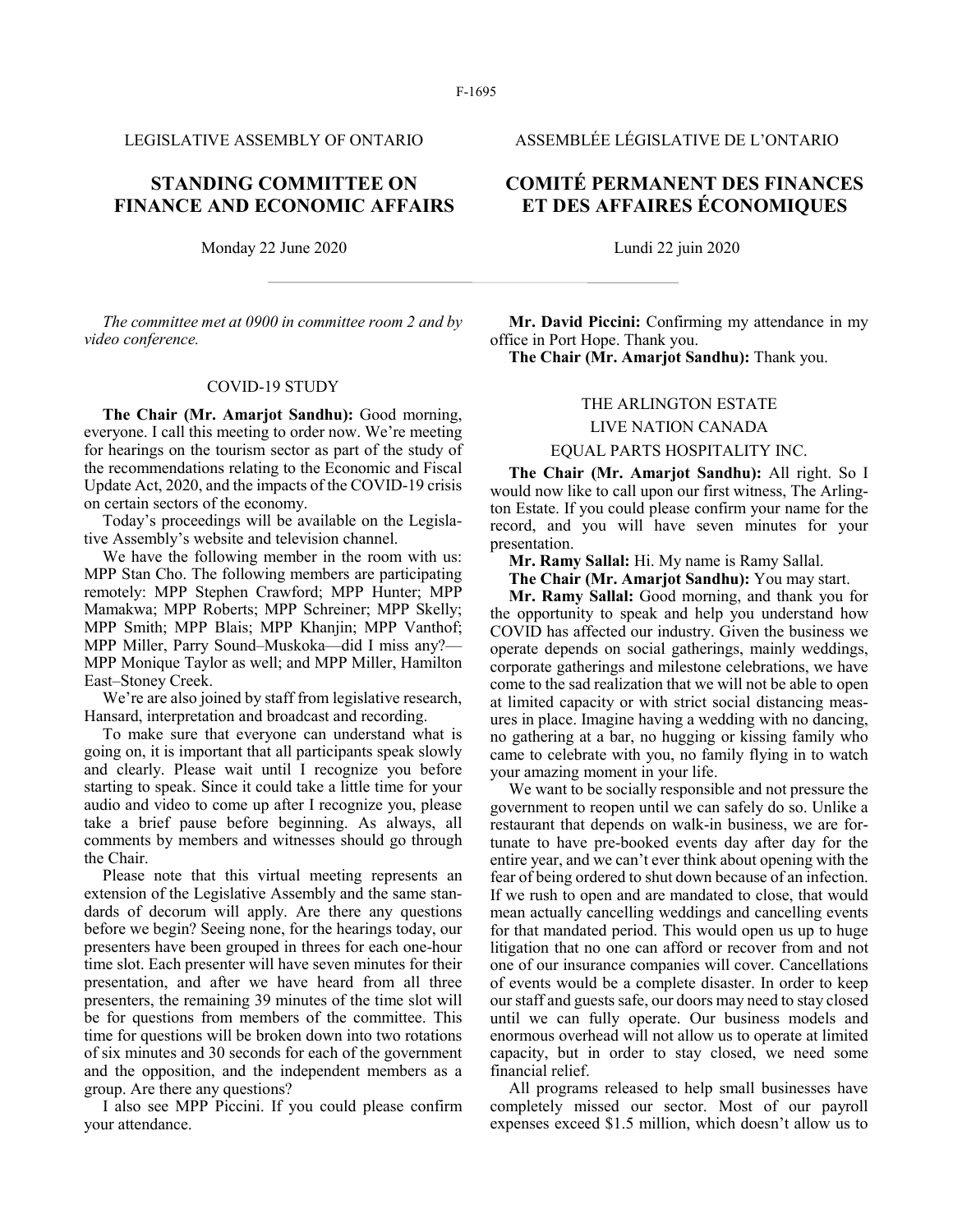get the \$40,000 loan. Most of our mortgages or rents are in excess of \$100,000 per month, which does not allow us to ask our landlords for relief as they cannot apply for the rent subsidy because of the \$50,000 gross rent limits set by the government. We cannot take advantage of the 75% wage subsidy because we are unable to reopen and rehire any staff. We have lost 100% of our business since March, with no end in sight. The BDC and the EDC loans are very difficult to qualify for since they are not 100% government-backed and have high interest rates. The banks have lumped us in with the restaurant industry, and it's seen as high-risk.

We've hoped for some relief over the last three months while burning through our cash reserve, but nothing has applied to our sector, and the burn continues. We have now cancelled events into September, which means we will lose all of our profitable operating months. Our burn rates, for an example, are in excess of \$200,000 per month to remain closed. It's absolutely not sustainable. We pay large insurance premiums, but we can't qualify for business interruption as it's only triggered by physical damage. COVID-19 is the definition of "business interruption," but there has been no physical damage to our building, so our claims got denied.

What we are asking for is simply to adjust the programs in place to get immediate relief. Raise the payroll qualification to \$3 million, raise the gross rent cap to \$200,000 per month and extend the relief for the period until we're able to open our businesses, because we'll be one of the last to open. We do not want to burden the taxpayers any more, but we do need additional relief. What we are asking for is a 100% government-backed loan with a 0% interest rate, amortized over 30 years with no personal guarantees, as they have done in the US, so we can stay closed to get through this journey and eventually open our doors to fully operate and pay back our loans.

We have a very unique position in the industry as we can all produce a calendar of event bookings and signed contracts for the next 24 months. We are all going to be in a fantastic position to pay back our loans because of those future bookings and proven business models. We are completely different from the restaurant industry, as they depend on day-to-day business, which has been considered high-risk. We are set for success and have signed contracts to depend on.

In Ontario alone, we are over 1,100 event venues. We employ over 120,000 everyday people. We host over 270,000 events per year, with over 25 million guests who attend. We have a huge supply chain that depends on our success.

**The Chair (Mr. Amarjot Sandhu):** Three minutes.

**Mr. Ramy Sallal:** Think of the event vendor, the DJ, photo, florist, the video. There's over 7,500 of these individual businesses, which employ thousands on their own. Think of the suppliers: the butchers, the fruit and vegetable suppliers, your local farmer. They employ thousands. Think of the LCBO. We are the second-largest source of revenue for the LCBO, which totalled over \$577 million last year. Think of the tourism that is generated by our

industry, the hotels that remain full because of our industry—over 30% of our guests who attend events are from out of town—the amount of money that is spent because guests are in town for a conference, a corporate celebration, galas or weddings.

Our success in industry has an effect on families' livelihoods. We have been completely forgotten about by our government, but we are the first everyone thinks about when they need to enjoy a night out with family and friends and celebrate personal or business milestones.

We are suffering every day, financially, emotionally and personally. On top of trying to keep our businesses alive with absolutely no support, please don't forget we are, first and foremost, human beings. We have families. We are husbands or wives. We are parents. We are children of elderly parents. We are going through the same challenges that our clients are going through. We are unable to celebrate family milestones. We are unable to grieve family deaths. We are not seeing our parents or family members. Please remember we are fellow human beings. Help us get to the other side, because when that day happens, we are one of the strongest industries, have confirmed contracts—

**The Chair (Mr. Amarjot Sandhu):** One minute.

**Mr. Ramy Sallal:** —on the books and are set for success. We will continue to look for ways to create even more unique memories.

Please understand we are trying to do what we love to do. Hospitality is a difficult business, with some of the longest hours you can imagine. When the rest of the world is celebrating, we're working for you. New Year's Eve, Mother's Day, Father's Day that just passed, Easter, long weekends or even a simple weekend: Most of us haven't enjoyed any of the above in over 25 years. We started very young, and hospitality is a way of life. It's in our blood. It's an appeal that is very hard to explain. We love to be part of people's lives and help create the most spectacular events. It becomes sort of an addiction that can't be broken. There's a rush like no other industry can—

**The Chair (Mr. Amarjot Sandhu):** Thank you. Your time has come up now.

We'll move to our next presenter, from Live Nation Canada. If you could please state your name for the record. You will have seven minutes for your presentation. Can you unmute yourself, please?

**0910**

**Mr. Wayne Zronik:** I'm unmuted. Can you hear me now?

**The Chair (Mr. Amarjot Sandhu):** Yes, we can.

**Mr. Wayne Zronik:** Great. My name is Wayne Zronik. I'm from Live Nation Canada.

**The Chair (Mr. Amarjot Sandhu):** You may start.

**Mr. Wayne Zronik:** Thank you. Firstly, I want to thank the committee for taking the time to listen to how this pandemic has impacted Ontario businesses, and hope that you are keeping safe and healthy in these unprecedented times. My name is Wayne Zronik. I'm the president of business operations at Live Nation Canada.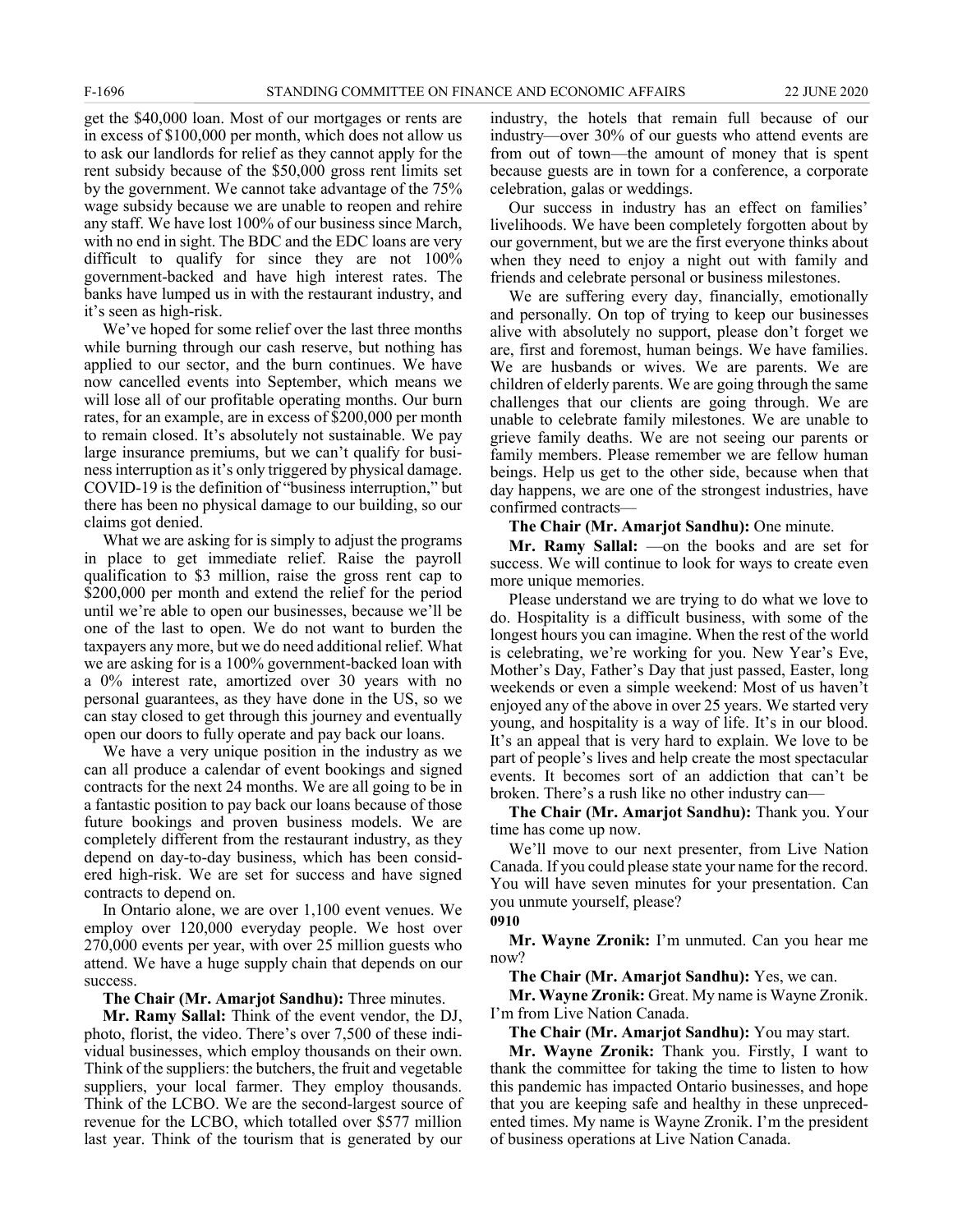Live Nation is the leading promoter of concerts in Canada. We produce over 4,000 shows a year across the country. We employ hundreds of full-time employees and thousands of part-time employees in our business. We promote shows in both our own and third-party venues, and we operate venues, including the Budweiser Stage and the Danforth Music Hall. We produce festivals across the country.

Through our research, we know that over 70% of Canadians feel a high emotional connection to live music and that live music experience provides fans with meaningful and enjoyable life experiences. Prior to the pandemic, over 80% of Canadians would have attended a live music event in the prior year, and 16.1 million Canadians considered themselves fans of live music events. This passion has driven our business in the experience economy across the country.

Live Nation concerts have always been a significant driver of tourism in Ontario. We know fans come from all over the province, the country and the US to attend the concerts and festivals we promote in Ontario. This drives economic activity both at the events we produce but also drives the ancillary impact fans have, ranging from hotel rooms to visiting other business establishments while in town for an event. Nationally, the live music sector contributes more than \$3.5 billion and 72,000 jobs to the Canadian economy.

The COVID-19 pandemic and resulting bans on mass gatherings have had severe consequences for our business. Live events have essentially been placed on pause, which has resulted in an almost complete shutdown of our business. We were the first to cease operations and expect that we will be among the last to be able to fully restore our operations as the economy slowly reopens. As a result, artists have not been able to earn a livelihood playing shows, venues across the province sit idle, employment in the sector is drastically reduced and ongoing costs mount, threatening the livelihood of the entire industry.

We believe our employees, artists and businesses will need financial support to weather this pause in activity. The existing support provided by governments at all levels have aided our industry, and we greatly appreciate the measures enacted to date. In the longer term, we believe additional supports will be required to ensure that our industry thrives on the other side of this pandemic.

These additional measures could include targeted rent or tax relief for music venues. Music venues currently sit idle and will not be back to full capacity operation for some time. Rent relief would be helpful to ensure a robust venue ecosystem exists in Ontario on the other side of this pandemic, providing a place for artists and fans to connect in a safe way. Tax relief and additional financial supports for the industry will also help to kick-start activity when full operations can resume, redirecting tax revenues from the sale of tickets to live events to create and enhance supports program. Whether through existing programs like the Celebrate Ontario fund or the live music stream of the Ontario Music Fund, or through the creation of new industry supports, these programs will provide for a robust

Ontario and Canadian live music business to support artists, venues and employees in the promotion of domestic talent as the industry rebounds from the COVID-19 shutdown.

While shut down, we have attempted to bring the music to fans in their homes through programs like Budweiser Stage at Home, which has featured cherished Canadian acts like Blue Rodeo and Barenaked Ladies. Audiences for these broadcasts have been excellent, and we are convinced that Ontarians' love of live music has not diminished during the pandemic, making us hopeful for our industry when we are able to safely return.

The safety of our fans, artists and employees is at the forefront of all of our planning and our top priority. We have been working hard on establishing operating protocols for post-pandemic operations when mass gatherings can be safely held. We will be prepared to open and operate our venues and events when it is safe to do so. We expect there to be significant expense for ours and similar industries as we plan for these post-pandemic operations. Programs like the Safe Restart program recently announced by the federal and provincial governments will be helpful in supporting additional expenses and capital investment that we will ultimately require to be prepared for the safe reopening of our business.

Before we get to a full reopening, we have been looking for innovative ways to bring live entertainment back to Ontarians. We hope to drive domestic tourism by producing socially distant shows in our venues, starting with drive-in, bike-in shows in Ontario Place and elsewhere in the province. We are committed to ensuring the health and well-being of our fans, employees and performers during these events, and doing our part to create new jobs and contribute to economic recovery in the process. With almost every major event cancelled across the country this year, we want to give people the live entertainment experience they sorely miss, and one that only we can deliver.

As I have said, the pandemic has presented unprecedented challenges for our business and the live entertainment industry. But I'm hopeful that working together, we can get back to a thriving live entertainment sector that provides Ontarians entertainment, drives domestic and international tourism and provides a significant contribution to the economy of our great province. Thank you again for the opportunity to present these challenges and the opportunities facing our business and industry today. Thank you.

**The Chair (Mr. Amarjot Sandhu):** Thank you so much. Moving along to our next presenter, from Equal Parts Hospitality Inc. If you could please state your name for the record, and you can get right into your presentation.

**Mr. Jason Cassis:** Hi, my name is Jason Cassis. I'm the CEO of Equal Parts Hospitality. Although we've been excited to reopen this past weekend, the hospitality industry, going forward, is going to require some significant structural changes in order to create sustainability over a couple-year period. The supports have been fantastic; don't get me wrong. Our industry is very grateful for the programs that have taken great care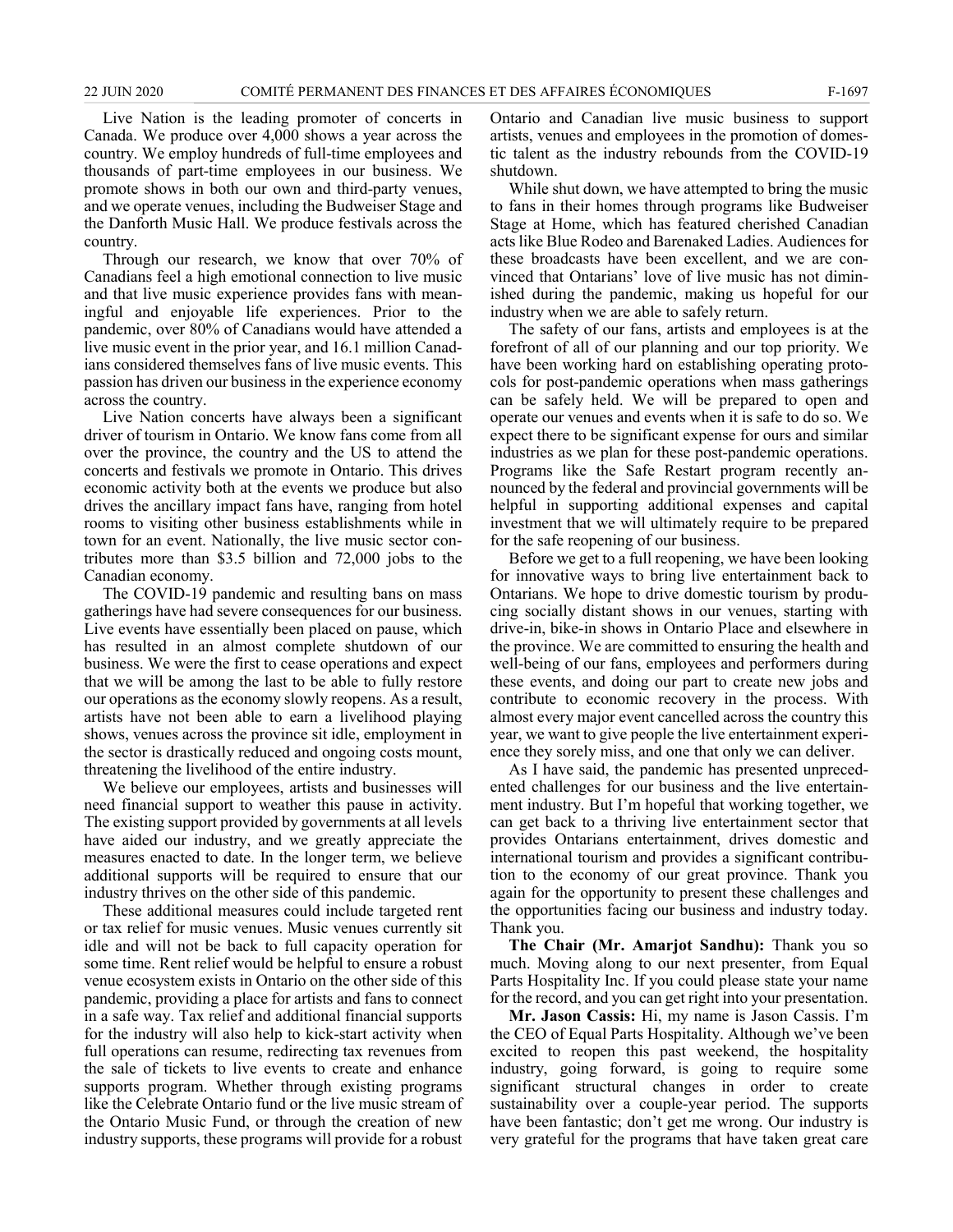of our workers while they've been laid off, kept the lights on and ultimately lessened the inevitable losses of 2020. I concur with the first presenter today, also being in the event business, that there is definitely some additional help that could go out to the event industry specifically, but let me come back to my presentation.

All of this is temporary, and the industry needs to get back on its feet without further handouts at some point. Having said that, here are a couple of ideas that might help push both short-term and long-term profitability as businesses open up, specifically restaurants, hotels and so on. As some of you have seen, we've launched an outdoor dining experiment in Hamilton by creating these beautiful outdoor dining districts. We launched on Friday, and so far, so good. We can all celebrate the fact that for the most part, these were very well attended. They're safe, beautiful places to eat and drink. They're stunning examples of what you can do in a city with incredibly little capital.

Having said that, I wanted to create the first idea here: I think when the province is looking to hand out capital or support to local cities, they actually need to be looking directly at BIAs. If you were to support a local tourism office in Hamilton, their mandate is to go out 40 kilometres, as an example, to try to get, hypothetically, someone to a Pearl Jam concert at the FirstOntario Centre. Where we really need the support is on the BIA level, by creating some of these ideas. These ideas can't be created on their own through independent businesses. It's going to take the heavy lifting of BIAs to cut through red tape in order to launch something very quickly, so I encourage everyone in the province to support and fund BIAs, because ultimately, with a very small amount of capital, these guys move mountains. That's my first idea.

My second idea to help with supporting businesses of all levels, including the first and second speaker today, would be for us to be looking at reforming the tax distribution of the LCBO. This doesn't sound like an immediate solution, but strangely enough it is. I'm going to put it in a very simple perspective I hope that everyone can wrap their head around. My mother purchased about \$150 worth of wine or spirits from the LCBO last year, by her estimation. I purchased over \$1 million, but we pay roughly the same amount of money. If I'm purchasing vodka by the skid for event spaces, golf courses and restaurants, and she's purchasing a single bottle of gin, we're roughly paying the same taxation structure.

I think it's time that we do a deep dive into the tax structure of the LCBO and the rules that govern the AGCO. Although both institutions have come miles and miles and miles from where they were at one point, I think there is a ton of room to move within those tax structures that will help to fund the hospitality industry from Live Nation to event spaces to bars, restaurants, hotels and golf courses that would have far greater tax impact on the revenues for the province—

**The Chair (Mr. Amarjot Sandhu):** Three minutes. **0920**

**Mr. Jason Cassis:** And that's where I think we should go. Thank you.

**The Chair (Mr. Amarjot Sandhu):** Thank you so much. We'll start with the questions now. We'll start with the opposition this time: MPP Miller, Hamilton East– Stoney Creek.

**Mr. Paul Miller:** Good morning, everyone. My question is to Live Nation and Wayne. As a country, Canada, and Ontario, to a somewhat lesser degree, has done well in combatting COVID-19. Other nations have had less successful approaches. I'm thinking of the United States, primarily.

While we are slowly reopening our domestic economy, the US-Canadian border will likely remain closed to the majority of non-essential travel for much longer. This may also be the case for international travel to and from Canada. What do you believe will be the medium- to longterm impact on the live music industry if artists from the United States or elsewhere are not able to cross the border for the foreseeable future? Will the domestic music industry be enough of a draw for concertgoers to keep the industry stable, as long as the proper protocols are in place of course?

**Mr. Wayne Zronik:** Thank you for your question. We do, ultimately, think that international tourism is important, but we're fortunate in Canada to have a robust domestic touring business. We have a number of shows at the Budweiser Stage and in arenas across the country that are domestic and that won't need the cross-international borders. Obviously, in the short and medium term, for us, that will be our focus as the borders remain closed.

We do believe there is a robust business there. Is it at the same level that it would be when those international acts can start coming back to Canada? No, but we think that there is a sustainable business there, yes, in the short term. There are a number of acts that can fill clubs, arenas and amphitheatres. That is our hope, as we can open safely, to rely on that domestic talent, and then in the longer term when borders reopen, to get back to the business that we used to have. Does that make sense?

**Mr. Paul Miller:** I have a follow-up to that, Wayne. I understand what you're saying about domestic talent, but obviously the resources would run out eventually, very quickly, of local talent—

**Mr. Wayne Zronik:** Yes, yes.

**Mr. Paul Miller:** And I'm concerned about the draw. If you're bringing in big talent from Europe and the States and elsewhere, you're obviously going to have a larger venue and you're going to have more people involved. So the sustainability of your business—obviously it would take longer and need further support from federal and provincial governments to get you into a position where if things come back to normal, which could be a while, you would be able to maintain and retain the amount of people who work for you, number one, and the amount of influx of new talent that's going to attract people to continue to come to your venues. That's my concern, and I'm not quite sure how you're going to be able to address that.

**Mr. Wayne Zronik:** One of our objectives in the medium term is to make sure that any of those restrictions, or to the extent that there are quarantine protocols—that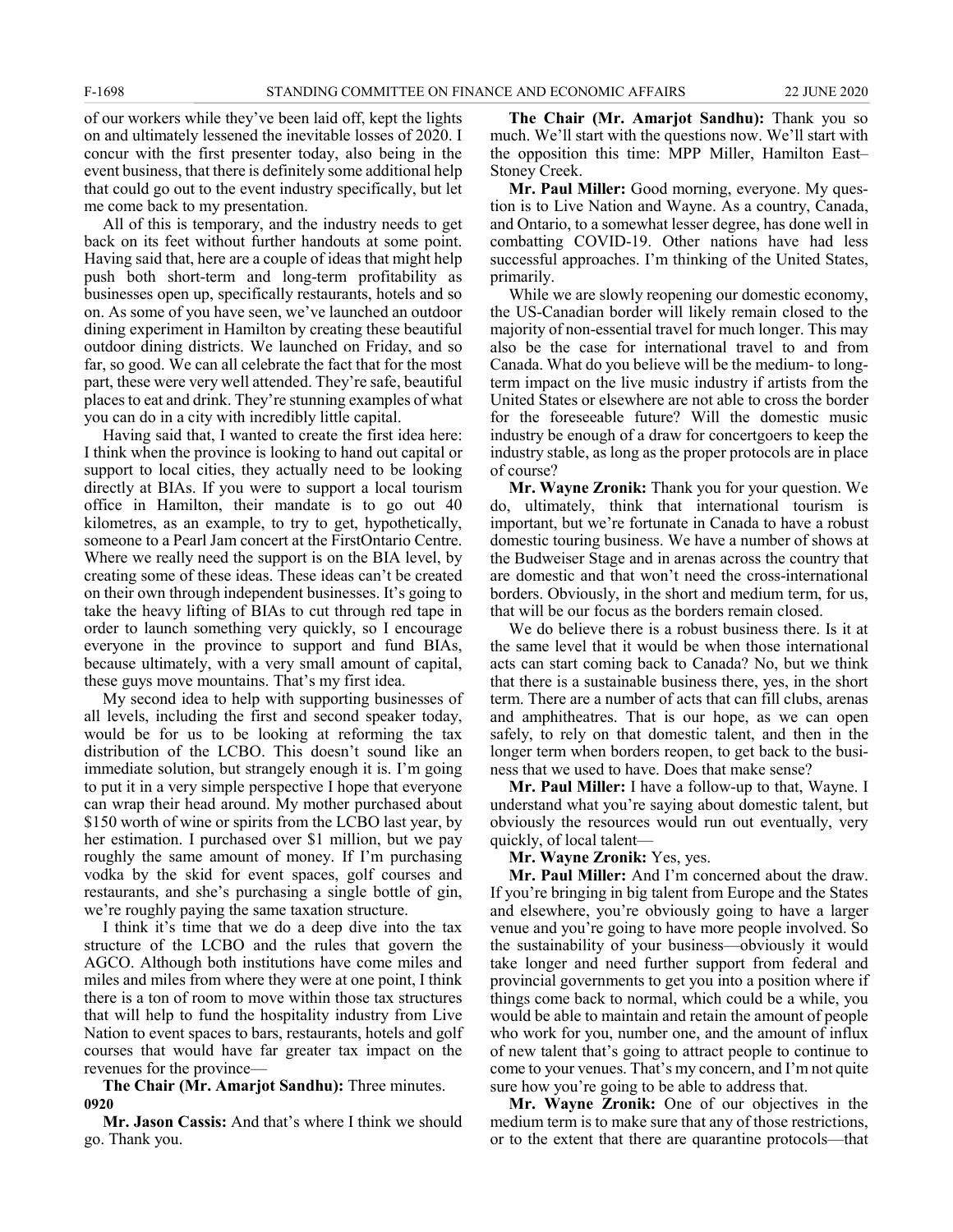we're engaged in those discussions so that we can develop safe ways for artists to cross the border without having to go into the 14-day quarantines or things like that, so ultimately, you can have those international acts come to Canada.

**The Chair (Mr. Amarjot Sandhu):** Three minutes.

**Mr. Wayne Zronik:** Obviously a 14-day quarantine period crossing the border would be problematic for our business, so we want that to be as seamless as possible in order to make sure that those acts can come and, to your point, we can maintain the level of business that we've had historically.

**Mr. Paul Miller:** Thanks, Wayne.

**Mr. Wayne Zronik:** Thank you.

**The Chair (Mr. Amarjot Sandhu):** Further questions? MPP Taylor.

**Miss Monique Taylor:** Thank you so much, and good morning, everyone. My question is for Jason, as Jason has a local Hamilton establishment and has so many fine restaurants here in the city. I was wondering: You mentioned some tax breaks, you mentioned some reforming on how the distribution of taxes happen, but if the government would have put plans in place already to ensure that you had the rent relief, to ensure—I mean, we put out a plan called Save Main Street, which included rent relief, included your utilities, things like that. How would that have helped your businesses to ensure that you could stay viable through all of this?

**Mr. Jason Cassis:** Thanks for your question. Quite frankly, everything that the government has put forward specific to our industry has worked very well, from CERB supporting a laid-off employee to rent relief supporting the fact that we've got to keep our lights on even though we're not there, so to speak, to the wage abatement that's coming through. All of those pieces of the puzzle will create more solvency, not less solvency, for the hospitality industry.

When I was speaking of tax reform—

**The Chair (Mr. Amarjot Sandhu):** One minute.

**Mr. Jason Cassis:** —very specific things that we can do on the provincial level to redirect some of that tax revenue or lessen that burden to permit restaurants to have the same advantages that global restaurants have or that most North American restaurants have, as an example, in the purchase of alcohol. It really shouldn't be the same price if you purchase a million dollars' worth of alcohol versus on a retail level, when you go to the store to purchase alcohol.

I think some of those reforms need to be looked at. I think we need to unpack that in a whole other session, perhaps, but overall the support has been terrific.

**Miss Monique Taylor:** Thank you. It's great to hear that there was help for you. Did any of that help come from our provincial government or was it all federal money?

**Mr. Jason Cassis:** I think it was shared—

**The Chair (Mr. Amarjot Sandhu):** Thank you. Sorry to cut you off. We'll come back to this in the second round.

We have to go the independent members for their time now. I'll start with MPP Schreiner.

**Mr. Mike Schreiner:** Good morning, everyone. I thank all three presenters for coming in today and taking the time.

I'm going to direct my first question to Jason. Like you, Jason, I'm a big fan of business improvement associations. You had talked about supporting them as one way of helping with recovery. Could you maybe go into a bit more detail about the kinds of supports government could provide BIAs to support the recovery?

**Mr. Jason Cassis:** I sure can. Thanks for the question. Let me use the example that actually just happened. We had this idea to create European-style outdoor piazzas on streetscapes. We launched them on Friday. They're very successful. They're going to expand throughout the city. For an individual business owner to approach, let's say, Guelph Tourism or Tourism Waterloo or Tourism Hamilton—their mandate is not to support what's happening directly on the streetscape. Their mandate is to try to find someone from Mississauga to come to Hamilton, 40 kilometres away, to attend a Pearl Jam concert, as an example. That is their mandate.

BIAs are neighbourhood-specific. And because these BIAs right now have all their people and no money to spend, because all the programming has been cancelled, they're just chomping at the bit to create great local ideas. Let's face it: We are all going to be tourists in our own province this year. There will be no one leaving the province. There is going to be no travel. In that case, we are our best customers. So to give Mississauga a million bucks, KW a million bucks and Hamilton a million bucks, all 40 kilometres away, all we'll be doing at the city level will be stealing each other's customers to come to each other's cities. I think that's a horse trade and a waste of money.

You need to direct the capital further, closer to the ground to where cities can create wonderful projects and wonderful experiences on a grassroots level. My suggestion to you would be, find a way to directly fund the BIAs. Maybe through the regional tourism offices would be one way to do it, rather than directly through cities, because then they can create localized ideas. That's one way to do it, through regional tourism offices.

**Mr. Mike Schreiner:** Great. Thanks for that. I'm from Guelph, and the Downtown Guelph Business Association, in particular, is doing a lot of creative things and a lot of cross-pollination with Hamilton, so some exciting opportunities there.

I wanted to direct my next question to Wayne. Wayne, I've been meeting with a number of artists—musicians, in particular—who have talked about how the model for supporting musicians pre-COVID was flawed and problematic, and now, during COVID, has become very challenging. I'm just wondering if you have some thoughts on how we can support musicians in particular in this interim period between now and when we can have live events again.

**Mr. Wayne Zronik:** First, thank you. The artists', and certainly the domestic artists', case—

**<sup>0930</sup>**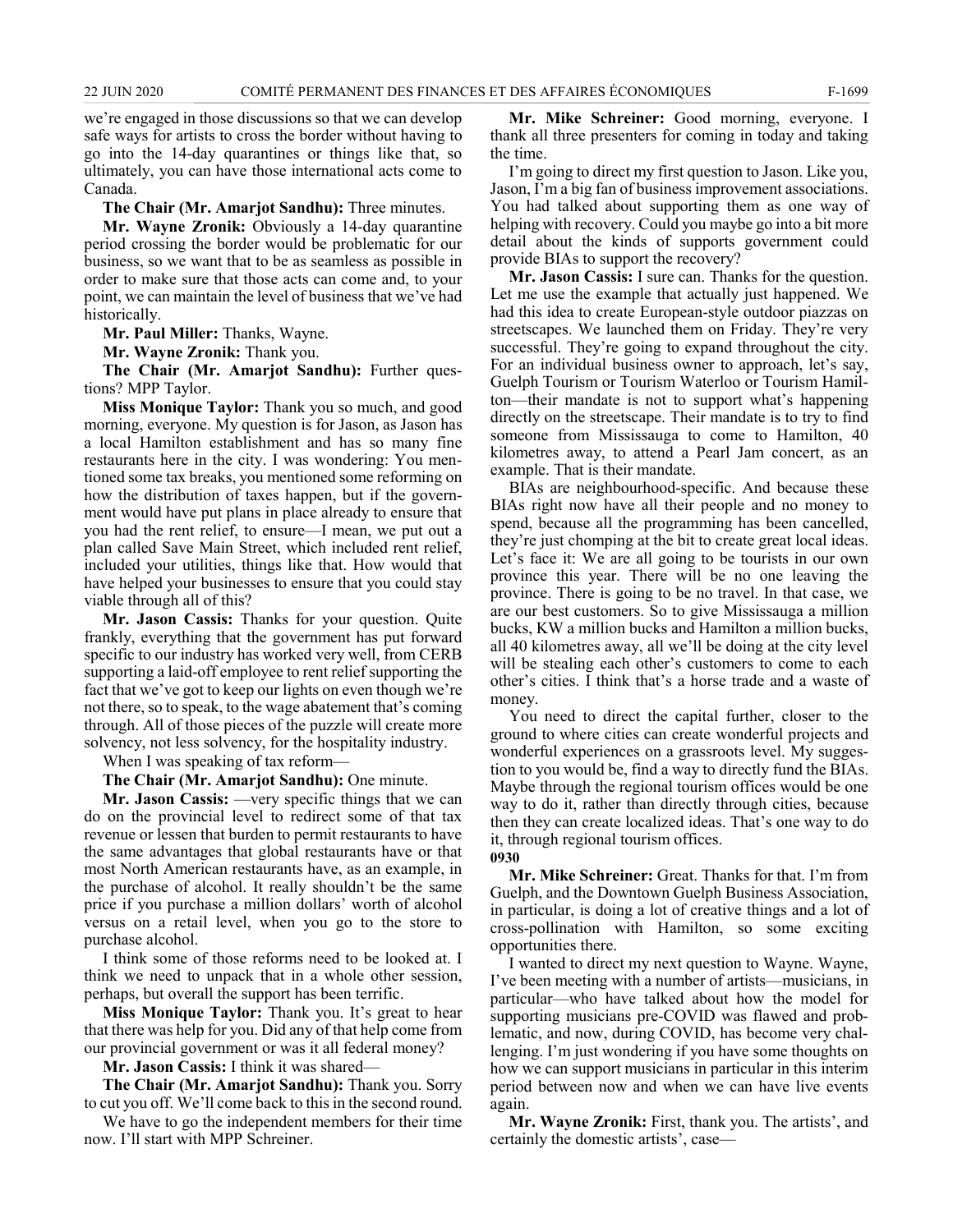#### **The Chair (Mr. Amarjot Sandhu):** Two minutes.

**Mr. Wayne Zronik:** —is they're not able to go and play—can you hear me? Yes?

#### **The Chair (Mr. Amarjot Sandhu):** Yes.

**Mr. Wayne Zronik:** Okay, great—and are struggling because they can't get out there and play live. Obviously the federal programs like the CERB and other things like that have underwritten a little bit of that, but we see in, the medium term, trying to come up with programs that will allow artists to play in socially distanced environments and trying to get reopened as quickly as possible—only when it's safe, obviously, but we believe that there's lots of opportunity to create smaller events where social distance can be maintained and safety can be maintained, and domestic artists can begin playing again. That is one.

Obviously, when you can't get the capacities that you used to have, then it's tough to make the economics work. But perhaps in the short term, underwriting or creating those event grants or enhancing the programs, as I had said, like Celebrate Ontario or the live music stream of the Ontario Music Fund to support or perhaps provide some support for domestic artists to get out there and tour in those reduced-cap environments—because when you can only put 200 people in a 1,000-capacity room, the economics of an event become very challenging. As you can imagine, it's difficult to make it make sense. But if the government can support that, we can get artists back out on the road earning money and providing entertainment for Ontarians.

Ideally, it's really getting back to business as quickly as possible, whether it's in a reduced-capacity environment or otherwise. We've tried to do that, as I said, where we're trying to create streaming events in the venues that we own, with no fans, and then ideally we're creating some drive-in events and some other—ideally later this summer—

#### **The Chair (Mr. Amarjot Sandhu):** One minute.

**Mr. Wayne Zronik:** —reduced-cap events. Ultimately, it will be domestic artists that we'll rely on for that because there's no opportunity for any other artists to play. So we think there will be opportunities in the short term, but we think government support through those programs will be very helpful.

**Mr. Mike Schreiner:** We're almost out of time, so just quickly, the transition to digital and online performances: How has that gone? Is it a financial model that works at all, or is it just a stopgap at this point?

**Mr. Wayne Zronik:** There's a little bit of stopgap to it. Listen, we want to continue to keep fans engaged with live music while they can't go to shows, and so we've made that a priority, things like Budweiser Stage at Home and other events that we're producing. We hope that it's a long-term opportunity. Fans haven't engaged with it in the past, but the audiences we're seeing for that during COVID-19 are extraordinary and we think that, hopefully—

**The Chair (Mr. Amarjot Sandhu):** Thank you. Sorry to cut you off. We'll have to move to the government side for their first round, now, and I'll start with MPP Cho.

**Mr. Stan Cho:** Thank you very much, Chair, and thank you and good morning to all of you for being here today with us. I have two quick comments and two quick questions before I pass it to my colleague MPP Smith.

My first comment is for Jason. I appreciated your comments. I think it's very fair to say that investments into the grassroots, the micro levels—as micro as we can get bear a lot of fruit, and certainly at the Ministry of Finance we are looking wholesomely at providing municipalities with additional tools to be able to do just that, because the closer you are to the front lines, the quicker we can fill those gaps.

Which leads to my second comment, for Ramy, and it has to do with those gaps. Since the beginning of this pandemic, we have been working with all levels of government, but particularly with Ottawa, at the Ministry of Finance, because we recognize that programs have those gaps.

While we've been successfully able to fill some of those gaps, certainly hearing your case here today and from the sector before, we hear that there are those gaps. My promise to you at a personal level is to continue to work with our partners in Ottawa. Of course, in Ontario we are more limited for capital than they are, but that doesn't stop the effort from happening, so we will be working towards helping to fill those gaps as best as we can.

My two questions: You spoke a lot of the fiscal impact in your sector—I appreciate the question is for Ramy—but you spoke about lawsuits, so my first question is, what are those stories we're not hearing? What's going on on the ground level with couples who weren't able to get married—me being one of them, of course, missing my wedding in May; not to make it personal, but I understand that stress and the anxiety that it causes couples out there. If you could describe a little bit, please.

**Mr. Ramy Sallal:** I guess they're finding lawyers who are citing frustrated contracts. We get deposits. We have contracts booked. They are non-refundable, but in this case here, do they have a good case? It's not my fault. It's not their fault. It's nobody's fault that this happened. We've offered full postponements, so the majority of our clients are postponing. What that's doing is taking all the revenue from this year and sticking it into next year, on dates that I could be booking for next year. So we're just moving the revenue over and losing the opportunity to make new revenue.

It's hard to give deposits back or cancel events, so a few of my colleagues in the wedding industry are being faced with a bunch of lawsuits—we haven't got any yet—to demand their deposits back and cancel the events.

**Mr. Stan Cho:** It's very unfortunate to hear that. Certainly that friction, not by anybody's fault, is very real, given how important these events—weddings—are for most people out there.

My second question: What are you doing to combat some of that aggression between the parties? You seem like a measured, reasonable person in this industry, and so I don't think for a second that you're fighting these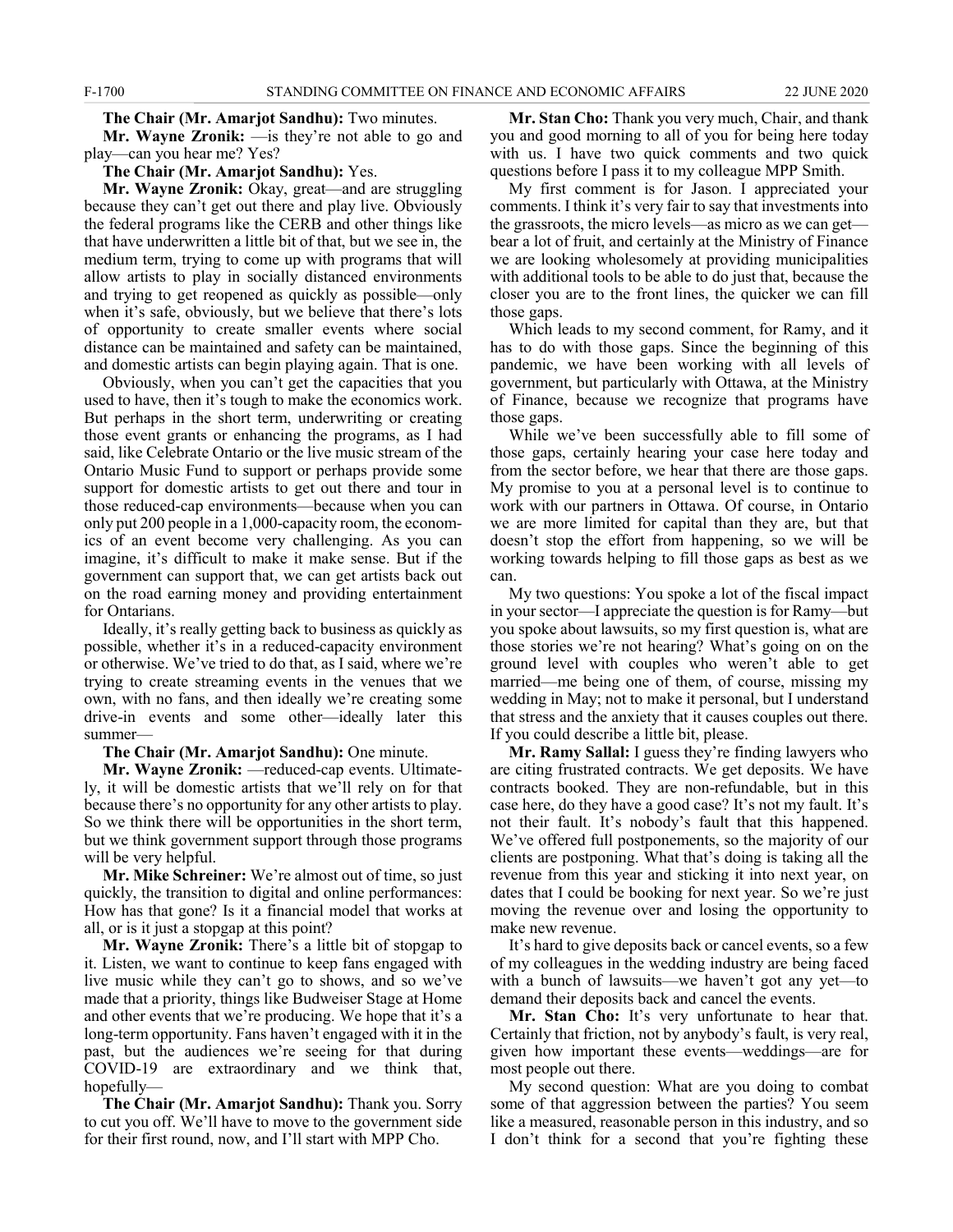lawsuits as aggressively as possible. What are you doing as a hall to try to mitigate some of those potential risks?

**Mr. Ramy Sallal:** We're giving many, many options not to cancel. I've got a 10-acre property, so I'm in the luxury events space. I've offered to the brides and grooms that maybe if they're allowed to do the outdoor ceremony, please do the outdoor ceremony here. We'll celebrate your wedding next year on another date.

We're offering full postponements: no administration fees, no 2021-pricing price increases, no penalties.

**The Chair (Mr. Amarjot Sandhu):** Three minutes.

**Mr. Ramy Sallal:** We're just going to take all the hits ourselves. It's a lot of hits we're taking. We've been burning, burning, burning money every day, every month, and it's just not sustainable.

**The Chair (Mr. Amarjot Sandhu):** MPP Smith?

**Mr. Dave Smith:** My question, actually, is for Wayne, as well. Companies like yours are a little bit larger, let's say, than the other presenters', but there has been some interesting conversation coming around about government-backed loans and so on. During the financial crisis in 2008, we bailed out the auto industry by a stock purchase. Rather than doing government-backed loans, is there or could there be an opportunity where there's another class of shares that gets created for larger companies such as yourself, where the government has an opportunity to purchase those shares and share not only in the risk, but share a little bit in the reward if at some future date you're able to recover much quicker?

You're still on mute, unfortunately.

**Mr. Wayne Zronik:** There we go. Sorry. My apologies.

Live Nation Canada is a subsidiary of Live Nation Entertainment globally, and so we have tapped capital markets and we believe that we're well positioned from a balance sheet perspective through this. That doesn't mean that, given how long this goes on and the uncertainty associated with it, any and all options wouldn't be considered. Not having thought about that in any real way, I'm sure it could be helpful to a number of industries if this does go on for a prolonged amount of time, but we believe that our balance sheet is in pretty good shape right now and haven't considered anything like that.

**The Chair (Mr. Amarjot Sandhu):** One minute. **0940**

**Mr. Dave Smith:** Thank you, Chair. My next question, then, is also for you, Wayne. You talked about Celebrate Ontario in particular. The applications for Celebrate Ontario have passed and a lot of the money has already been allocated from it. Should we be creating another program then that has a focus on reopening or a focus on covering existing costs right now?

**Mr. Wayne Zronik:** I think the existing grants were covering costs for those, but I do think additional programs that would support the ongoing operation as things start to reopen—as I said, I think capacities will be reduced and economics will be challenged, but by providing some support to those events, you'll find that the activity is higher, which will generate employment and get artists working again and keep the ecosystem functional while we're not able to put full capacities into clubs. We think that reopening for sure, and then I think there's a number of festivals and larger events—

**The Chair (Mr. Amarjot Sandhu):** Thank you. I apologize to cut you off. We'll have to go to the independent members for their second round now, and I'll start with MPP Hunter.

**Ms. Mitzie Hunter:** Thank you so much, everyone, for your presentations and the perspectives that you've brought to the committee today. I would like perhaps Wayne to speak to what the safe protocols are that you have adopted. If you could just us a sense of that, and are there any shifts in your costs as a result of that to keep your audiences safe when they are able to come back?

**Mr. Wayne Zronik:** Yes. Well, I'll frame that in the longer term. In the short term, from a reduced-capacity perspective, obviously you have fewer people in the buildings or venues to maintain social distance, which results in lower ticket sales obviously, which makes the economics challenging.

In addition, you have the capital associated with retooling a number of things in venues, whether it be going to touchless and cashless transactions to minimize touching of surfaces in the building, to additional cleaning because you're going to be basically sanitizing before, during and after in a much more significant way. You're obviously going to have to have additional event staff to promote and maintain the social distance.

So all told, through the entire chain, we're going to have increased costs and a bunch of investment that will need to be made in these venues. I think that will be consistent across the event-hosting space, that it's just going to cost more and there are going to be a bunch of capital investment that we're going to need to do as we get back to business.

**Ms. Mitzie Hunter:** So the economics will be challenging in the new environment. One of the challenges that we've heard consistently through this hearing process is around consumer confidence, and in your case it would be fan confidence. I'm wondering if you've thought about your role in helping to build and re-establish that fan confidence so that these types of gatherings in places and we heard how important localizing that in communities and cities is. So how do you see yourself playing a role in rebuilding that confidence that Ontario is a fun, social and safe place to play?

**Mr. Wayne Zronik:** Across North America, we have hundreds of clubs and theatres and around 60 or 70 amphitheatres, so we have a robust business and generate best practices. Communication, we think, will be key, communicating what we're doing and why we're doing it.

One of the things that heartens us is that we have offered refund windows on our shows and fans are holding on to their tickets.

**The Chair (Mr. Amarjot Sandhu):** Three minutes.

**Mr. Wayne Zronik:** Some 80% of fans who would have purchased tickets are holding on to those tickets.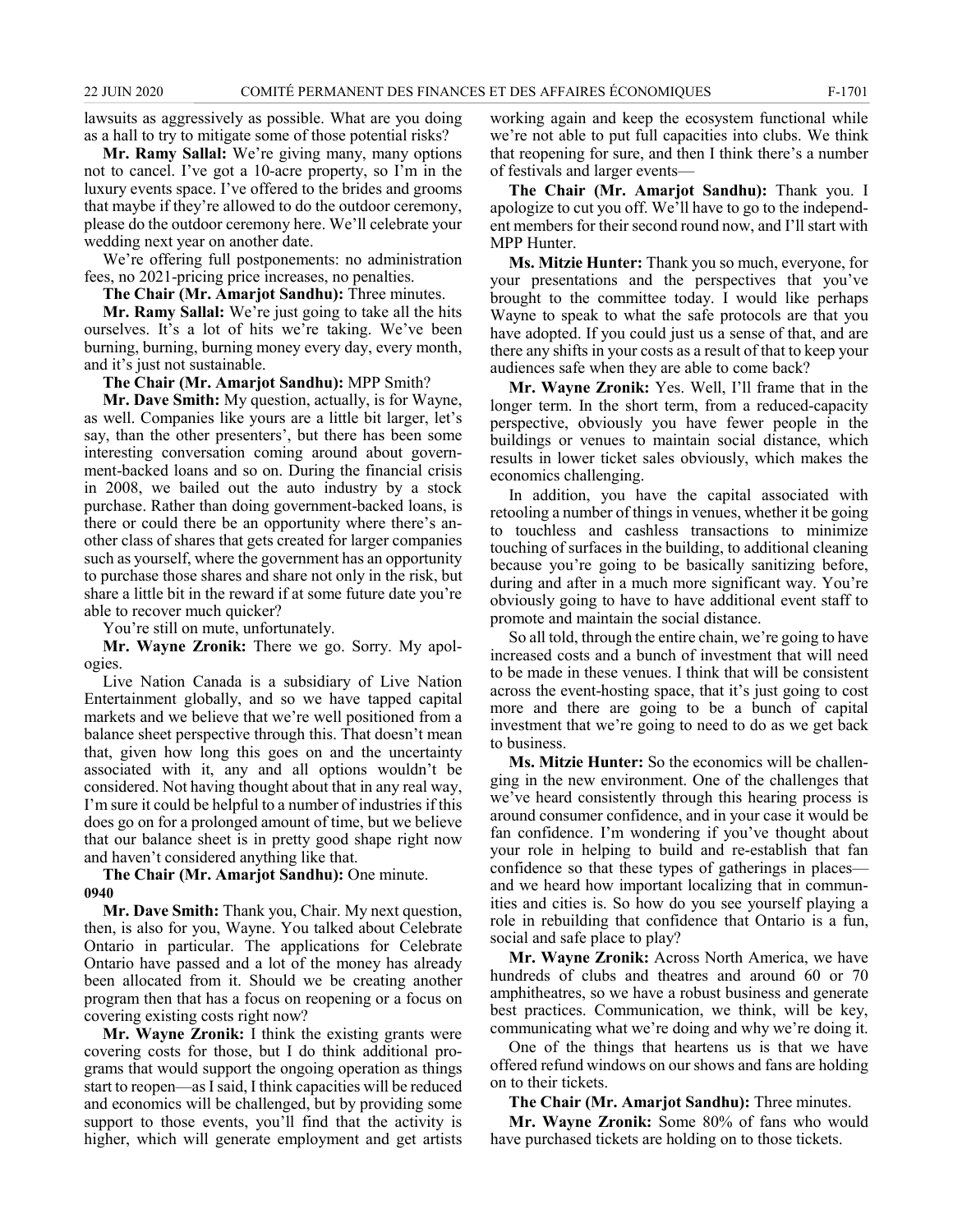**Ms. Mitzie Hunter:** Okay. Thank you. I will give the remainder of my time to MPP Blais.

**Mr. Stephen Blais:** Thank you. I have a question for Ramy. Ramy, you mentioned the situation with your business interruption insurance and the lack of providing you coverage. I was hoping you could expand upon that a little bit. Also, was that a particular issue to your coverage, or do you understand that to be an industry-wide problem just with the nature of insurance?

**Mr. Ramy Sallal:** It's industry-wide. We put a group of owners together now just to bounce ideas off each other, and there are about 70 different venues that we communicate with. All of us have been denied business interruption, because it is triggered by physical loss. So if I had a tornado, a hurricane, a flood or anything that knocks out my business, it's covered. But when it's a mandate like this, the loophole that they have is it's not physical damage. So we're trying to go after it. We could do lawsuits, but again, it's a two-year battle. I don't know. It's unaffordable.

**Mr. Stephen Blais:** Sure. I don't have any other questions. Thank you very much.

**The Chair (Mr. Amarjot Sandhu):** Thank you. Further questions? MPP Hunter?

**Ms. Mitzie Hunter:** How much time is available, Chair?

**The Chair (Mr. Amarjot Sandhu):** A minute and 30 seconds.

**Ms. Mitzie Hunter:** Okay, great. Maybe I can talk a little bit about the idea—I believe it was Jason who suggested supporting BIAs and micro-targeting that funding. I just wondered, Jason: Can you talk a little bit more about how you see that really helping to reduce cities competing against each other for the same audience and also generating local economic development and jobs?

**Mr. Jason Cassis:** I would say that the simplest way to think about this is that when you give money to a body of administration that is very tiny, with few employees, the money gets directly put into projects that support those retailers or restauranteurs or events spaces. If you give the money to a larger entity with a ton of administrative burden, the money goes to the administrative burden, not to the projects, typically. I would like to see it not get caught up in the larger groups—

**The Chair (Mr. Amarjot Sandhu):** Thank you so much. We'll go to the government side now for their second round. I'll go back to MPP Smith.

**Mr. Dave Smith:** Thank you, Mr. Chair. I appreciate that.

For Jason and Ramy: I think, as I lead into my next question, that you guys probably have an easier case with this, because you will know everyone who will be coming to your venue. So I'm going to direct it to Wayne, but if you do want to jump in afterwards, please, by all means, do.

Wayne, the question is around contact tracing. You're going to have some very large venues. Yes, you will be selling tickets online, you'll know who bought the tickets, but then the ticket may flip through StubHub, it may be sold by someone else or it may be purchased as a gift for another person. How would you suggest we go about contact tracing, then, for people coming into those venues as we reopen them, to make sure we have a way of tracing once the virus starts to spread that way?

**Mr. Wayne Zronik:** Well, the technology exists right now to have that digital ticket, and that digital ticket would follow the individuals even as it was sold, whether it be through StubHub or whether it be through Ticketmaster or whether it be through anything. We think that the digital ticket needs to live much like an airline ticket, so that we can identify who was in the venue. That technology exists, of course. We thought it was good from a security perspective.

Historically, we think it's even better in this environment where we need to know who was in what seat. Maintaining that knowledge and information will help us to be able to effectively contact-trace, and we're able to do that today through digital ticketing on the various platforms.

**Mr. Ramy Sallal:** Ours is very controlled, because they're private events. There's a complete guest list. We even have everybody's emails and can send out a courtesy email on behalf of the venue, and have certain stipulations in place, like, "If you've travelled, please do not attend." We know exactly who's coming to our events, and it doesn't get flipped. We know where they're sitting, what table they're at. We know everything 100%. It's very controllable.

**0950**

**Mr. Dave Smith:** Thank you very much for that. I'm going to turn it over to my colleague MPP Skelly.

**The Chair (Mr. Amarjot Sandhu):** MPP Skelly?

**Ms. Donna Skelly:** Thank you, Mr. Chair. My question is for Jason. Jason, it's so nice to see you today. You were instrumental in the city of Hamilton moving forward with shutting down some streets, allowing restaurateurs to maximize the capacity for their restaurants. You mentioned that, so far at least, it appears to be successful. The city has been very, very good—I think one of the most progressive—in terms of trying to deal with COVID-19 implications.

Were there any barriers in terms of the process of getting this through that you have identified that we can address, so other cities and the city of Hamilton can move forward quicker and with fewer barriers in place?

**Mr. Jason Cassis:** Sure. Thank you very much for your question. It's nice to see you today.

What I would say is a lot of what I said earlier. If we had approached council directly with this idea, I think it could have gotten caught up in the typical council infighting that you would see in various cities throughout the province. But instead, what we did was we socialized the idea through the BIA first, then we socialized the idea to all the restauranteurs and all the stakeholders on the street.

This was truly grassroots. This was not a top-down type of project—

**The Chair (Mr. Amarjot Sandhu):** Three minutes.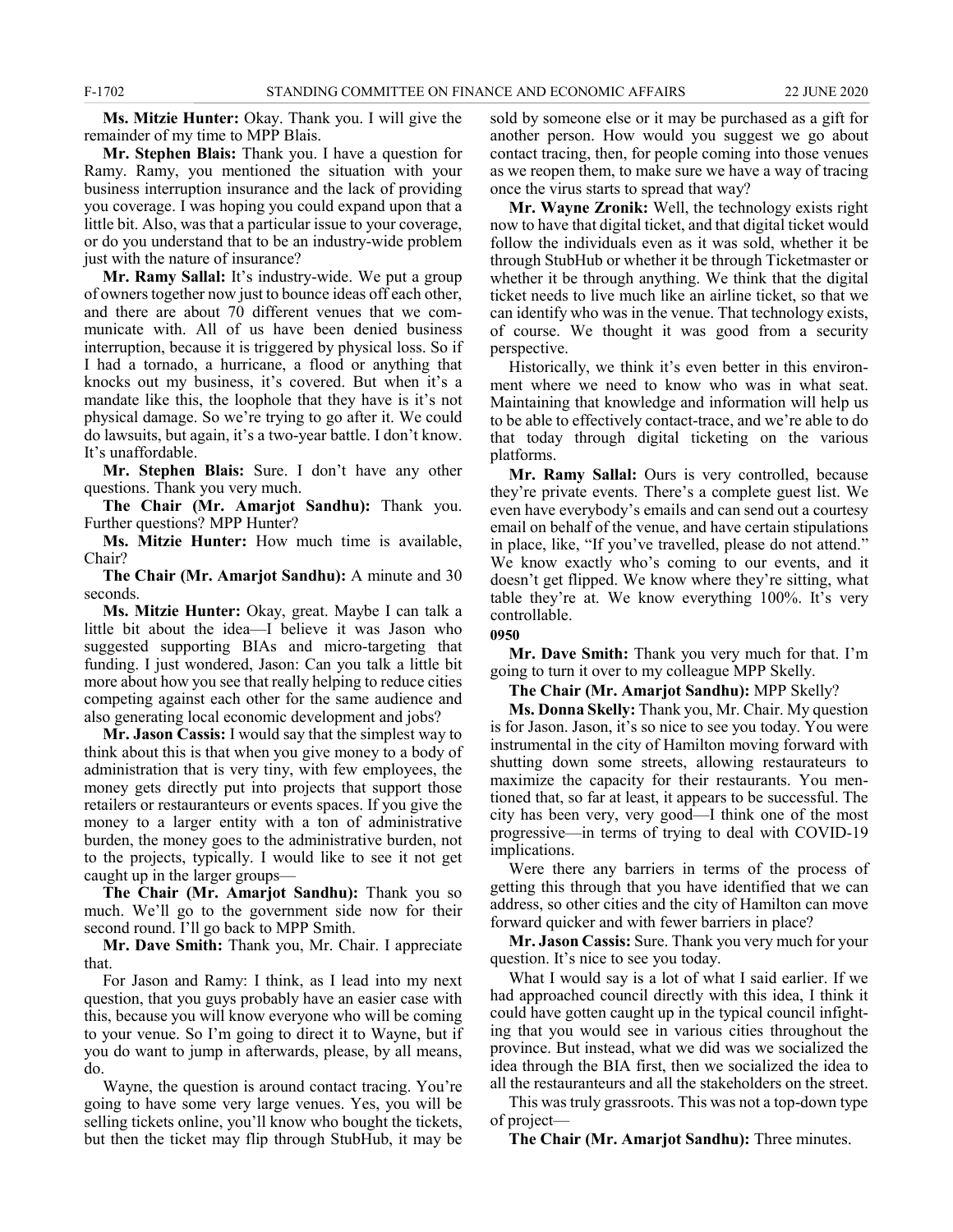**Mr. Jason Cassis:** —where a province or a municipality dumps a bunch of capital up at the top and hopes that it trickles down. This started at the bottom and worked its way up.

I encourage the province to take a hard look at how it's going to deploy this capital and where, because like anything, the quickest and most direct route will have the greatest effect on solvencies for these businesses. I hope you guys will perhaps create a program for BIAs through, maybe, the regional tourism offices to administrate, to get the ideas going and have them pushed up into council, as opposed to money being pushed down.

**Ms. Donna Skelly:** I wanted to ask you about your long-term plan for recovery post-COVID-19. Many of the stakeholders we speak to are talking short term, but you recognized—and you mentioned this to me weeks ago you're looking long term. What is your plan? What are you looking at?

**Mr. Jason Cassis:** Sure. We've created an 18-month budget and a 24-month budget that effectively looks at various scenarios. The scenarios we see are 25% of tables, 50% of tables, 75% of tables and what those look like. What I would say is, while we're in a period of 25% to 50% of tables, although we have reduced our expenses, although we're having the benefit of wonderful government programs, we still will be in a position to be either breaking even or having a loss.

For some businesses that weren't as tight at running their businesses—

**The Chair (Mr. Amarjot Sandhu):** One minute.

**Mr. Jason Cassis:** —there may be some issues. So I suggest through the BDC that some additional lending be perhaps put forward to help, again, until the point where we're at 75%. When we're at 75%, it's thumbs-up.

**Ms. Donna Skelly:** You also mentioned that you wanted to look at a revised tax structure with the LCBO. Can you just expand? We only have about—Mr. Chair, how much time do we have?

**The Chair (Mr. Amarjot Sandhu):** Thirty seconds.

**Ms. Donna Skelly:** There you go.

**Mr. Jason Cassis:** Okay. The revised tax structure is effectively turning it slightly upside down, whereby instead of you purchasing a bottle of wine for \$15, we're actually selling that bottle for \$40 in our restaurant. Do you want to get the tax on \$15 or the tax on \$40? You're going to benefit more from the \$40 tax than the \$15. That's why we should be treated differently.

**The Chair (Mr. Amarjot Sandhu):** Thank you so much. All right, so we'll go back to our opposition for their second round. I'll go back to MPP Taylor. You can start from where you left off in the first round.

Can you unmute yourself, please?

**Miss Monique Taylor:** There we go. Jason, thank you for your presentation again. I've heard from many businesses who were not able to access the rent rebate, and that landlords were not participating. Were you one of the fortunate ones who actually had the ability to have good landlords in that sense?

**Mr. Jason Cassis:** Yes. We have great landlords; we have great relationships. I've got to tell you, I personally loved when Premier Ford said, "Listen, landlords, we've got our eye on you. You've got to step up." I can tell you that the ripple effect of insolvencies and bankruptcies on the commercial real estate sector and the health of cities and the tax base of cities is so important to everybody, from Live Nation to an event space to a restaurant to a mom-and-pop retail shop. If they don't force the hand of some of these commercial landlords, the trickle effect of this could be as devastating as the shutdown, but dragged out over a decade or five years. So I think they need to step up.

**Miss Monique Taylor:** So you're saying that landlords need to be forced into doing this? Is that what you're saying?

**Mr. Jason Cassis:** Albeit on a temporary basis, for sure.

**Miss Monique Taylor:** Yes.

**Mr. Jason Cassis:** A business that's not doing well is always going to go under. That's—

**Miss Monique Taylor:** Right.

**Mr. Jason Cassis:** But to help the ones that should live, that should survive, that weren't insolvent going into this, that weren't struggling, is key. So they should all be helped. They should have the opportunity.

**Miss Monique Taylor:** Okay. Thank you. I see MPP Paul Miller wants to speak next, so I'll—

**The Chair (Mr. Amarjot Sandhu):** MPP Miller.

**Mr. Paul Miller:** Are we on? Hello. How are you doing? This can go to any of the presenters, actually, this question. What incentives are your industries offering to domestic consumers during the restrictive rebounds?

For example, travellers in Italy and to Italy are being offered discounts on incentives from their BIAs, travel companies, airlines and event promoters. Italy, for example, is offering discounted airline tickets, one free night at a hotel. Japan is putting \$15 billion aside for domestic tourism and is working with the Japanese tourism industry to encourage domestic spending.

So all tourism industries have to get creative and all promoters have to get creative, and obviously if you want to expand your domestic support and international support, you're going to have to look at creative ideas to attract the crowds back. This is going to be a long process, but it certainly would be expedited with support from your industries to give people a break. Obviously, people are out of work, a lot of job losses. They don't have the money they used to have, so to stimulate the economy and the businesses, you're going to have to get very creative. Would that be a fair question? Any one of you can answer that.

**Mr. Wayne Zronik:** Wayne Zronik here from Live Nation. Yes, I think we do have to get creative. One of the important things for us was to incentivize people to come back to us.

**The Chair (Mr. Amarjot Sandhu):** Three minutes.

**Mr. Wayne Zronik:** Sorry?

**The Chair (Mr. Amarjot Sandhu):** Three minutes.

**Mr. Wayne Zronik:** There were a number of cancellations that occurred as this was happening, and so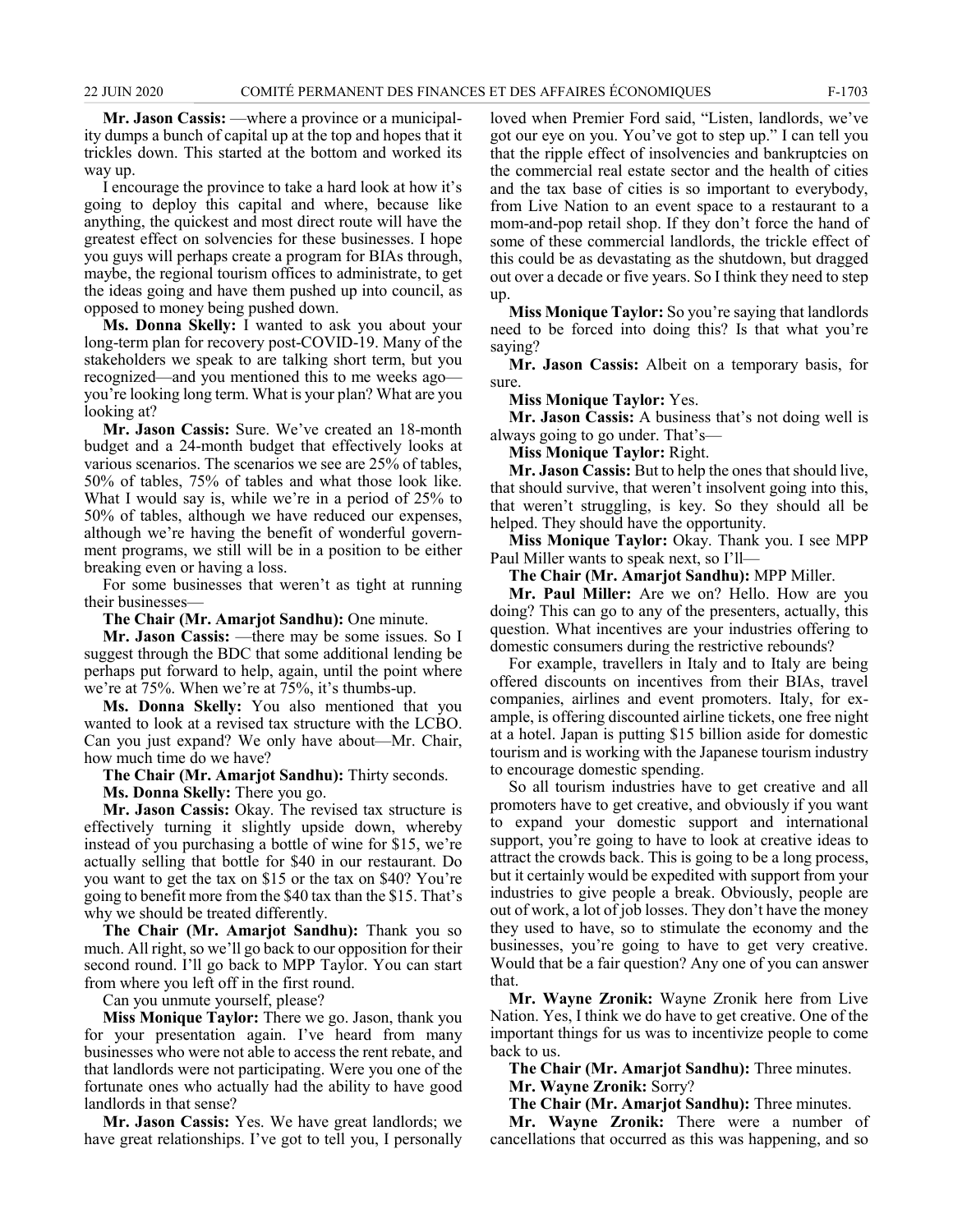we incentivized our fans and consumers to hold on to that money and use it towards future live events by offering an incentive, for instance, of 150% of the value of that ticket to be used in the future, so that ultimately they essentially had a bank of dollars that they could use on shows in the future, and we've seen great uptake in programs like that. As I said before, the fans are holding on to their tickets where shows have been rescheduled. So we do think that when we're able to safely reopen that, (1) we have a number of tickets outstanding, and (2) they use these credits and fans will come back to the live entertainment experience.

**Mr. Paul Miller:** And Wayne, to follow up on that just a suggestion—it may be valuable for your industries and other industries of course to work hand in hand with airlines, with hotels and these types of industries because you all interconnect. You all—

**Mr. Wayne Zronik:** One hundred per cent.

**Mr. Paul Miller:** —and I'm feeling, if you sit down with these major players, that all of you could certainly benefit each other with direct contact and dialogue between all the industries that are affected immediately by travel and tourism. So I would suggest that, ASAP, you sit down with your organizations and all the other ones to get things and get some motivation obviously because you're going to want a quick rebound, as quick as possible under these unfortunate circumstances. **1000**

**Mr. Wayne Zronik:** Agreed.

**Mr. Paul Miller:** Thanks, Wayne. **Mr. Wayne Zronik:** Thank you.

**The Chair (Mr. Amarjot Sandhu):** One minute. Further questions? All right. Thank you so much. Thank you to all three presenters for your time and for your presentations.

## OTTAWA EMBASSY HOTEL AND SUITES AND OTTAWA GATINEAU HOTEL ASSOCIATION

#### STE. ANNE'S SPA

#### OTTAWA FESTIVAL NETWORK

**The Chair (Mr. Amarjot Sandhu):** We'll move to our next presenter, from the Ottawa Embassy Hotel and Suites and the Ottawa Gatineau Hotel Association. If you could please state your name for the record. You will have seven minutes for your presentation.

**Mr. Colin Morrison:** Good morning. My name is Colin Morrison. I'm the general manager of the Ottawa Embassy Hotel and Suites. I also serve as board chair for the Ottawa Gatineau Hotel Association and vice-chair for Ottawa Tourism. Thank you for taking the opportunity to appear before you today to share my COVID experiences and suggestions.

This pandemic has impacted the hospitality industry severely, and I fear the worst of COVID's impact on tourism is yet to come.

The Embassy Hotel and Suites is a 140-room, independent-suite hotel located in downtown Ottawa, beside city hall. A recent investment of \$8 million ensured the hotel was on par with any hotel product in the city. We ran at 70% occupancy in 2019 at an average rate of roughly \$180 and employed 60 team members prior to COVID. Then COVID hit.

In the course of two days in the middle of March our occupancy dropped from 68% to less than 10%, followed by a drop in future reservations of over \$1 million for April, May and June. We had no choice but to take painful but necessary action to lay off 52 of our team members. This is where things in the hotel sector got interesting. Our food and beverage and meeting operations were closed on March 16. In the weeks that followed, 29 of 58 hotels in Ottawa closed their doors. The Ottawa Embassy remained open as an essential service to the province. We provided our services to government, health care and first responders. We provided services to local businesses, women's shelters and embassies that needed to accommodate people who had no other place to go.

Unfortunately, revenue continued to erode. This month, our total revenue will be roughly the same as the revenue from two days last June.

Pre-COVID, Ottawa enjoyed 11 million visitors per year, who spent \$2.2 billion in our city. This year, we expect visitor spending to drop by about two thirds. That's \$1.4 billion less that we brought into our community.

Oxford research and CBRE forecast that the tourism industry will not experience demand recovery for 24 to 30 months, or, until the end of 2022. Economic recovery for the hotel industry will not be experienced until 2025 or later. What can we do to stem the bleeding and create some demand?

Restoring public confidence in the tourism sector will be vitally important if people are to stay in hotels, attend meetings and events, visit attractions and partake in all Ontario has to offer. Unlike most of the province, the Ottawa region has no provincially funded regional tourism organization. We rely on the Municipal Accommodation Tax to fund our marketing. The challenge here is that the marketing dollars are contingent on people staying in our hotels: no visitors, no marketing funds. Or, to put it another way, the COVID solution is negatively impacted by the pandemic itself.

Suggestion: Ensure provincial funding is in place to ensure all RTOs in the province have an opportunity to market the offerings [*inaudible*], and provide provincial incentives to Ontario residents to travel and stay in their own province this summer.

Many hotels have continued to operate through the pandemic. We have taken care of those in need without a single transmission of the virus being traced to a hotel stay. We have embraced all protocols and we have prepared additional safety standards. This demonstrates the readiness of hotels to accommodate guests, host events and support businesses that rely on hotels each day.

Suggestion: Allow the reopening of hotel meeting spaces for small groups, given our controlled environments and proper physical distancing protocols. Meetings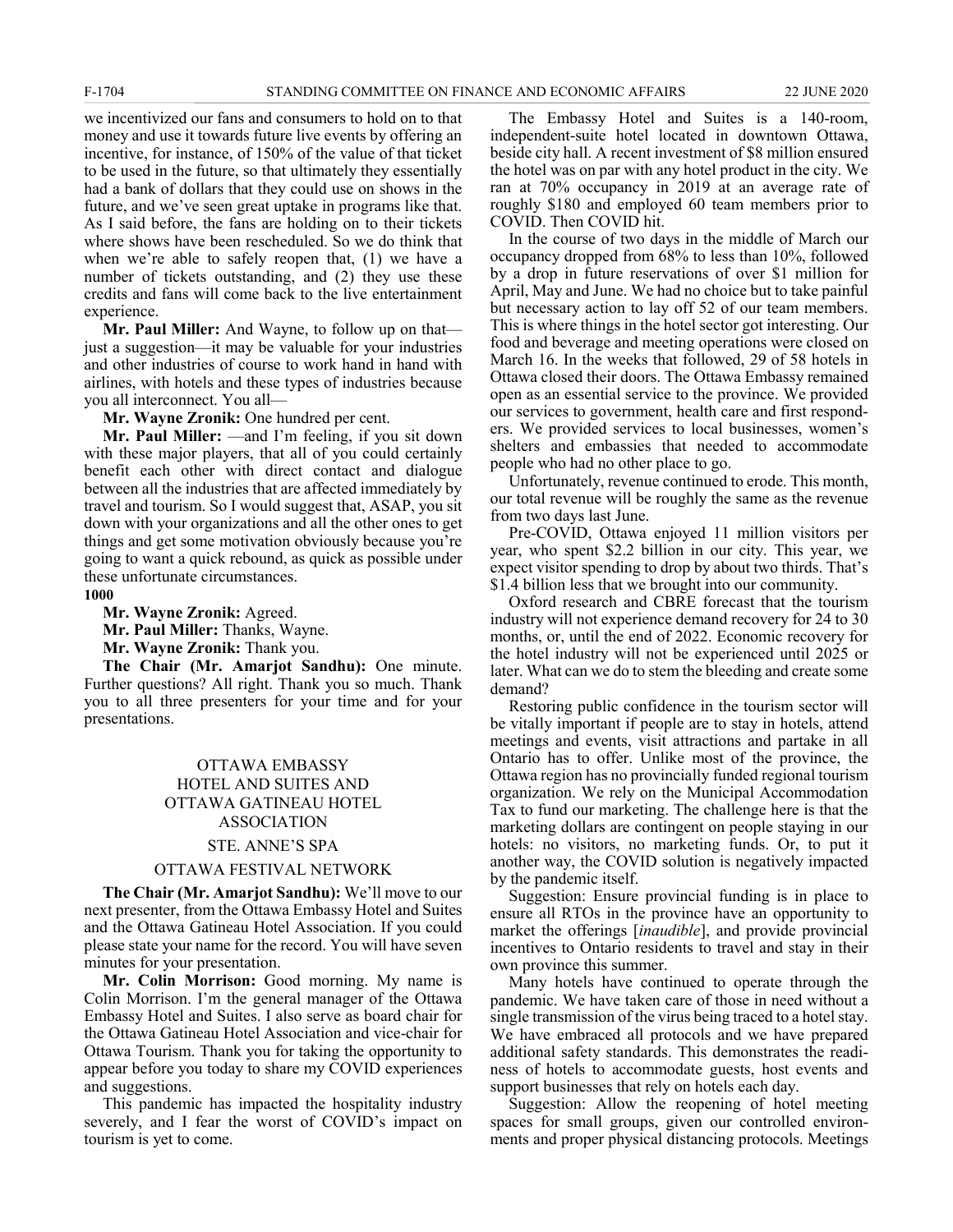and events are our bread and butter. We have demonstrated our ability to safely manage the process. Please allow us to do so.

Property taxes for businesses in Ontario are based on a number of factors, a major portion of which is revenue. Given our current revenue situation, hotels are paying five times the property taxes that we should be. This is a significant barrier to recovery. Unfortunately, municipalities are prohibited from operating deficits, which forced them to take a hard line on collecting taxes by the end of each year.

#### **The Chair (Mr. Amarjot Sandhu):** Two minutes.

**Mr. Colin Morrison:** Suggestion: Support short-term liquidity of hotels by allowing 2020 property tax obligations to be deferred, remitted to municipalities over a number of years. Further, ensure that MPAC be required to consider our depressed 2020 business revenues when determining municipal taxation evaluations to help level the playing field following [*inaudible*].

More than three quarters of all food service establishments in Ontario are licensed to sell and serve liquor. Embedded in the retail price of alcohol is a complex regime of fees, levies, markups and taxes, both federal and provincial, amounting to an increase of over 100%. Licensees must also pay an additional 6% gallonage fee, making our purchase price greater than the consumer price.

To illustrate, a bottle of wine that cost the LCBO \$5.43 would be sold to an Ontario consumer for \$12.73 and a licensee for \$12.84. The licensee would then sell that bottle for \$20, plus \$2.60 HST. The transaction total to government is 184%. The margin to a licensee shifts to 45%. Generally speaking, buying 1,000 widgets should cost less than buying one. Unfortunately, this is not the case with the LCBO and Ontario licensees.

Suggestion: Provide volume discounts to licensees, as is done in other jurisdictions, allowing food and beverage operators to realize a respectable margin and allow us to recover some of the income lost during COVID.

I started off this conversation indicating that the worst is yet to come. The industry has done everything possible to protect liquidity over the past few months, including layoffs, deferrals of taxes, utilities, maintenance and mortgages. However, much like getting your credit card bills in January, the sticker shock—

#### **The Chair (Mr. Amarjot Sandhu):** One minute.

**Mr. Colin Morrison:** —in the coming months may bankrupt many companies, as all indications are that the revenue required may not be there for years to come.

Thank you for your time. I look forward to answering any questions you may have.

**The Chair (Mr. Amarjot Sandhu):** Thank you so much. Before we move on to our next presenter, I will need to do an attendance check. MPP Kusendova? MPP Kusendova? All right, we'll come back to her.

Our next presenter is—

*Interjection.*

**The Chair (Mr. Amarjot Sandhu):** Sorry, MPP Arthur as well. If you could please confirm your attendance?

**Mr. Ian Arthur:** I am here and I am in Kingston, Ontario.

**The Chair (Mr. Amarjot Sandhu):** MPP Kusendova? **Ms. Natalia Kusendova:** Hello? Can you hear me?

**The Chair (Mr. Amarjot Sandhu):** Yes, we can.

**Ms. Natalia Kusendova:** Yes, hi. This is Natalia Kusendova, MPP for Mississauga–Centre. I'm calling in from Mississauga, Ontario.

**The Chair (Mr. Amarjot Sandhu):** Thank you. All right, so we'll move to our next presenter, Ste. Anne's Spa. If you could please state your name for the record and you can get right into your presentation.

**Mr. Jim Corcoran:** My name is Jim Corcoran. Thank you for the opportunity to present to the committee today. I'm the owner of Ste. Anne's Spa, a health and wellness destination spa in Grafton, Ontario, about halfway between Toronto and Kingston. We're one of a handful of true destination spas in Canada. We provide an extension to the health care system through treatments like massage therapy that use soft tissue manipulation to induce relaxation and reduce stress. These modalities are complemented by fitness classes, yoga, meditation, healthy culinary choices, fresh country air and hydrotherapy. We have 35 guest rooms and we run at 95% occupancy year-round. The average spend per guest is in the range of \$435.

We also operate a gluten-free bakery. We manufacture dairy-free ice cream. We manufacture our own skin care line and we farm our own beef cattle.

The health and wellness sector has been slow to develop in Ontario due to a high cost of entry and high labour costs. It is more developed in Quebec, parts of the US, and widely throughout Europe and Asia. In some countries, health and wellness destination spas are an integrated extension of the health care system. It's estimated that this sector is a \$4.2-trillion worldwide industry.

Ste. Anne's started in 1985 as a small bed and breakfast in our family home. At the time, we employed five parttime staff, with revenues in the range of \$200,000. We operate at a margin of between 6% and 8%.

In 2019, we had 200 full-time employees and revenues of \$17 million. Forty thousand guests visit our property each year in search of respite. Until 2008, my family also operated a \$30-million spring water bottling facility here in Grafton. Unfortunately, it was a casualty of the Canadian dollar being on par with the US dollar during the 2006-08 financial crisis.

#### **1010**

The owners of that business, my younger brother and his wife, found a way to recover from their loss by starting a charter boat business in Exuma, and more recently by opening a glamping park called Whispering Springs here in Ontario. After two successful years in business, they were fully booked with outdoor weddings for the 2020 season, until the response to COVID-19 caused them to change course once again. All of their weddings were cancelled.

Despite being raised in the shadow of a former president of IBM, we would become a family of entrepreneurs. In 35 years, my business has weathered many challenges.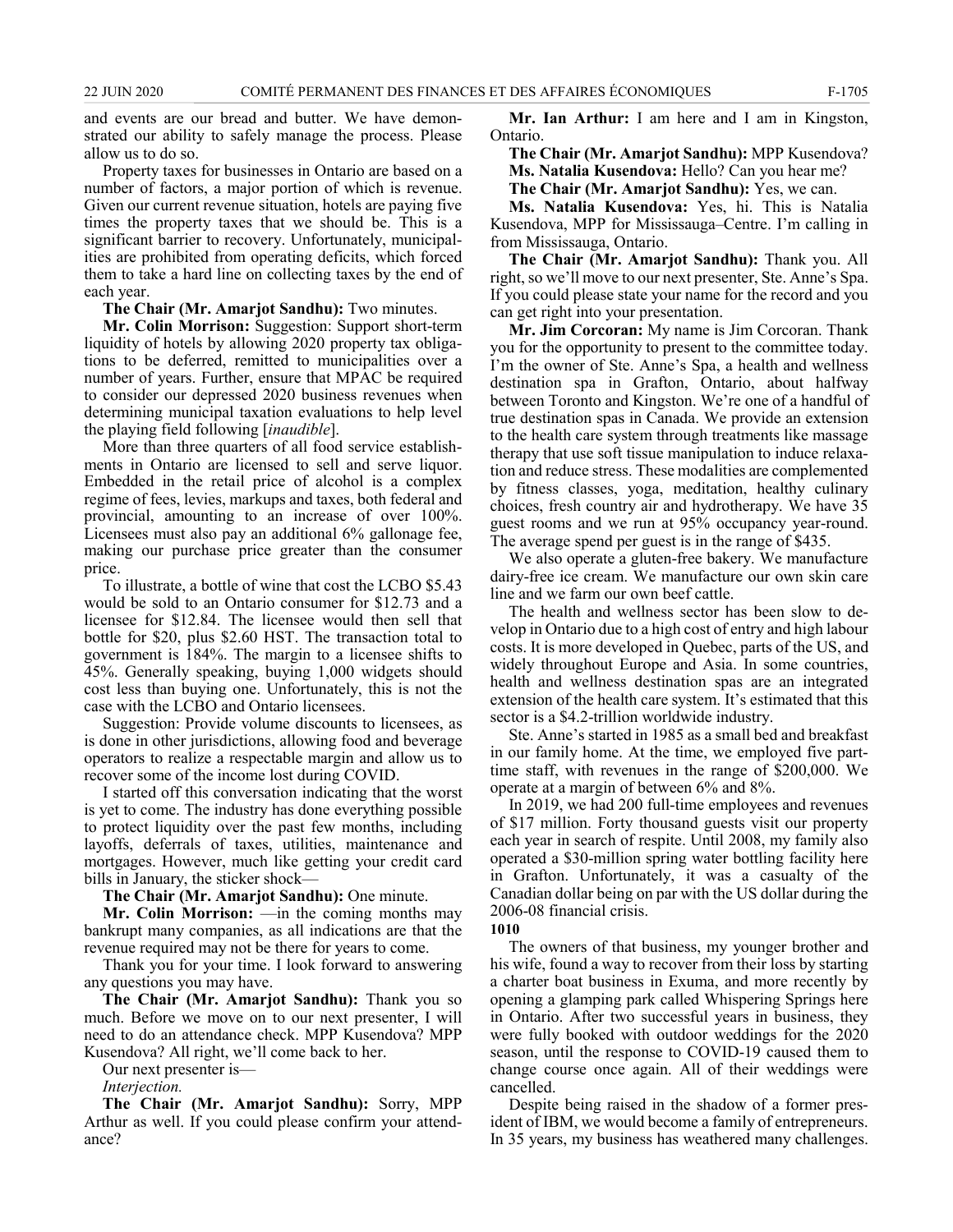We tend to thrive in recessionary times, because our guests are looking for stress relief close to home. We survived the impact of HIV, SARS, H1N1, MERS and a norovirus outbreak. We also operated successfully under Liberal, NDP and Conservative governments. Never in my wildest dreams did I think we would be brought to our knees by a government-ordered closure.

We had business interruption insurance, but our claim was denied. On March 18, our cash flow of \$50,000 a day was brought to an abrupt halt with the declaration of a state of emergency. While we were closed, I used up a milliondollar operating line of credit and took on an additional \$1.4 million in debt. We kept our accounting, HR, online product sales, farm, construction and maintenance staff working during the closure. One silver lining of the closure was our ability to complete some major upgrades and renovations that would be challenging to complete while we were open.

We reopened on June 12. The response from our customers has been overwhelmingly positive. In the first 10 business days since reopening, we have been at about 65% capacity, mostly limited by access to our spa staff. Since restarting our sales and marketing team, our incoming form traffic is up by 34% over last year, and new bookings are up by over 60% over the same period last year. The demand for our product is strong.

While we have had very little support from our local public health unit in planning for our reopening, our MPP, David Piccini, has been a tremendous support. I served for five years as a public school trustee, from 1976 to—

**The Chair (Mr. Amarjot Sandhu):** Three minutes.

**Mr. Jim Corcoran:** Pardon me?

**The Chair (Mr. Amarjot Sandhu):** You have three minutes left.

**Mr. Jim Corcoran:** I served for five years as a public school trustee, from 1976 to 1981, so I can empathize with the position that you find yourselves in, but I also consider myself a bit of a political veteran, and never have I seen the hard work and tenacity of a politician that David has demonstrated.

I'm disheartened by the massive damage that has been sustained by businesses in my community and in my sector. Many have already given up and many will not recover. Those who have opened their doors are disheartened and seemingly in a daze. Few restaurants and bars in my community have patios, so they remain closed. Those who have open patios were not prepared and their patios are a poor representation of their former selves.

There are divisions developing in my community: older people against younger people, white people against people of colour, rural people against city people, CERBdependent people against people who stayed at work, people employed by businesses against public servants who continue to draw paycheques throughout the crisis, and people who believe in the mandatory use of masks against those who do not. These divisions are real, and they're not getting better.

During the crisis, my greatest frustration was the lack of consultation by government with me and the lack of direct communication. Most everything was communicated through the media. You know how to reach me, and in today's world of technology, there is no excuse for poor communication.

Going forward, my greatest challenges are a lack of access to capital for funding—

**The Chair (Mr. Amarjot Sandhu):** One minute.

**Mr. Jim Corcoran:** —[*inaudible*] outdated and excessive regulation: for example, increasing regulation of pools and hot tubs with no consideration for advances in technology and alternatives to chlorine. We also have a chronic shortage of qualified staff. Other lesser challenges are financial uncertainty, a lack of financial support and the unabated evolution of a snitch culture. It was bad enough for our industry to be held hostage by social media platforms like TripAdvisor, but now anonymous snitching and libel across all platforms has reached a fever pitch.

I was sorry to see the Premier back down so quickly on statutory holiday pay. In my sector, we are open 363 days a year, and the number of days that attract premium pay is financially punitive. In the wake of COVID, about 25% of my employees have not returned to work. We successfully brought in two foreign workers from Jamaica last week, a country with 195 active cases, only to have—

**The Chair (Mr. Amarjot Sandhu):** Thank you. Sorry to cut you off. Your time has come up now. We'll have to move to the next presenter, from the Ottawa Festival Network. If you could please state your name for the record, and you will have seven minutes for your presentation.

**Ms. Carole Anne Piccinin:** Hello. Can you hear me? **The Chair (Mr. Amarjot Sandhu):** Yes, we can.

**Ms. Carole Anne Piccinin:** Excellent. My name is Carole Anne Piccinin and I am the executive director of the Ottawa Festival Network, or OFN. OFN is a not-forprofit service organization, and we represent the vast majority of festival, special event and fair industry members in the National Capital Region. We advance our industry through research, advocacy and education, and next year we'll celebrate our 25th year of operation.

Ottawa is a festival city. Our festival industry is an important part of our city brand. Many of our festivals are world-renowned and most are not-for-profit. Annually, Ottawa festivals have more attendees than Parliament Hill has visitors, and Ottawa is the most celebrated festival city in Canada by the International Festivals and Events Association.

Our creative and entrepreneurial festival producers have a tremendous impact on Ontario's economic prosperity and quality of life. Here are some stats from our 2019 impact study of just 40 festivals:

—our industry supports the booking of 234,000 hotel room nights;

—visitor spending of \$122.5 million of new money contributes to our festival industries overall;

—\$222.6 million GDP with a provincial tax contribution of \$17.3 million, and this does not account for spending by locals;

—our industry supports 68,800 direct and indirect jobs combined;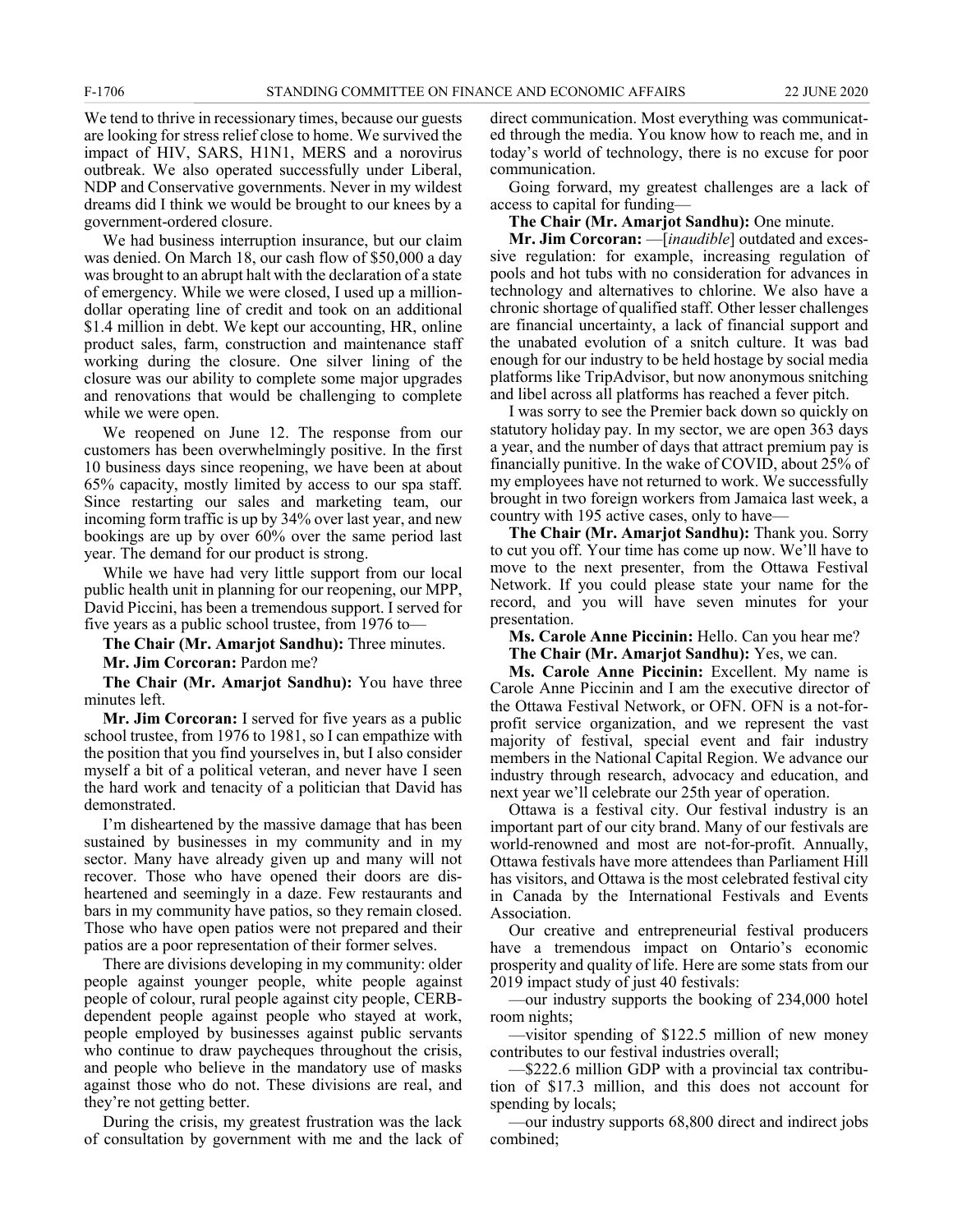—our industry generates \$8.3 million of economic value of volunteer hours; and

—well over \$1.1 million is raised annually for charities by 15 of our local festivals.

As such, festivals will be important to the recovery of Ontario's tourism industry. However, this is in no way a business-as-usual year for festivals and events in Ottawa.

Here is the industry conundrum: Festivals happen at a specific time, and revenues flow in correlation. However, festivals are run by organizations that have year-round operating expenses. Festival revenue comes from multiple sources: 63% of festival revenue is earned revenue like ticket sales, merchandise and vendor fees, for example; 13% comes from sponsors; and the other 13% comes from all three levels of government, 7% of which is provincial. During the COVID-19 pandemic, with festival earned revenue and sponsor investment levels down considerably, government funding is a lifeline.

This year, festivals are being reimagined online and at drive-in events. They have had to pivot quickly, and this includes some joint marketing efforts. However, these reimagined events are proving challenging to monetize. Consequently, some festivals will be forced to fold.

Our industry's success and impact are due in great part to the support of programs, under the Ministry of Heritage, Sport, Tourism and Culture Industries. There is an impressive \$21 return for every \$1 the province invests in festivals. In the immediate term, we ask that this government continue to champion greater industry success to these investments with maximum fund flexibility and speed. We are asking that remaining program funds flow towards stabilizing our survival and recovery. This means revising funding programs to cover core operating costs and eliminating or reducing matching fund requirements and redirecting new funding now to support increased industry expertise and digital offerings—

**The Chair (Mr. Amarjot Sandhu):** Three minutes.

**Ms. Carole Anne Piccinin:** —including virtual programming, streaming, artificial intelligence, virtual reality etc. These investments will help keep scaffolding around festival organizations so that they can continue to survive and create Ontario-grown experiences, connecting Ontarians to their communities, which we know are not only vital to our economic health but to our mental health and well-being.

As we head down the road towards phase 4, we encourage you to develop a tourism PPE and sanitation fund and strategy, so that supplies can be accessed with maximum affordability when large-scale events reopen. Recent provincial government-funded research shows that public scrutiny of event safety precautions will be high and safe events will be a major determinant of mass-scale event attendance.

#### **1020**

Follow through on legislation passed in 2018 and regulate the use of professional civilian security rather than paid-duty police officers to provide security at events.

Support advocacy to align cannabis sponsorship laws with alcohol and not tobacco legislation. This will broaden out needed festival sponsorship opportunities coming out of COVID-19.

What if everyone could continue to track and report on local industry impacts? The festival industry, which is one of the most impacted with the necessary temporary erasure of the visitor economy, will be one of the slowest industries to recover. To keep our industry COVID-19-proof, we anticipate requiring direct investment to stimulate reigniting our tourism engines towards our full potential.

Despite the many potential perilous impacts to our industry, Ottawa festivals remain steadfast to their craft. We are resilient. We are known as Canada's festival capital, and we work hard every day to live up to that moniker.

**The Chair (Mr. Amarjot Sandhu):** One minute.

**Ms. Carole Anne Piccinin:** Thank you for this opportunity to present today. We look forward to a continued strong partnership with the province and our many local partners to support a vibrant, inspired and prosperous festival capital. Thank you.

**The Chair (Mr. Amarjot Sandhu):** Thank you so much. We'll start the first round of questions with the government side this time, and I'll go to MPP Roberts.

**Mr. Jeremy Roberts:** Fantastic. Thank you, Chair. It's great to have a couple of witnesses from Ottawa with us today.

Colin, nice to see you here. I know Minister MacLeod has been working with Ottawa Tourism. I think she was with Michael a couple of weeks back, and I know she really appreciates all the great advice that Ottawa Tourism has been providing her.

Carole Anne, I think I speak for many across Ottawa in saying that I'm missing all of the festivals that should be happening around this time of year and a lot of things that I think we were all looking forward to this summer that we might have to experience in a different way this summer or wait till next year.

A couple of questions for both of you: The first question I have is, over the past couple of years, I think building on the Canada 150 celebrations, we've seen a really big push to market Ottawa as a key tourism destination, and I think we've had a lot of great success in attracting some really exciting events and visitors to our city. I'm wondering if both of you might be able to provide some thoughts on different strategies the government could consider on the marketing side to try and draw people from around Ontario, in particular, to come to Ottawa to visit and to try and take in some of our tourism activities going forward.

I'm not sure who'd like to start. Colin—

**Mr. Colin Morrison:** I'm happy to step in. Thank you very much for your question. There are a number of things that can be undertaken. I think we need to, quite frankly, wait until Toronto opens and allows what is the greatest populace of the province to go out and travel, but for everybody, an encouragement to travel within the province; as I stated in my presentation, if some form of incentive could be provided directly to Ontarians, perhaps through a reduction in taxes or a tax rebate for travelling within the province, especially in the next few months.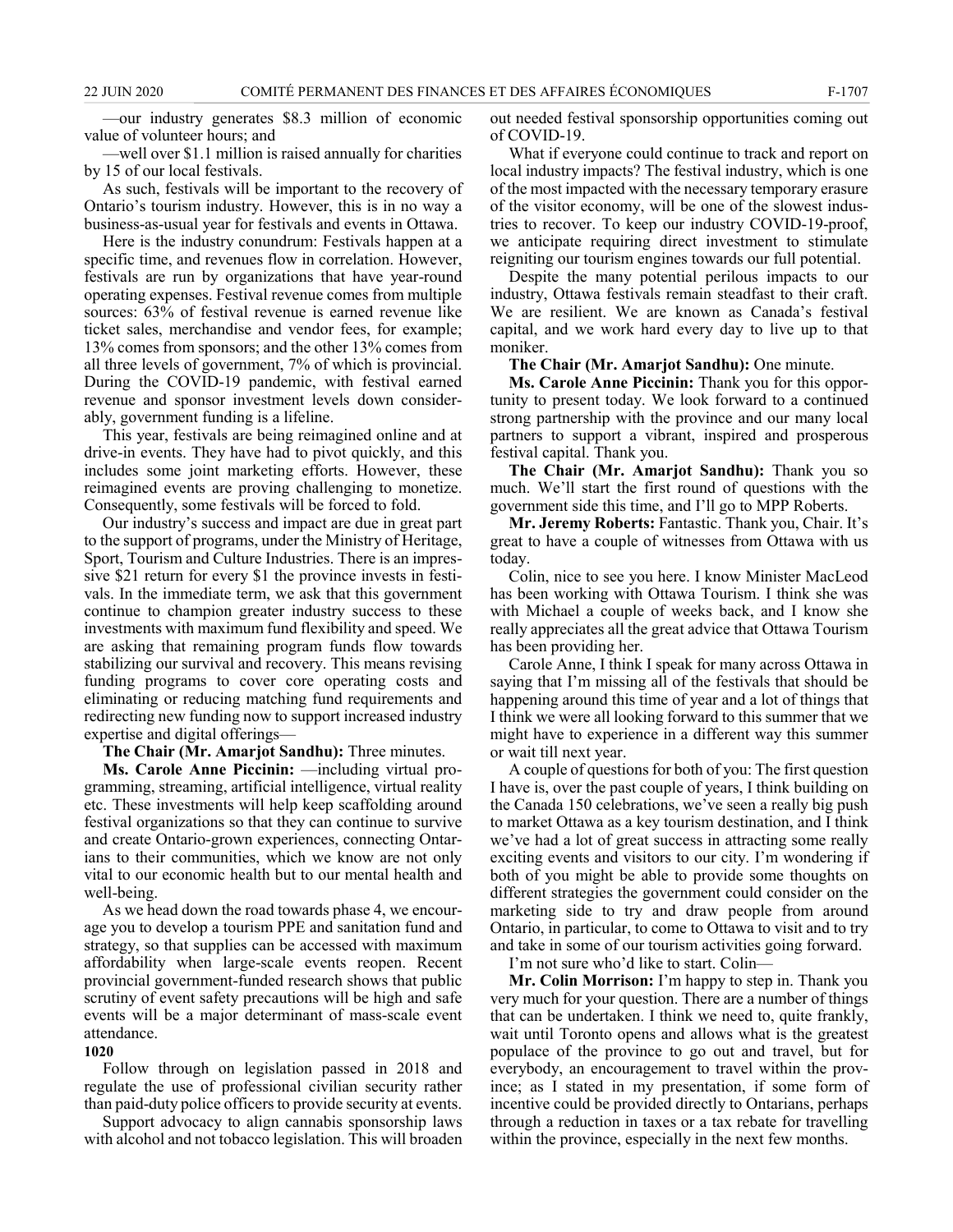We are in dire straits. There is no demand and more hotels are slowly opening, which is a good thing for them, but all it does is it makes all the puddles a little shallower because everybody has rooms to sell. We need to encourage people to travel within the province.

One of the challenges in Ottawa, unfortunately, is the federal museums are not going to be opening this summer, so we are missing some of the attractions that we desperately need to bring people into our city.

**Mr. Jeremy Roberts:** For sure. Do you think, Colin, there should be a push around some of those outdoor activities that are available? Obviously folks can still visit the canal, can still go on some of our wonderful hiking trails. Do you think that's part of it, because some of those indoor attractions might not be open?

**Mr. Colin Morrison:** Listen, any promotion of any attractions, indoor, outdoor or otherwise, would be wonderful.

**The Chair (Mr. Amarjot Sandhu):** Three minutes.

**Mr. Colin Morrison:** One of the challenges with focusing solely on outdoor is that there are a lot of operators—a lot of businesses, restaurants etc.—that can do that business as well, so I think that it should be more of a general focus versus a specific focus.

**Mr. Jeremy Roberts:** Great; thanks.

Carole Anne, I'll turn it over to you for some thoughts on that, as well.

**Ms. Carole Anne Piccinin:** Thank you very much. I agree with our OGHA colleague that incentivizing travel within the province will be really important; I think also incentives to encourage cross-marketing. Festivals are trying to do that now, but really, as they've tried to pivot to reimagine festivals delivery in a whole new way with a relatively short time frame—you have to imagine that while the festival season for all intents and purposes starts in May, this really started to click in around the middle of March, beginning of April, so they've had to work very quickly to redeliver and bring in different resources to help them deliver those events digitally and in a drive-in space. That has taken a lot of effort, working in partnership with our municipal public health authorities and with our events central team.

So I think one of the things that would be helpful beyond an incentive to cross-market, which is not necessarily built into the funding programs that are currently established, is really to help festivals and events with some sort of formal education process, where festivals can really understand the current public health framework, to help them determine how to reimagine within the current parameters.

#### **The Chair (Mr. Amarjot Sandhu):** One minute.

**Ms. Carole Anne Piccinin:** It's tricky right now to do that. Some of them are, which is quite remarkable, but facilitating that level of communication and information flow between the province and the municipality and festival creators, I think, would be helpful.

**Mr. Jeremy Roberts:** For sure, and just picking up on that, Carole Anne, I know I've seen a couple of messages come out, one most recently on Bluesfest, that they're moving to a digital lineup. Have there been any regulatory barriers that have come up, in your knowledge, that have prevented festivals from moving to either a drive-in or virtual delivery method?

**Ms. Carole Anne Piccinin:** None that I'm aware of. I think the challenge has really just been enabling them to access resources at the right time. I'm going to give you an example, if I may: the Ukrainian festival and cultural festivals in general. It would be very challenging for many of them that might be volunteer-led. These are professional people, in government jobs, for example, but they're not digitalization specialists. So having that kind of resource accessible—

**The Chair (Mr. Amarjot Sandhu):** Thank you. Sorry to cut you off. We'll have move to the opposition side for their time of questioning now. Who wants to go first? Opposition? MPP Arthur.

**Mr. Ian Arthur:** Yes, sorry about that; I was turning my video on.

Thanks so much for coming in and thank you for, I guess, digitally attending the meeting and sharing your thoughts on this.

Colin, I'm going to start with you, and how you talked about the worst is yet to come. This is something that I've been trying to bring up in the Legislature quite a bit. We are a tourist community here in Kingston. We rely on the summer tourism season extensively, and also some festivals; certainly smaller than Ottawa's, but they play a huge economic role. Almost more importantly than the summer are the students who won't be attending Queen's, St. Lawrence and RMC in the fall, who will be attending remotely, because that is one of the largest economic drivers that we have in Kingston. Queen's alone brings in \$1.5 billion in economic activity per year, and that's simply not going to be there.

So you mentioned a little bit about how the worst is yet to come. I think that there are two parts to what we'd have to do in our response to COVID-19. One is the band-aids that we need to give sectors to help them get through the summer to stem some of the damage that has happened over the last three months, as interim measures. But then I think that we need a really systematic and, frankly, funded plan to rebuild over the long term. We're talking about anything between six and 18 months. In that period, I think there's going to be a lot. Do you want to speak to that at all, about what you see coming further on? And I saw Carole Anne nodding, so maybe we can move to her for a response after that.

**1030**

**Mr. Colin Morrison:** Certainly. I think that the worst is yet to come. This was a bit of a perfect storm. It hit our industry at a time when we generally are recovering our cash floats after December, January, February and the beginning of March.

The challenge that we will have, and the challenge that I think everyone will have, is to attract people to just actually come out from their homes. I think that we've done a great job of scaring people and we've done a wonderful job of curbing the spread of the virus, but I think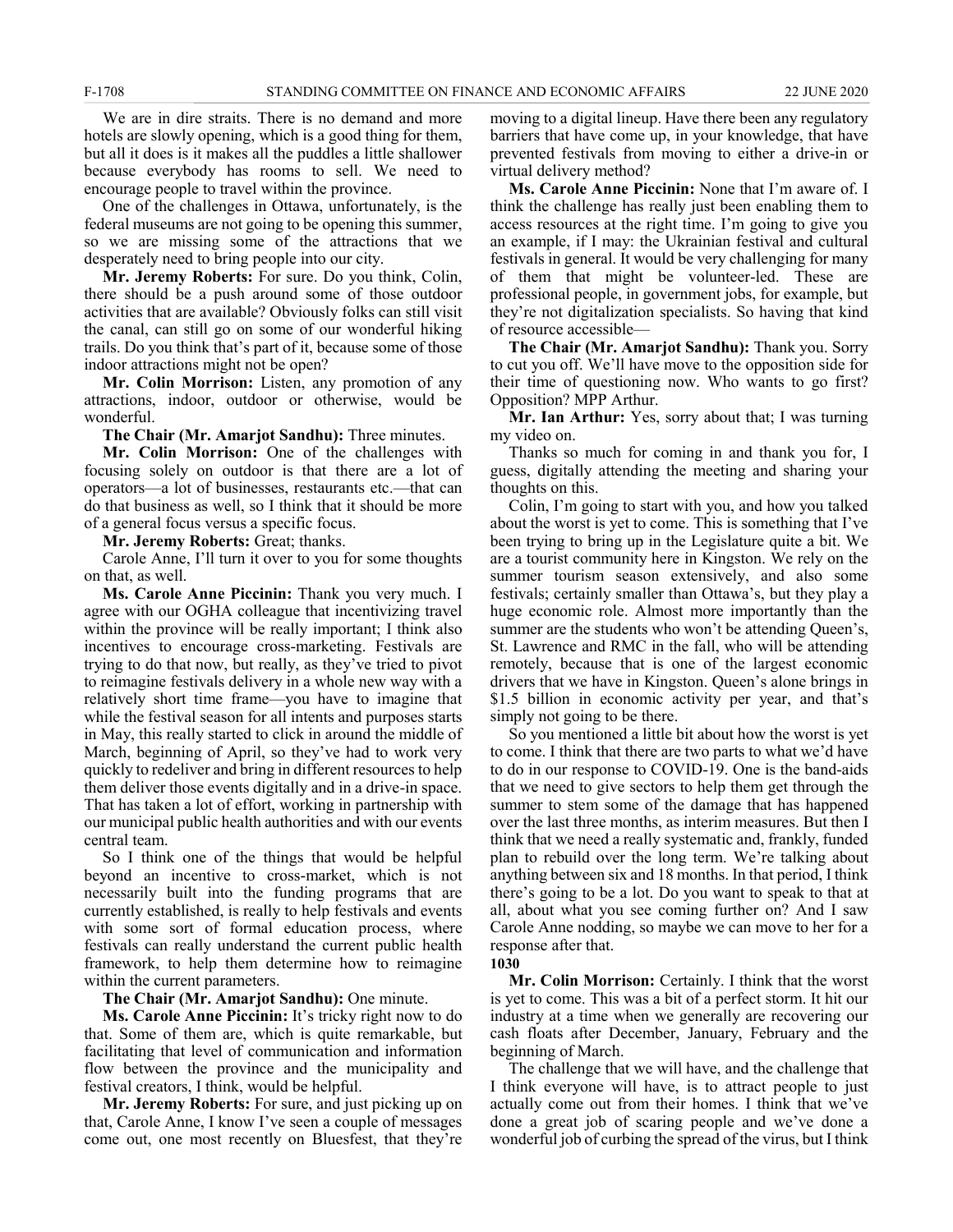that we've almost done too good a job in that people are staying home. Even though in Ottawa we have patios open, none of them, really, are packed, in spite of very good weather.

So we need to look at programs that will have longevity. You mentioned the six to 18 months. I think that's going to be important. I think that 18 to 24 to 36 months is also going to be very important, to support and encourage people to step out from their homes, to travel within the province and, equally, to travel within Canada. I don't think—and this is my personal view—that the border will be open too soon, and I think that we really need to focus on Canadians and Canada and encouraging, promoting, travel from within.

**Mr. Ian Arthur:** Thank you very much. Carole Anne, do you want to add anything to that?

**Ms. Carole Anne Piccinin:** Yes. I agree with Colin: I feel that the trajectory is more along the lines of 18 to 36 months. There is precedent for this kind of a long-term—

**The Chair (Mr. Amarjot Sandhu):** Three minutes.

**Ms. Carole Anne Piccinin:** —funding over the long term. The investment was made federally. It was \$100 million over two years. It was evaluated by the industry. It was very successful.

The other thing that I think is going to be needed is some form of a public relations campaign—

**Mr. Ian Arthur:** Sorry. Which campaign was that? Which campaign were you referring to, or—not campaign. Which instance were you just—

**Ms. Carole Anne Piccinin:** Sorry. It was a program set up by the federal government. It was called MTEP, for short. It was really geared to marquee events, but this happened when the market crashed in 2008-09, so we're hoping that we'll see something established in a similar vein.

The other thing that I would support is some sort of a public relations campaign or a social marketing campaign to change the public's attitude towards large events and their safety, as we come out of COVID-19. It's going to be critically important; the data shows us that already, when showing public research.

**Mr. Ian Arthur:** James, moving to you: What is your ask of this committee and the government? You touched on a few things. You talked about some of the regulations that were very difficult to navigate, not being updated with technology. You also listed your financial projections and stability as one of the lesser things there, but what is it you're looking for? What does Ste. Anne's need to help come out the other side of this?

**The Chair (Mr. Amarjot Sandhu):** One minute.

**Mr. Jim Corcoran:** Some kind of help in terms of taking on the additional debt that we've taken on through the pandemic. I don't understand why businesses should be shouldering that themselves.

I would love to see the government walk back a little bit of the fear and hysteria that has been created around this pandemic. The numbers are alarming, but they're really not that alarming in context, and the media doesn't seem to want to put them in context; the government doesn't seem to want to put them in context. But if you compare the number of active cases, the number of dead and the number of people whose lives have been altered financially significantly, those kinds of comparisons might help to get the economy going again.

But for me specifically, if COVID hadn't happened, access to capital to take advantage of the demand for this product would be—

**The Chair (Mr. Amarjot Sandhu):** Thank you. Sorry to cut you off. We'll have to move to the independent members now. I'll start with MPP Blais.

**Mr. Stephen Blais:** Thank you, Carole Anne, James and Colin, for presenting today. Particularly for Colin and Carole Anne from Ottawa, your presentations have reminded me of the Charlotte Whitton quote that the mayor likes to use at almost every public event: that Ottawa should really feel like every Canadian's second hometown. Obviously, the tourism industry plays a huge role in that.

Colin, you mentioned the lack of RTO funding for the city. Obviously, with the way this situation is going, Ottawa Tourism isn't going to have that accommodation tax revenue to offset that cut. I'm wondering if you could maybe talk about the value of that funding and what Ottawa Tourism could do with it in terms of attracting people to the city.

**Mr. Colin Morrison:** The funding that was coming to Ottawa Tourism, prior to being held back, was \$3.8 million. I will preface by saying that when Minister MacLeod was in town last week, she did bring us \$1 million, and that certainly helps, but it's a bit of a drop in the bucket when you compare the amount of MAT income that has been lost.

MAT income last year was \$12 million to \$15 million. That goes directly to Ottawa Tourism and it supports everything that Ottawa Tourism does for Ottawa. Really, in the last three months, there has been next to zero income through the MAT, because most of the stays in the hotels have been long-term stays and therefore would not attract MAT. So they're going from a position where they were reasonably funded, even after the cuts from the province, to being drastically underfunded.

Any money that could be invested in Ottawa Tourism would have multiple returns to the community. I would encourage equality through the RTOs as far as funding is concerned.

**Mr. Stephen Blais:** I certainly appreciate that and agree. I think Michael mentioned this when he presented, I think on the first day of our testimony, but you mentioned travel within Ontario, and that's obviously very important. One of Ottawa's strategic opportunities and advantages is our proximity to Quebec, obviously—a shared border with Gatineau but also, more specifically, a 90-minute drive to the second-largest market in the country. Can you speak to the value of attracting Quebec tourists to our city, especially with the francophonie and the bilingual nature of our community?

**Mr. Colin Morrison:** Ottawa and Gatineau are sister cities. They sit on either side of the river, and our citizens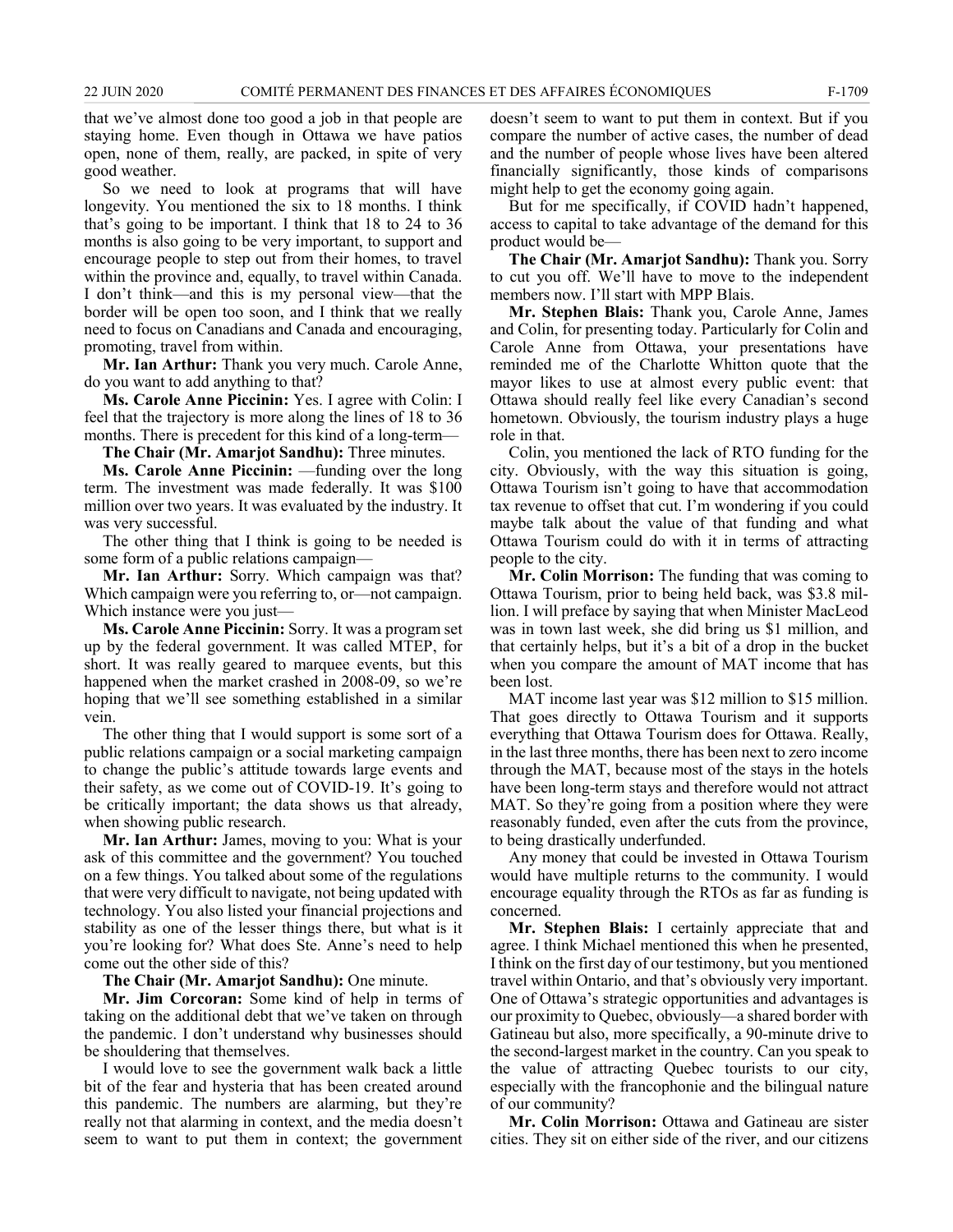go back and forth as if it were one city. Montreal is, without question, one of the larger feeder cities to Ottawa, as far as tourism is concerned—

**The Chair (Mr. Amarjot Sandhu):** Three minutes.

**Mr. Colin Morrison:** —as is Toronto, and anything that we can do to attract visitors from Montreal or Toronto is of benefit.

Unfortunately, both those cities are currently shut down. We have a challenge: that we have to attract, at least in the short term, from elsewhere in the provinces of Quebec and Ontario.

This committee has influence on Ontario. I think that's why I've spoken specifically to providing some form of incentive to Ontario residents. If Quebec would provide some form of support to Quebecers visiting Ontario, I would support that as well.

**Mr. Stephen Blais:** Sure. Of course.

Mr. Corcoran, you mentioned that there is a high cost to entry into the health and wellness or the spa sector in Ontario. I was hoping that you could perhaps describe what drives that for us.

**Mr. Jim Corcoran:** It's just that the investment in the facility is significant. In our case, it's a fieldstone castle on 500 acres with high finishes and spa rooms and that kind of thing.

#### **1040**

**Mr. Stephen Blais:** Is it higher in Ontario than in other parts of the country, or is it just naturally higher because of the type of business?

**Mr. Jim Corcoran:** It's naturally higher because of the type of business. I don't think the facilities were preexisting in Ontario for easy conversion to a destination spa.

**Mr. Stephen Blais:** Okay. Thank you very much.

Carole Anne, in terms of festivals, you mentioned a PR campaign to take away the stigma and to encourage large gatherings. Besides direct funding, are there any other actions the government can take to bring that sector back in Ottawa?

**The Chair (Mr. Amarjot Sandhu):** One minute.

**Ms. Carole Anne Piccinin:** I think I've spoken to the main opportunities that we foresee. I think it's just—

**Mr. Stephen Blais:** If the answer is direct funding, that's fine.

**Ms. Carole Anne Piccinin:** It is. It is, and I think it is the things that I've spoken to, the access to support digitization for festivals that operate with very lean staff on an annual basis—and leaner now that funding, that trickle, has pretty much halted, save for government funding.

The other thing that maybe I'll just mention that I didn't in my opportunity to speak is a stronger connection with the education sector. Bring in students. Open up universities and colleges to create apprenticeships, that kind of—

**The Chair (Mr. Amarjot Sandhu):** Thank you. Sorry to cut you off. We'll have to move to the opposition side for their second round now.

Any questions from the opposition side? MPP Arthur.

**Mr. Ian Arthur:** Thank you again for that. Colin, I'm going to go back to you to elaborate a little bit on your talking about municipal property tax reassessment and what kind of role that would be. James, if you also want to speak to that—you have a vast property there; I'm sure the municipal taxes are a significant part of that.

You talked about municipalities being given a little bit more leeway in what they could do or what they could extend. Certainly, municipalities are entities of the province, so what's the role of the province here? What are you looking for this government to do to allow those sorts of things to happen? And are deferrals actually enough? That's another thing I'm curious about, because if you have all these bills down the road—and we're talking about years of recovery—are deferrals actually going to be enough or are you going to need actual forgiveness of some of these?

**Mr. Colin Morrison:** I don't want to be in a situation where I'm coming to government looking for money; I'm looking for opportunity. I feel that the municipalities are getting a bit of the short end of the stick. From my knowledge, the Ontario Municipal Act prohibits municipalities from running a deficit, so they've got to balance the books. I understand that. They've got to provide a vast array of services to their constituents. I get all that.

But, in my case, I pay roughly \$30,000 a month in property taxes for my small hotel. I don't take in an awful lot more than that in revenue right now. While I'm deferring—actually, I'm not even deferring because I'm on a monthly payment plan, so I can't even take advantage of deferrals. But a deferral allows me a little bit of latitude.

If there was an ability to waive some of those taxes or to provide some assistance, that would be wonderful, but I understand that municipalities have to operate as well. Having city hall right next door to me, I appreciate their existence. But it's challenging. It really is challenging. One of the other hotels in the city just had to pay a \$1.2 million tax bill as an installment. That decimated their cash flow because, frankly, there is no cash flow, and that's the challenge.

**The Chair (Mr. Amarjot Sandhu):** Further questions?

**Mr. Ian Arthur:** James, a similar question about municipal property taxes, the forms of deferral and what that would do to you moving forward.

**Mr. Jim Corcoran:** Certainly there are some bills coming up that I'm trying not to think about, given that our cash flow came to a halt for three months. Our cash flow is back. New loans are in place. It took the banks about three months to get the loans in place, so that was [*inaudible*]. A lot of services that we're being taxed on weren't provided, but the costs continue for the municipalities, for example, the education levy. Those services aren't being provided. We're suffering because our employees have no daycare available yet.

I feel for the municipalities because they're going to need the money to continue to provide their services, but I feel like I'm subsidizing a lot of what happens in my municipality with very high municipal taxes—and yes,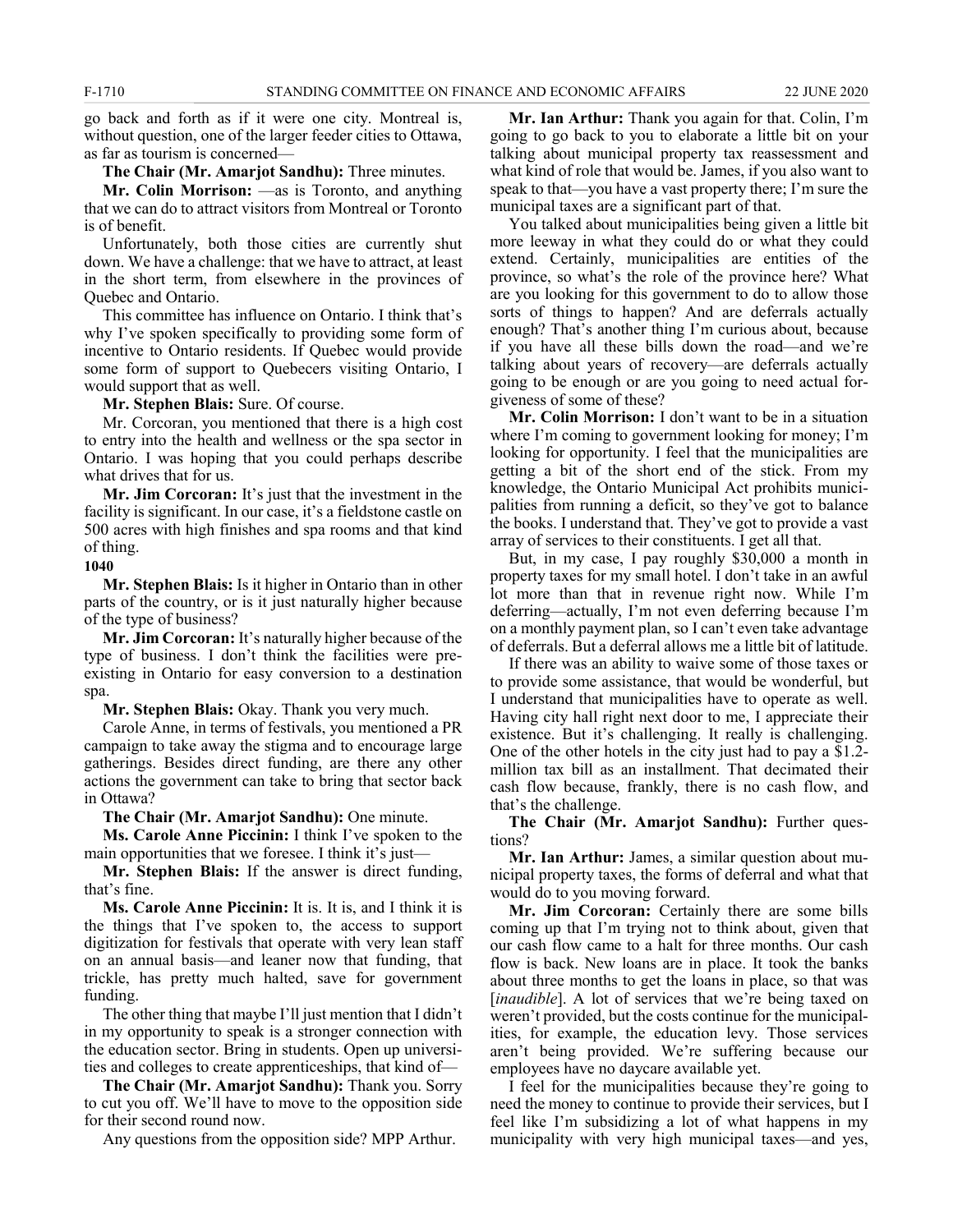quite a valid point: Those bills are going to come due, and that's going to be a big hit in and around September.

**Mr. Ian Arthur:** Carole Anne, I'm not sure what property taxes look like for festivals, but—

**The Chair (Mr. Amarjot Sandhu):** Two minutes.

**Mr. Ian Arthur:** Can the room unmute Carole Anne, please?

**Ms. Carole Anne Piccinin:** Thanks. Many festivals are not property owners, or they're renters, so tax incentives are not really top-of-the-list for most festivals.

**Mr. Ian Arthur:** Okay. Actually, let's keep going on that. If tax incentives or tax deferrals aren't enough to keep these festivals going, then Colin didn't want to come and ask for dollars—which is very respectful, Colin. But for festivals, that's more what you're talking about? We kind of touched on that federal program. What would you like to see from the province? What would you like to see them step up and do? What kinds of resources would you like them to provide to you in order to get this kick-started? You mentioned a marketing campaign of some sort.

**Ms. Carole Anne Piccinin:** It is shifting the parameters around festival funding, because festivals, through many of the programs, are funded based on their ability to draw new tourists. That's very challenging, certainly over the next year to two to three years. I agree with my colleagues when they say that the worst is yet to come. I think that to support the infrastructure of these festivals, their staff, their organizations, that funding needs to shift, at least in the short term, so that it can provide core operating dollars to keep them alive, to keep them afloat—because many of them will fold without it. Many of them will fold without that lifeline.

Keep in mind that a very small percentage of our actual festivals receive government funding. In Ottawa, it has only been 32; we have 300 events that happen on an annual basis. So keeping that infrastructure in place—

**The Chair (Mr. Amarjot Sandhu):** Thirty seconds.

**Ms. Carole Anne Piccinin:** —is critical.

**Mr. Ian Arthur:** Just out of curiosity, do you have numbers on the economic activity that these festivals are bringing in? Those were some pretty high numbers—300 events, 32 festivals that are receiving—

**Ms. Carole Anne Piccinin:** For sure. I'm happy to send you this document. This is our impact study from 2019. This is the only impact study existing in Canada right now. We are leaders in this area of research.

I'm happy to forward that to the committee.

**The Chair (Mr. Amarjot Sandhu):** Thank you so much. We'll move to the independent members now. MPP Hunter?

**Ms. Mitzie Hunter:** Carole Anne, I look forward to receiving your impact study.

I have two questions for you. I wanted you to continue speaking around the value of a student-defined response with education. There seems to be great opportunity for teaching and learning, as well as how it meets the local criteria—also, frankly, for building skill sets concerned around the younger population not getting employment and volunteerism jobs right now during the COVID recovery. That will delay their ability to enter the labour market later on. How do you see creating a unique program with the education sector helping?

**Ms. Carole Anne Piccinin:** Thank you for your question. As I said, with festival staff, the teams are very small and they wear many, many hats. Some of them don't have that level of expertise, so bringing that expertise directly to them throughout a yearly basis, either to do the work or to train others to do the work, will be key.

#### **1050**

Ottawa Festivals has a partnership with the province of Ontario through the Ontario Job Creation Partnerships program. It has been a tremendously effective way to launch people into organizations, and the purpose of this program is to create full-time work. They launch into the festival industry, they learn, they share and then we help them find full-time work. That has been an excellent model, supporting festivals and training individuals.

We could work directly with a number of post-secondary education institutions which we have partnerships with, but we need funding to support that. We need the networks to be clarified, and the skill needs matched to the participants. Fostering that kind of relationship would be really important.

**Ms. Mitzie Hunter:** That's great. I know that in my riding we have Centennial College, which has a hospitality and event-catering program, and I could definitely see something more defined, especially because we have to go very, very local right now.

I also wondered if you would expand—I think you were cut off when you were speaking around cultural festivals in general and their uniqueness. Many of these are tied to specific groups, largely volunteer-driven, adding a rich environment really to our communities. What resources do they need? Because you already identified that some of the responses tend to be marquee events, established partnerships with government, and that doesn't seem to fit the criteria of cultural festivals. I'm just wondering if you could give a voice to that cultural festival sector and what we should be thinking about as a committee as we're thinking about how to do this.

**The Chair (Mr. Amarjot Sandhu):** Three minutes.

**Ms. Carole Anne Piccinin:** Thank you. As a volunteer base, it's just that much harder. They don't have a dedicated staff person. Again, this job creation partnerships program could be an excellent way to help our cultural festivals. I think the other thing that will help is partnerships with BIA organizations, enabling festivals to be integrated into a main street, for example, or helping to defer some of those permitting fees which are typically at the provincial level, looking at the fee structure, trying to determine where investments can be made to help support the delivery of festivals.

Also, PPE is going to be a very major expense for these cultural festivals that provide a lot of food service. Could the province enable municipalities to invest in those kinds of sanitization tools, PPE, handwashing stations? That would be a major help to those festivals that are trying to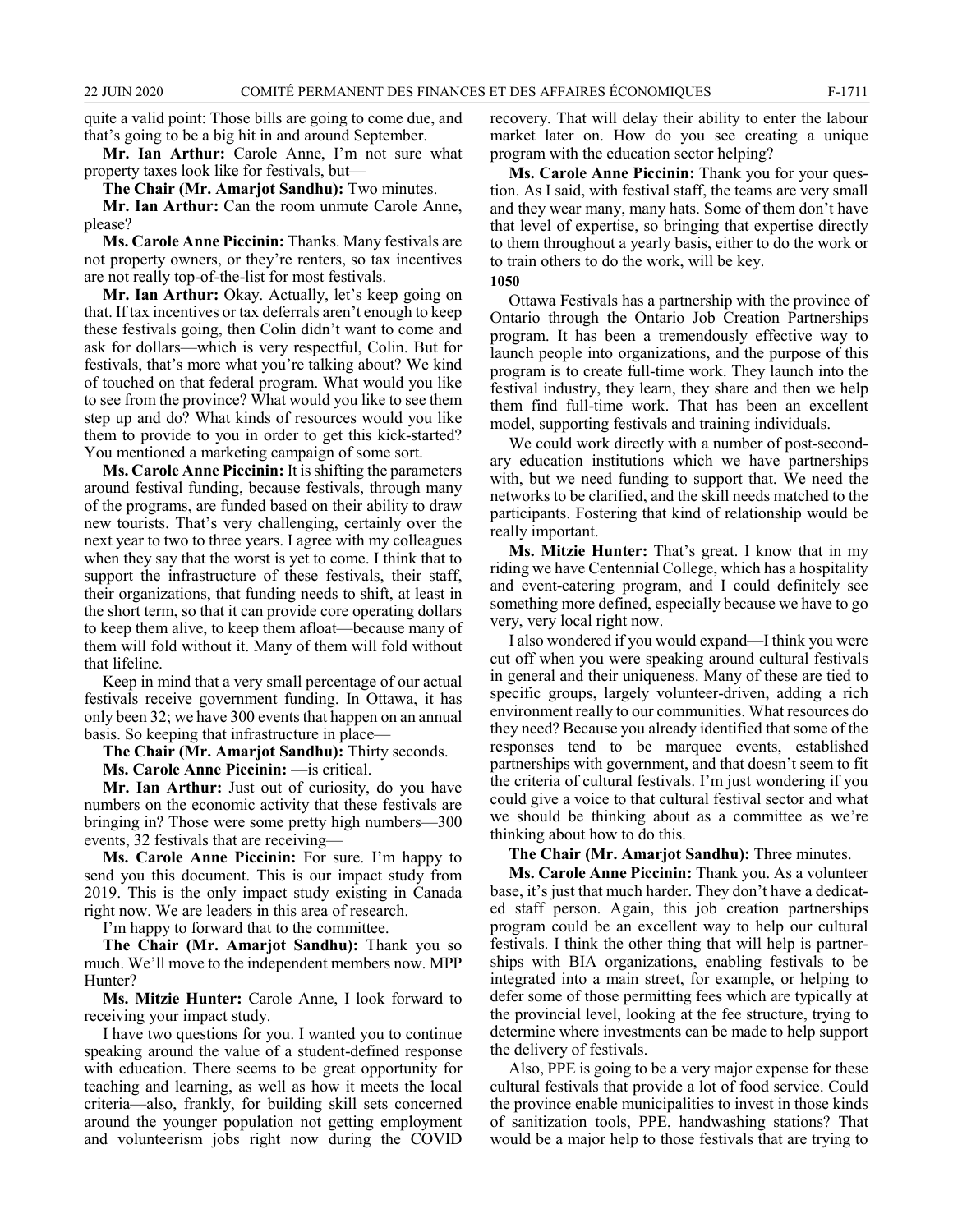absolutely help. That's the way that they showcase their culture.

#### **Ms. Mitzie Hunter:** Okay. I really appreciate that.

We don't have a lot of time remaining, but I did hear that patios are open, communities are open, but people are not coming, and I'm wondering, James: Can you talk a little bit about that, like what it's going to take for people to be open? I am on your list, so I know that your staff is calling and reaching out, and I just thank you for what drives your work in terms of the preservation of confidence—

#### **The Chair (Mr. Amarjot Sandhu):** One minute.

**Ms. Mitzie Hunter:** —but we have to think and work creatively and differently to survive this pandemic. Can you talk about what will bring people back, what will boost the confidence?

**Mr. Jim Corcoran:** Well, Ontario isn't a patio climate, so a lot of patios in Cobourg are small, and they're far and few between, and a lot of them are in parking lots. It's just not an attractive place to go and eat. There are people there, but they're not having the kind of experience that the restaurants built their reputations on, so I think the sooner we can open indoor dining in Ontario, the better.

**Ms. Mitzie Hunter:** Okay. And doing it safely, of course.

**Mr. Jim Corcoran:** Of course.

**Ms. Mitzie Hunter:** Okay. We have a few more seconds. Colin, did you want to speak to that as well?

**The Chair (Mr. Amarjot Sandhu):** Thank you. The time has come up now. We'll move to the government side for their second round, and I'll go to MPP Crawford.

**Mr. Stephen Crawford:** Thank you, Chair, and thank you to all the presenters. My questions are for Mr. Corcoran. I've not been to your spa but I've heard a lot about it. I look forward to going there at some point in the near future.

My first question relates to a point you brought up about labour. You may be aware that pre-COVID—which seems like a million years ago but it was only three, four months ago—the Ontario economy was on fire. We had the lowest unemployment in decades. Our government had created over 300,000 jobs since June 2018.

You've mentioned that one of the obstacles was the high labour costs right now. I just wondered if you could give us a little bit more colour on that, what you're referring to. Is it a shortage of labour, or what is that exactly?

**Mr. Jim Corcoran:** I would say the first problem is a shortage of skilled labour. This year, for the first time, we brought in foreign workers to supplement our spa staff. That in itself was about a two-year process, but we succeeded in bringing two people in. They're in quarantine right now but we're looking forward to having them join us.

The Liberals didn't do us any favours by the legislation they enacted—and thank you for rolling it back—on the minimum wage. We always tried to be a fair employer anyway, but having the government step in was a level of interference that really wasn't helpful.

Premium pay for businesses in our sector on staff holidays just makes no sense at all. We're being penalized to stay open to provide a service to the public who are being incentivized to visit our properties and we get, in our particular case, double-time and in some cases doubletime-and-a-half wages to pay on those days. We'd be better off not staying open. Some of our competitors in the Asian market, for instance, are really able to provide the world-class spa experiences that they provide because labour is just dirt-cheap. So, similarly, we've got to find more skilled labour at a lower cost if we want to compete on a global basis.

**Mr. Stephen Crawford:** We've certainly put some requests in with the federal government to have Ontario have more access to skilled immigrants. That's one of our objectives, because we know there's a lot of unfulfilled positions and the economy will come back post-COVID as well. Thank you for your comments.

Another thing you touched on was regulation and red tape. That's been another objective of our government, to eliminate pieces of red tape and regulation that are unnecessary and that don't compromise health and safety, obviously.

Do you have any examples that we can report back to our associate minister of red tape reduction and the finance minister in terms of where there are some unnecessary burdens on your business?

**Mr. Jim Corcoran:** The one that comes to mind right off the top of my head is the regulation on pools and hot tubs. There have been so many advances in terms of—

**The Chair (Mr. Amarjot Sandhu):** Three minutes.

**Mr. Jim Corcoran:** —non-chlorine-based sanitization of pool water, and the health units are going backward in terms of the number of times that you have to monitor and the methods that you use to monitor. All of this can be controlled by a machine now, yet they keep pushing back to have human intervention in that area. Getting up-to-date with technology would be really helpful in those areas.

On the labour side it's just overwhelming, from workers' comp to the Ministry of Labour and the number of requirements that we have to meet. There's definitely some room to take a look there.

**Mr. Stephen Crawford:** In the final moment, you did touch on the fact that your business is open now. Could you expand a bit more on what sort of activity you're seeing? I know you said you had an increase year over year right now, but this may be a canary in the coal mine. I'm hoping it's good news that we can share across the province and you're a leading indicator, being opened up.

Could you touch on where you see things going in the next few months and what you're seeing in terms of bookings? **1100**

**Mr. Jim Corcoran:** Our bookings are up by 64%. Over the same period last year, our call volume is up by 35%. I initially thought it was just a pent-up demand, but it seems to be particular to our sector. The people are so frustrated, so tired, so stressed out, they need to get out to have the kind of guided experience that we can provide to them. It's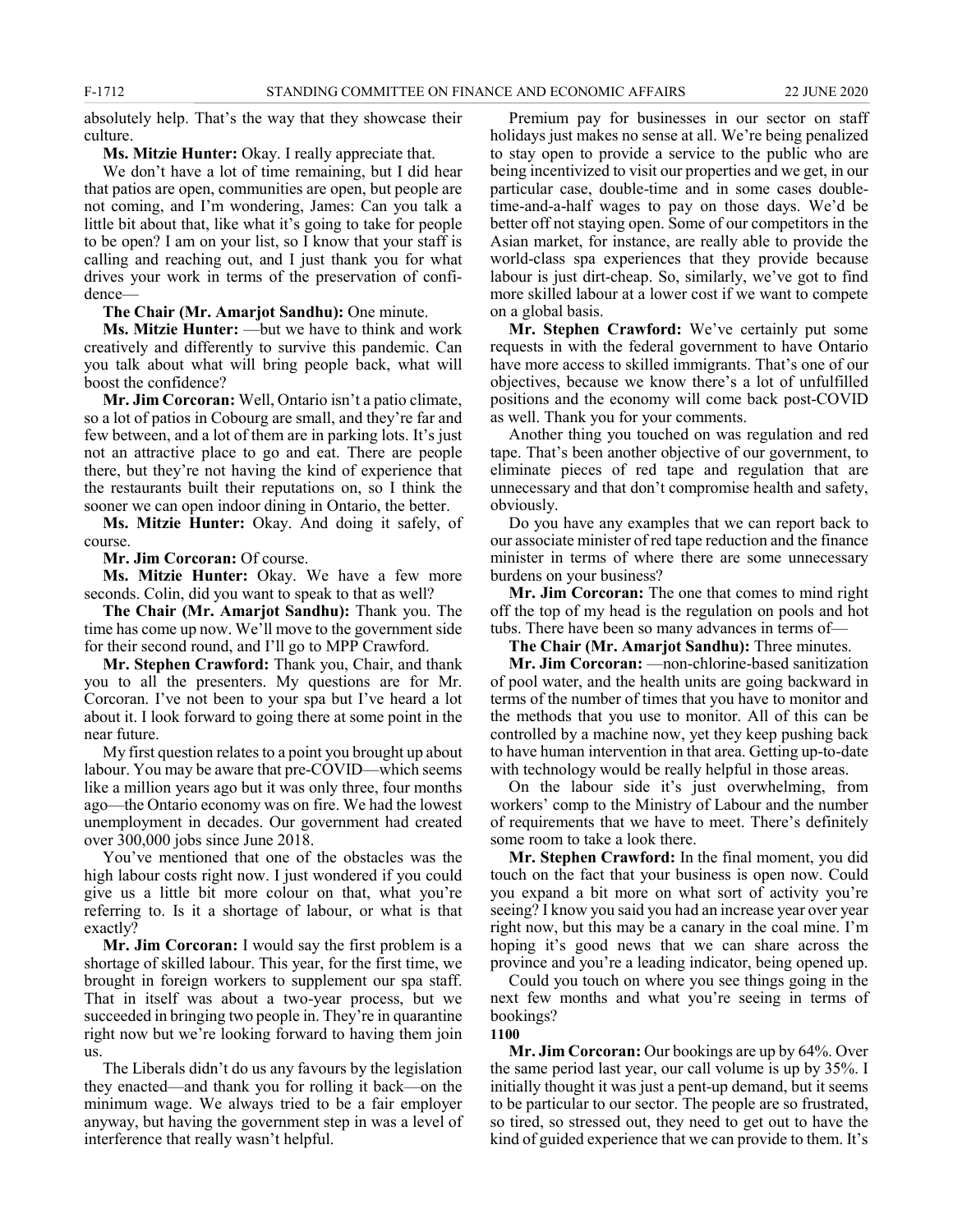different than going to a hotel or going to an attraction. We're actually physically changing the outcome for them while they're here with the provision of massage, good food, fitness, yoga—all those kinds of things. People are stressed out.

**Mr. Stephen Crawford:** How are you serving food now?

**Mr. Jim Corcoran:** We have a patio. We offer in-room dining and takeout, but the vast majority of our guests want to be served at a table on the patio.

**The Chair (Mr. Amarjot Sandhu):** One minute.

**Mr. Stephen Crawford:** Okay. Is your hotel fully open right now? I know there are some social distancing guidelines. Are all your rooms occupied?

**Mr. Jim Corcoran:** All our rooms are occupied other than the couple that we have out of service for renovation. Our occupancy is limited right now because of staff who won't come back to work in the spa.

**Mr. Stephen Crawford:** Is the reason they won't come back a fear of COVID, or is it because of—I know there have been some concerns about the federal government program paying people and it has been a disincentive to come back to work.

**Mr. Jim Corcoran:** I think fear of COVID, the lack of context in terms of the reporting of COVID and CERB addiction are the factors that are affecting us.

**Mr. Stephen Crawford:** Okay. Thanks for your time. I know you've got a great MPP there, MPP Piccini, working on your behalf here for our caucus. Thank you very much.

**The Chair (Mr. Amarjot Sandhu):** Thank you. That concludes our time as well.

Thank you to all three presenters for your time and for your presentations. Thank you so much.

### MANITOULIN RADIO COMMUNICATION INC., MANITOULIN COUNTRY FEST, ROCKIN' THE ROCK

#### SHERATON CENTRE TORONTO

**The Chair (Mr. Amarjot Sandhu):** Moving along to our next presenter, Manitoulin Radio, Manitoulin Country Fest, Rockin' the Rock. If you could please state your name for the record, and you will have seven minutes for your presentation.

Ms. Timmermans?

**Ms. KT Timmermans:** Sorry. I just needed to unmute. Good morning, everybody. My name is KT Timmermans. I am the president of Manitoulin Radio Communication in Little Current, located on Manitoulin Island. I'm also the lead behind Manitoulin Country Fest and Rockin' the Rock.

We have two radio stations. Our Hits station has been in business for 19 years, and the other, our country station, launched in 2016. The country festival would have celebrated its 14th year this year, and our rock festival its third annual this year, in August. Obviously, both have been postponed.

Our country festival brings in excess of 8,000 people daily into our community of 1,500 people over three days, and the rock festival brings close to 3,000 people daily over two days. The financial impact, as determined by the TREIM model, for both of these events is close to \$4 million to our local economy. The loss of these two events clearly will have devastating effects on our local business.

We employ eight people on our day-to-day operations for the radio stations and support for the festivals. We're very fortunate to have in excess of 120 volunteers from across Manitoulin and beyond our island who give up their time to volunteer for both of our events.

We offer local and seasonal residents up-to-date information, including roads, ever-changing weather and up-to-date rain forecasts. Pre-COVID, we were live to air 12 hours per day—something very unique in the current platform of radio business and something we're really proud of.

Manitoulin Island has a tourism-based economy that typically survives off of a very short season, so it's 10 to 12 weeks annually, and 2016 statistics show that the individual average annual income for someone on Manitoulin is in excess of 30% less than the provincial average.

Much of our seasonal-based tourism comes from US cottagers. With the closure of the Canada-US border until July 21, there is a very real possibility that much of that portion of our summer population will not be arriving at their camps this year.

As well, the marine portion of our business has been crushed. We were expecting over 28 cruise ships into the docks in Little Current this summer. This is a business that has been fostered over the last several years and has been ramping up annually. All of these factors will ravage a short season and could, in fact, prove quite devastating.

At least 75% of our radio business comes from local business, and additionally, close to \$90,000 worth of local sponsorship for both of our festivals will not be realized this year.

Now, with the devastation of COVID-19 to local business and concern for health and safety for 2021, there are serious concerns about the welfare of many longstanding businesses in this community. For us personally, we were able to pivot, with our staff broadcasting from home since March 13. This has certainly impacted our business as we pride ourselves as being local and current. Although still relevant to the day, our staff are not physically in the office and operating live to air in the traditional format. We have had to drastically reduce our advertising rates to accommodate local businesses who are open under the current COVID guidelines. Fortunately, we have always operated rather lean and mean, so our transition hasn't been too bad.

Many of our local businesses have not been so lucky to transition into this new normal. Local business consists primarily as mom-and-pop shops, including retail, restaurants, seasonal trailer and campgrounds, which have all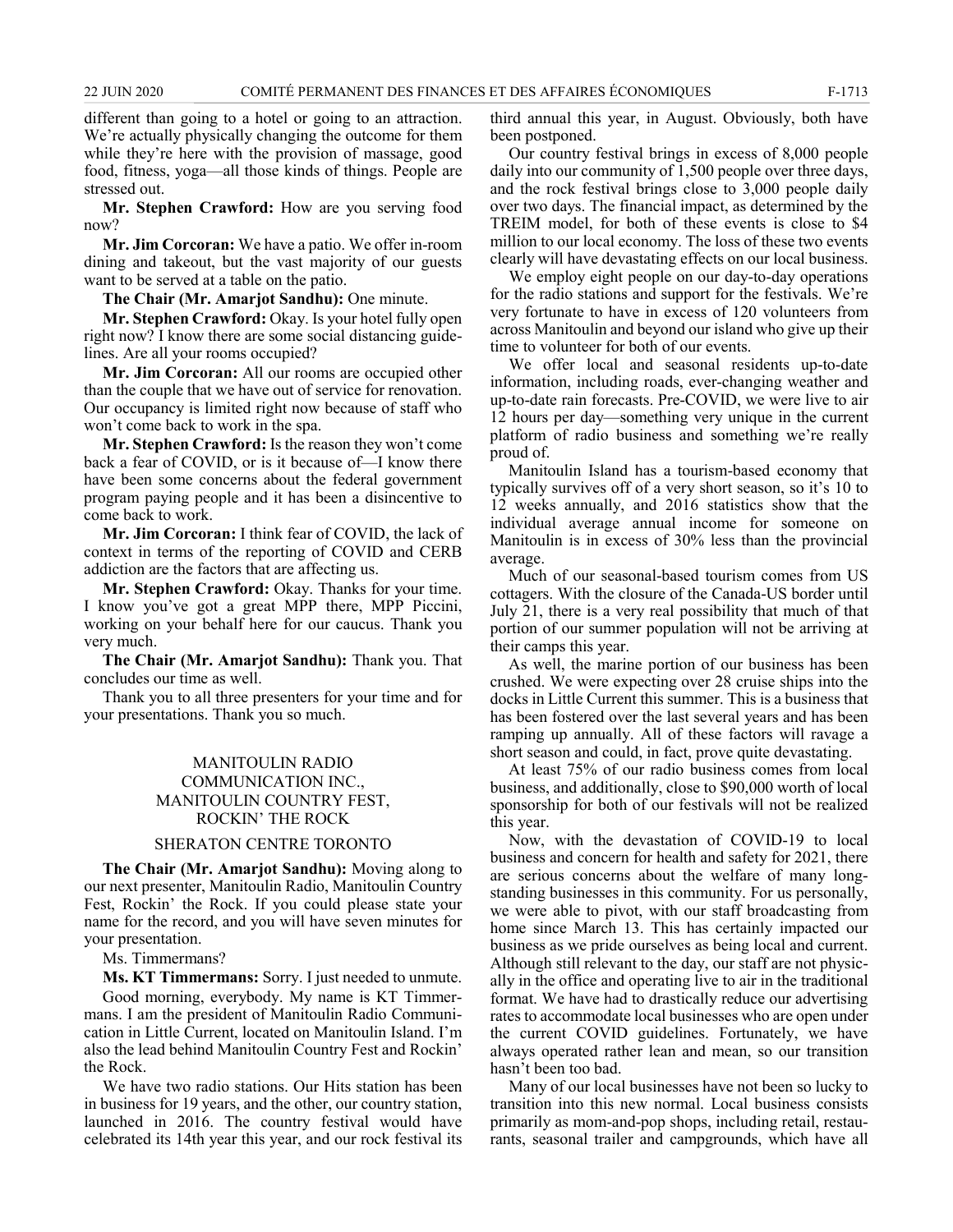been dramatically impacted. Many still have their doors closed, and it's looking like they might not open at all. Should they be open with restricted conditions, their costs are unexpectedly more with sanitizing and upgrades for safety. There are more demands on owners as they have fewer staff to deliver the day-to-day services and also manage the sanitizing and the necessity for maintaining social distancing etc.

For hundreds of young people who have not been able to secure their annual summer jobs, many rely on those funds for college or university. Unfortunately for those students, they physically have to leave the island in order to be able to go to college or university, so their costs are already exponentially more.

Doing business in the north, in sometimes remote areas, just seems to cost us more on the whole. Our shipping costs are more. Our fuel costs are more. Our hydro costs are astronomical. And we often have limited options for a qualified workforce.

I am genuinely fearful for our local business across Manitoulin and northern Ontario on the whole. As a business that relies on our local business in order to sustain ourselves, obviously the loss of business locally will be hugely dramatic for us. We are quite fearful for our business generally.

That is all for my presentation. I don't want to take up an abundance of your time. I know you are all very busy folks. I appreciate you taking the time to listen to me today. I know we're all struggling with this new normal, as we like to call it, and I appreciate the time. Thanks you.

**The Chair (Mr. Amarjot Sandhu):** Thank you so much. Our next presenter is the Sheraton Centre of Toronto. If you could please state your name for the record, and you can get right into your presentation.

**Mr. Tim Reardon:** Great. Thank you, Mr. Chair, and members of the committee. My name is Tim Reardon. I have the honour and pleasure of being the general manager here at the Sheraton Centre of Toronto hotel. I first want to take this opportunity to thank you for giving me this opportunity to speak to you about what the impact of COVID-19 has done on my hotel and the hotels in general. I do really acknowledge the work that you've done so far to help us see through what's proving to be a trying time.

As you've already heard from many of my colleagues, the hospitality industry, hotels in particular, were the earliest and hardest hit by the pandemic, and are sure to be one of the slowest to return. Three months ago, we literally saw our business evaporate overnight, and since then, there are no clear signs of when or how it's going to return.

I acknowledge this is a health crisis and the measures that we took and implemented were necessary for public safety and have really curtailed the curve of the spread, but I think now it's time for us to really consider the economic interests as well and start to look at a balanced approach to fully reopening hotels in Toronto.

Hotels were deemed as essential services, and since that time the Sheraton Centre of Toronto has stayed open, welcoming anyone who needed a place to stay: our frontline workers and many others who found themselves

travelling during a very difficult time. However, being open and not being able to fully operate our meeting space or other amenities has really put us in an interesting position. This has resulted in a mass layoff of our associates and put our hotel into financial hardship.

In my hotel alone, I laid off 96% of my associates, and the business level hit down to unprecedented levels as we've seen a loss of 95% of our top-line revenues. Some of the conversations I've had to have with my associates have been the most difficult ones, telling them that they've been laid off for no fault of their own, and that their return was uncertain. The federal government programs like CERB and CEWS have been a great help to our employees and we are absolutely grateful for them. However, it's clear that our associates will not be required to return for months or even, potentially, for years, as we don't see us returning to 2019 business levels until well into 2022.

**1110**

Because of this slow recovery, we need some provincial support to provide businesses and associates with support by increasing the number of weeks for temporary layoffs and reducing the severance liabilities to businesses. If nothing is changed, there will be dramatic impacts to our employees, who will lose their jobs, and the financial obligations to pay severances will put hotels in bad positions as we try to recover.

The support of our employees during this difficult time is also important. This means that we either train them to operate in our hotels as they slowly return with new safety protocols and ensure that they have the proper PPE or, alternatively, help them find employment in other fields. We would like to also work with the province on what these programs look like and what funding would be available for training our employees on these new standards and developing skills in new fields, where they might be able to find alternative employment.

Moving forward, it's now time for us to look at how we can safely fully operate in a new environment. Most importantly, we need to boost consumer confidence that it's once again safe to travel and meet in Toronto. We know that we must live with this virus until a vaccine is found, but our businesses cannot remain closed until that time. The safety of our associates and our guests has been and always will be our primary concern. The fact is that in addition to programs like our Safe Stay program that have been rolled out, the Sheraton Centre Toronto has worked on and implemented several safety protocols that go above and beyond what's required of us by the province.

As we look forward, one of the key components for us in the next phase is the ability to hold business events in our meeting space and our hotels. For us, this generates over 50% of our revenue and it provides employment for hundreds of our associates.

**The Chair (Mr. Amarjot Sandhu):** Three minutes.

**Mr. Tim Reardon:** They're a major economic driver not only for our hotels, but for many other businesses in our city. Unfortunately, right now where we stand, we've seen most of our events and meetings cancelled for 2020.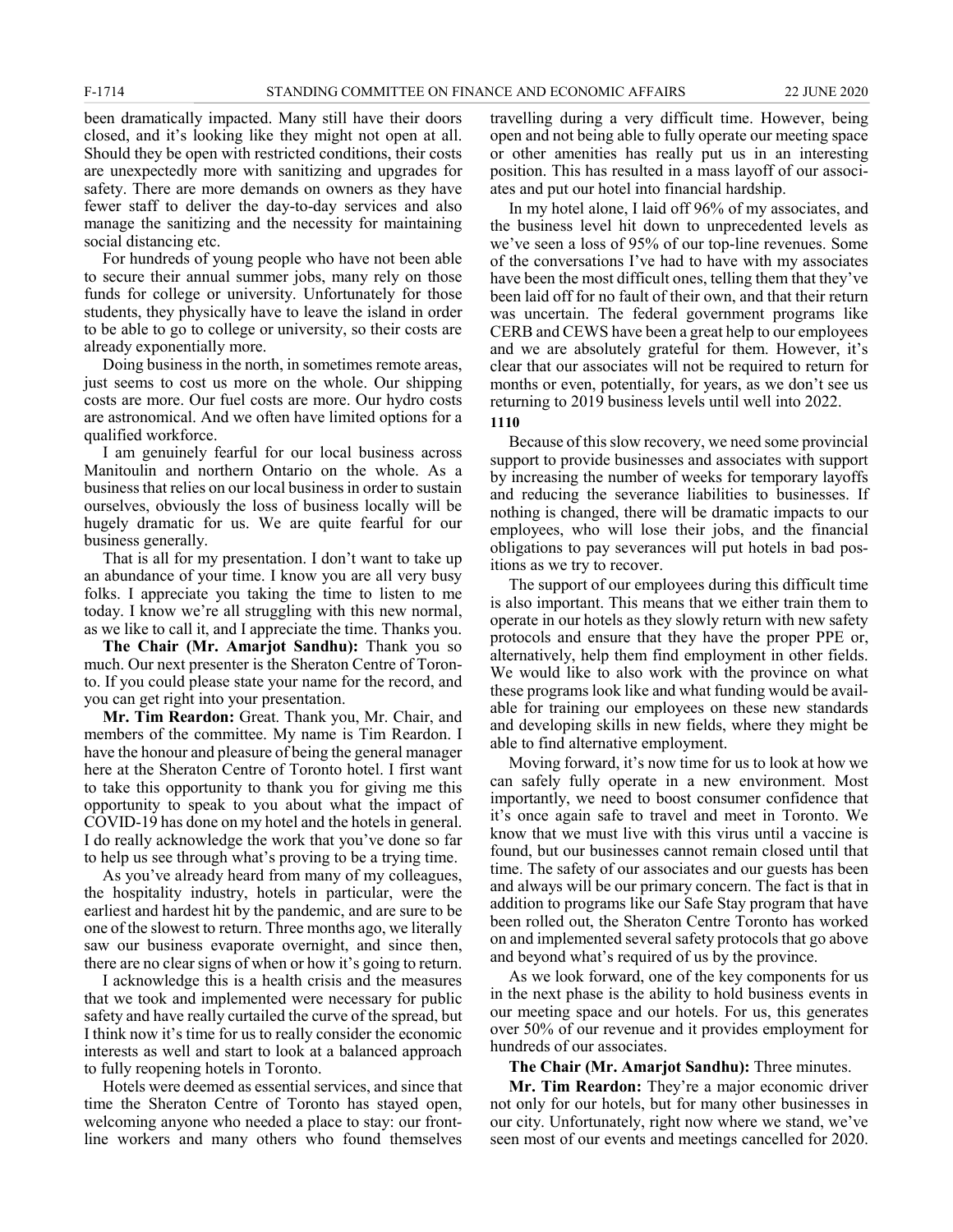As time goes by, those cancellations are creeping into 2021.

The fact is that, as hotels, we are able to facilitate meetings in a much different way. We have the ability to implement safety protocols, we can control movements in our hotels; we can control how meetings operate. The fact is that we can do this better than other sectors that have already been allowed to reopen. Right now, meeting planners are committing to the location for their events months and years in advance. If we cannot give them the reassurance that we are committed to holding their meetings, they will simply go elsewhere.

By nature, we are competing against cities in Canada, in the US and globally who have already moved to reopening and are aggressively pursuing these pieces of business and booking them in their cities. Today, when I talk to a customer, I can reassure them of all the safety precautions that I've taken to make sure that they have a safe meeting, but I cannot give them any reassurances that if they choose to book with me, they'll actually be able to facilitate that meeting in my hotel. This continues to make us less and less competitive, and it's going to have detrimental consequences well past the pandemic.

As we reopen meetings and events, we would look to work with the provincial government on what types of incentive programs we can offer our customers to make them want to book in Toronto and make us more competitive with other cities that are doing the same.

In addition to our meeting space, we need to be able to reopen other services in our hotel, like our food and beverage services and other amenities, while of course maintaining all the safety protocols that we've implemented. In order to promote ourselves—

**The Chair (Mr. Amarjot Sandhu):** One minute.

**Mr. Tim Reardon:** —and attract the guests who have been told to stay home for months now and want to get out and travel, I need to be able to give them a reason and something to do when they travel to my hotel and to Toronto. With these services not available, it's difficult to do so. The longer we delay the opening of those services, the longer it will take us to get back on our feet.

My business is rooted in bringing people together for business or for leisure. Our guests count on us to provide them with a place to meet, share ideas and experiences, and above all to do this in a safe environment. Even under the current conditions, we are confident that we are able to do so.

Thank you. That's my presentation.

**The Chair (Mr. Amarjot Sandhu):** Thank you so much. We'll start the questions with the independent members this time. MPP Hunter.

**Ms. Mitzie Hunter:** I want to thank both of the presenters for joining us today in this committee as we talk about how we work together to recover Ontario's tourism sector.

I want to just ask our presenter from the Sheraton Centre: Tim, what are you seeing internationally that is providing the level of confidence and assurance for other facilities that we need to bring here in Ontario to meet

those international standards, so that you can hold on to those bookings and attract new ones?

**Mr. Tim Reardon:** I think it simply comes down to the fact they are open. Pre-pandemic, we competed with these cities. There was the incentive piece that we also dealt with from other cities and other countries, that we had to provide something to our customers. But today, we know there's demand. We get phone calls from people wanting to meet, and they want to meet in Toronto and in my hotel. The problem is that I cannot give them any assurance that if they book for next week or next month or for the end of the year, I'll actually be able to do that in my meeting space.

Now, a lot of these meeting planners have delegates they have to book in. It takes them time to ramp up and to be able to do that, so if there is one question mark about whether or not they're going to be able to actually have the meeting, there are several other cities that are able to do it. So to answer your question, the basic fact that they're open and they can do it is pretty much the price of admission.

I think the upside for us is that when we do talk to them, we can go through all the safety protocols, from social distancing in our meeting space, to what set-ups look like, to how they get into a hotel and up to the guest rooms and down to their meeting space. It's just that simple ability to say, "Yes, we can have a meeting in our hotel."

**Ms. Mitzie Hunter:** What have you changed, Tim, in terms of the model? Because you do have many business bookings there that were pre-pandemic. What has changed in terms of your design and your use of space and protocols that you've adjusted?

**Mr. Tim Reardon:** From a client standpoint, from a guest standpoint, first and foremost, it's what our meeting rooms look like. My ballroom downstairs could fit, classroom-style, 1,700 guests on a normal day, prepandemic. We've gone through and done all of our social distancing, and now that number is 170, if everyone is sitting six feet apart from one another. So I think from a customer perspective, to be able to see, "This is what my meeting is going to look like," then they feel reassured with that.

Driving just from the entry of our hotel, from social distancing with checking in, they're trying to go more to a mobile platform, where someone could check in and use their phone as a key to get to their room. There's not that need to go to see someone at the front desk. That's what people want: People want to be able to socially distance and have control of how they get in and out of our hotel. Anything like in-room dining can also be done over mobile app, so I think the technology piece is one vital aspect of that, and then the meeting space itself and how it's set up.

Food and beverage delivery: Obviously, we've gone to more of the pre-packaged items, where people can have the assurance that someone else hasn't touched that piece of fruit or whatever—

**The Chair (Mr. Amarjot Sandhu):** Three minutes.

**Mr. Tim Reardon:** —so those are a lot of operational things we're doing.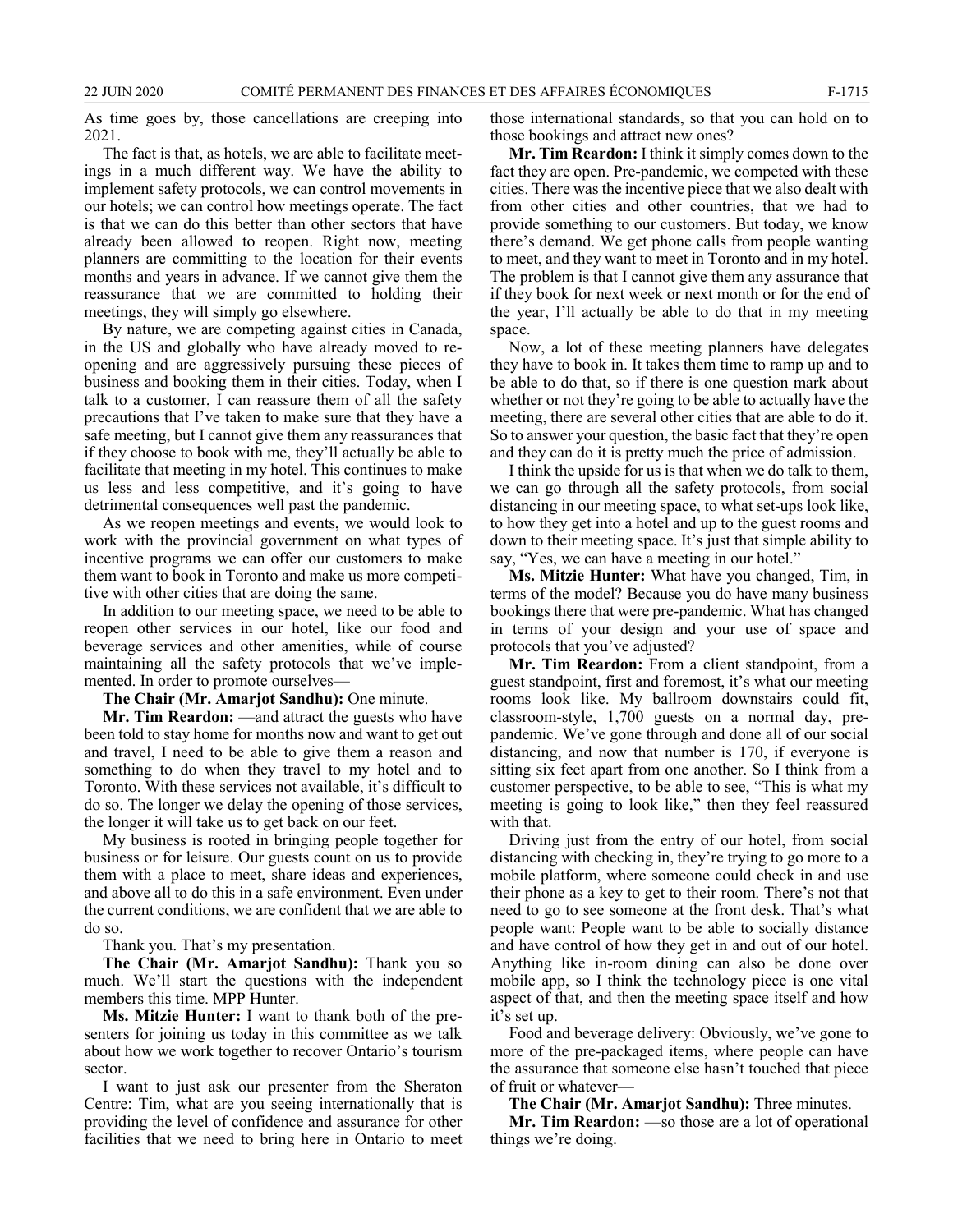**Ms. Mitzie Hunter:** Great. And we've got to get that message out there. Thank you so much.

I want to shift to KT at Manitoulin radio. I really liked your presentation, because it was very clear that you have changed your business model and your operating model to one that's more virtual. You continue to be open, delivering a very valuable service during the pandemic crisis of COVID-19. But you're very worried about the chain reaction here, of being shut down in the environment on main streets and in the community for local businesses who, at the end of the day, are your customers, right? I really get that, and I wondered what you're concerned about in terms of the medium to long term here.

What supports do you think governments can provide so that these environments and communities in the northern and other parts of the province, rural and all over, will survive and thrive?

**Ms. KT Timmermans:** Great point. The local business—the shuttered windows across our main street are very concerning, for sure.

Although the government, both provincially and federally, has rolled out a lot of great platforms for us as individuals and us as businesses, I'm not sure that the messaging is really clear. I think it's somewhat confusing for a lot of business, especially when you're a mom-andpop store, because you are the payroll, you are the HST remitter and you're all those things, and now all of a sudden you're trying to figure out how to do a 75% wage subsidy. It's just very confusing, so I think if there was some facility by which we could source an educational piece to allow us to better inform ourselves as to what we can do, from a local business perspective—we're all "small business" here on Manitoulin. So we don't operate under the umbrella of a big corporate entity that can help guide us through a lot of those transitional pieces.

### **1120**

**The Chair (Mr. Amarjot Sandhu):** One minute.

**Ms. KT Timmermans:** I think that may be a really big piece, just from an educational perspective.

**Ms. Mitzie Hunter:** Okay, so that's great. So some sort of one-stop shop for businesses, particularly small businesses, where you would get access to the information that you need to stay open—before you close.

**Ms. KT Timmermans:** Absolutely—or, at least, if you are making a transition, maybe bringing staff in slowly: What does that look like? How better can you do that on a financial scale that makes more fiscal sense for that business to be able to do it?

**Ms. Mitzie Hunter:** Do you have any comment on either Tim or K.T—you're open, but no one is coming. What's going on there?

**Ms. KT Timmermans:** Tim, you can go ahead.

**Mr. Tim Reardon:** Sure. I can go back to, what is the value proposition to come? As we get food services open—Toronto is such an amazing city. It has so much to offer. I think once we can tell that story again, people are going to come. We know in the short term, it's going to be within—

**The Chair (Mr. Amarjot Sandhu):** Thank you. Sorry to cut you off. Your time has come up now. We'll move to the government side for their first round of questioning. I'll start with MPP Smith.

**Mr. Dave Smith:** Thank you, Chair. I appreciate that. My question is for Tim. We've had a couple of other presenters come in and talk about how we should be opening business first for the hotel and convention industry, because you can control things a little bit differently than just with regular consumers coming in.

The question I have on it, though, is right now, this past week, about 70% of the infections have been in Toronto or in the Peel area, not outside of the GTA. So if we were to open up on the business side for you, you can do the social distancing, you can make changes within the conference rooms, extra cleaning and so on for the hotel rooms, but how do you prevent the delegates who are coming from going out into the general population where there is that risk? What could you do to mitigate that type of risk?

**Mr. Tim Reardon:** It's a great question. We look at our hotel and know that we need to provide a safe environment. So you're absolutely correct. Whether it's cleaning procedures or—a lot of it is signage and awareness of how people can stand and walk through our hotel. I believe, in the meeting space, we have great control over that because we can assign where people sit and how people walk and where they go and all that stuff.

Outside the hotel—I would hope that there is an awareness now of what we have to do as individuals to make sure that we curtail the spread, whether it's wearing masks or social distancing. I can say, I sit here and I overlook Nathan Phillips Square, and I see people adhering to that. That would be my hope, that once they leave my doors, through the awareness they've gained through all of the signage and stuff that we've implemented, that that would carry on outside my doors.

**Mr. Dave Smith:** Thank you very much for that. I'm going to turn it over to my colleague MPP Skelly.

**The Chair (Mr. Amarjot Sandhu):** MPP Skelly. Can you—

**Ms. Donna Skelly:** Yes, I've just unmuted. Thank you, Mr. Chair. My question is to Ms. Timmermans from the radio station in Manitoulin. I began my career in broadcasting. I actually started at a community radio station in Quebec. Broadcasting is in my blood, so I'm very concerned about what COVID-19 will do to broadcasters, especially independent broadcasters such as yourself— I'm assuming that you are independent and not part of a large chain. Is that correct?

**Ms. KT Timmermans:** Yes.

**Ms. Donna Skelly:** And that's difficult. It's wonderful in many ways, because I think that you can probably provide more opportunities for local residents than most of the major chains that have satellite operations, because of their programming model. But I'm interested in your funding model. Do you have much national advertising?

**Ms. KT Timmermans:** We do get a fair amount of nationals. Manitoulin, obviously, is a very isolated and remote community, so our next urban centre is Espanola,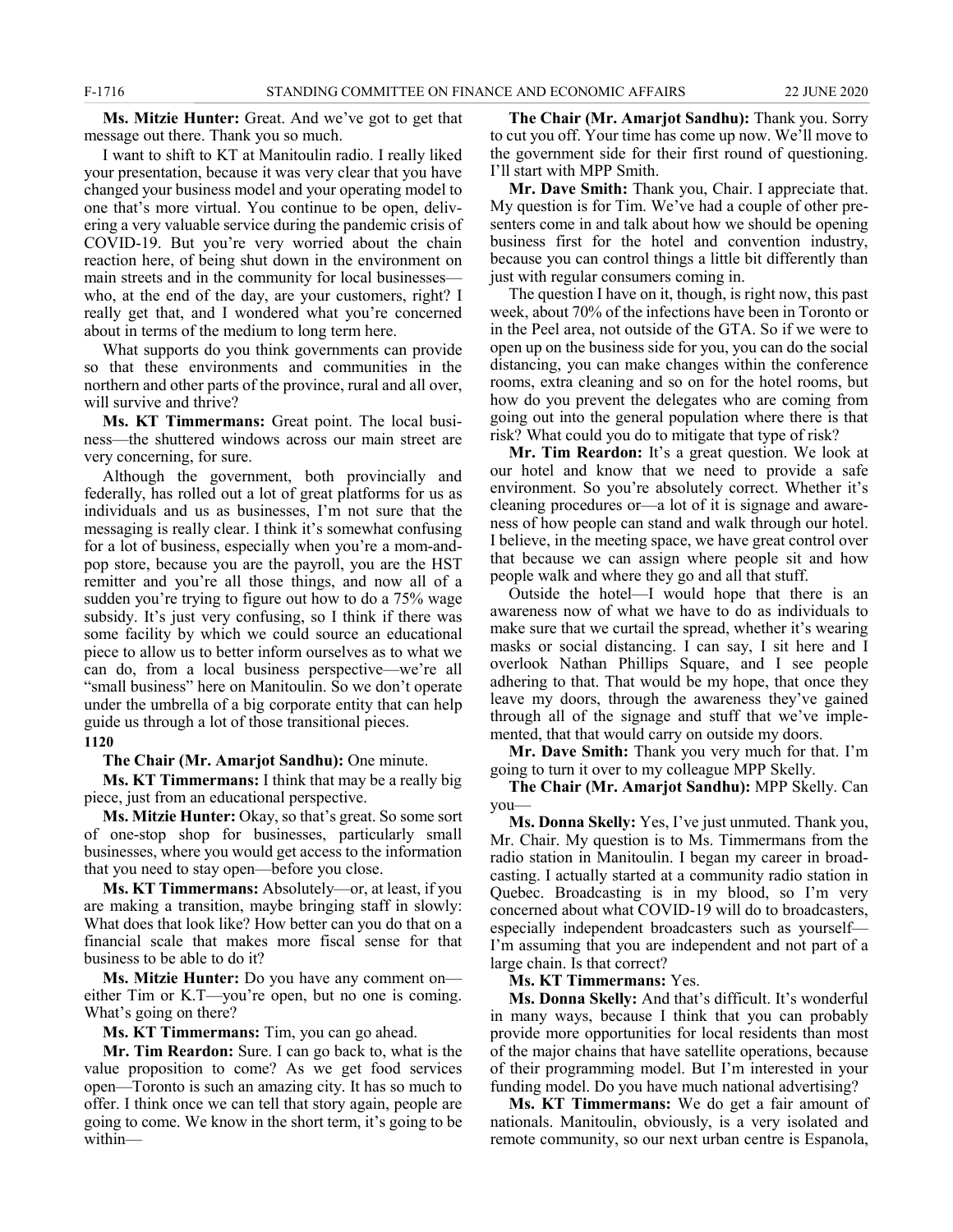which is about 45 minutes away, and that's 6,000 people. Sudbury is our next closest urban centre, with about 180,000 people; it's about an hour and a half. So we do have access to nationals, for sure, and certainly through the course of COVID, there was a tremendous amount of influx of financial revenue—

**The Chair (Mr. Amarjot Sandhu):** Three minutes.

**Ms. KT Timmermans:** —based on government COVID messaging. So yes, we've been fortunate from that perspective. I've advocated quite strongly for that. But the local business is definitely 75% of our business.

**Ms. Donna Skelly:** Prior to COVID, were you— [*inaudible*] to you, but were independent radio stations viable? Was there a viable funding model, or were you finding pressure from a lot of the livestreaming, music streaming companies?

**Ms. KT Timmermans:** A great point, for sure— certainly the corporate entities as well, so the larger corporate broadcasters, have, I think, made a way. Obviously, with the advent of Radioplayer and TuneIn and all the various sources available, anybody can get any kind of radio or streamed music they want at hand. Luckily for us, we are local, so we do provide up-to-date weather, up-to-date road reports, up-to-date newscasts, sports—all those kinds of things that provide information for local listeners they really are seeking that they're not going to get from that mainstream streaming service.

**Ms. Donna Skelly:** Do you get any financial support from any form of any level of government?

**Ms. KT Timmermans:** We do in that I do a lot of student internships. We have a funding stream here with NOHFC, the Northern Ontario Heritage Fund, so typically every year, I get a student intern, but at the end of the day, that's a one-year program. So if I can't source the funding to be able to continue that, then you train them and you lose them. We like to consider ourselves a bit of farm team. I do lose a lot of my trained employees to bigger entities, because they can pay more money, right?

**Ms. Donna Skelly:** I was able to actually get a job at the Pembroke radio station, CHOV, one of those government programs where they supported part of my salary. I think it's a huge opportunity for people who are trying to enter the—

**The Chair (Mr. Amarjot Sandhu):** One minute.

**Ms. Donna Skelly:** A minute?

**The Chair (Mr. Amarjot Sandhu):** Yes.

**Ms. Donna Skelly:** I don't have a lot of time, but is there anything that you think we can do? I know that you were talking about encouraging small business etc. Small business is your bread and butter right now, but is there anything that we can do immediately to help you as you navigate COVID?

**Ms. KT Timmermans:** I appreciate that that's a really big question. My needs are just one of many, but I think the education piece is the biggest part from my perspective, for me and the businesses that I serve. A lot of the local businesses—again, they're just trying to get through and get their doors open, trying to get information about what it is they need to do, and never mind how they

can afford to stay open. That's the big piece. So I think an educational piece that's really a one-stop shop, that's in layman's terms that the average person can read and understand and get through quickly, would be the big thing.

**Ms. Donna Skelly:** Local news, live news and sports will keep broadcasters alive. I—

**The Chair (Mr. Amarjot Sandhu):** Thank you. Sorry to cut you off.

We'll go to the opposition side now, and I'll start with MPP Miller, Hamilton East–Stoney Creek.

**Mr. Paul Miller:** Good afternoon. I'd like to direct my question to Tim from the Sheraton. I've listened to a lot of presenters from the hospitality and tourism industry over the last few weeks, and it's clear there is a lot more that government can do in terms of direct supports, red tape removal and the promotion of domestic consumer spending.

One of the questions I've been asking is what types of promotions are being offered by the industry itself. In tourism-reliant countries like Italy, major airlines, hotel chains and local businesses are working together to offer travel incentives like "one of every three nights free" and lower airfares compared to other regions. These industries are often doing this together with government. Japan, for example, has committed \$15 billion to promote its domestic and eventually international tourism travel industries.

It's clear that the tourism industry, with government assistance, has to be more creative. But my question to the members of the hospitality and tourism industries is, what creative and innovative steps are being taken to encourage people to open their wallets again? People are always looking for a good deal, especially when many of them have lost income due to loss of work. So people are hurting too. The industries are going to have to become a little more creative. Do you agree?

**Mr. Tim Reardon:** Yes, a great question and good points. When you look at our business, there are two ways that we go at this: As your brand—whether it's Marriott or any other brand, we come up with our programs to try to get people to stay in our hotels, and then we work as a market as well.

What we've seen is it's two things. It's our leisure traveller and then it's our business events. The business events are a little bit of a bigger project. The immediate is the leisure. We know that that's coming, first and foremost, from within our province, and then eventually, when the borders open up and we can go across Canada, those are the people who are going to be travelling with us.

#### **1130**

I would say from a branding standpoint, we've done a good job of putting some promotions out there, whether, like you said, it's a discount on the number of nights that you stay or including breakfast and parking—all those things that people are looking for. We are working together with Tourism Toronto on what that looks like from a market standpoint. We're not there yet, but I know that it is a need to see how we have a further reach.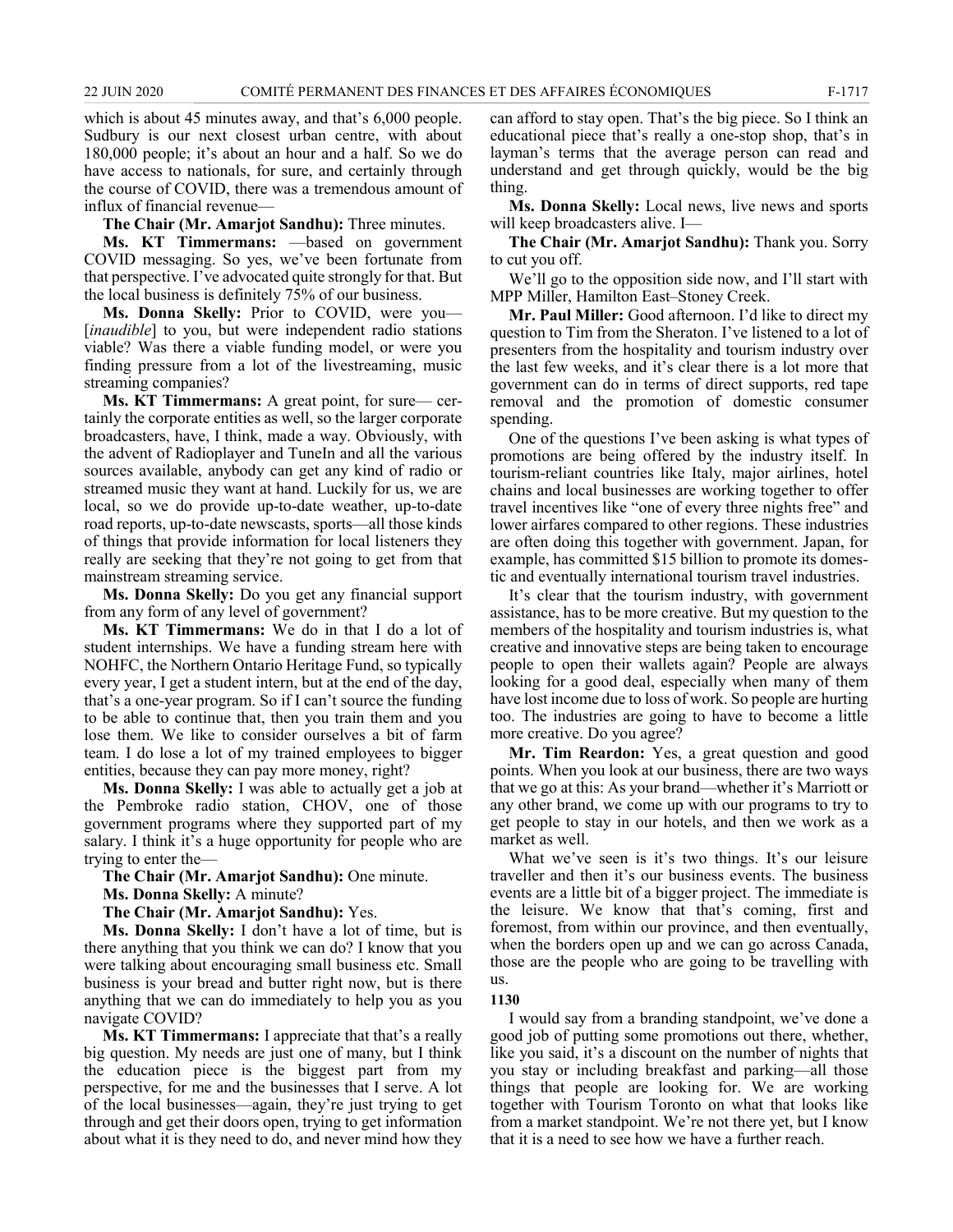Once we start seeing things open up, I think the key point is that attracting people to our destination needs to be something that has value in it. When they come here, what do they do? If a lot of our F&B services aren't available, our attractions aren't open, a lot of the things that they would come here to do aren't available to them, it's kind of a hard sell. I think once we start seeing that progress, those packages will come out that will incent people to want to stay with us. Then, above that, it's what we're doing for the meeting planners, to attract them to come to our city.

**Mr. Paul Miller:** A short follow-up: With the COVID situation—and you're at level 1 in Toronto, one of the major areas that hasn't been relieved of that situation, but hopefully it's coming soon. Obviously it's going to be a longer recovery period for your industry, and obviously it's going to cost the government some money to keep you afloat, as well as the airlines and all the other things federally. Do you feel that things are moving quickly? Have you outreached to other organizations that are involved in tourism and travel, travel agencies and such, to assist you in a quicker recovery?

**The Chair (Mr. Amarjot Sandhu):** Two minutes.

**Mr. Tim Reardon:** I think the immediate thing was, how do we take care of our employees? That was the first and foremost thing that we needed to look at. So the federal programs were great.

I think moving forward, the asks of how we are funding the new safety protocols and our training for our associates, whether it's within hospitality or, unfortunately, if it has to be in another industry—we need to help them. I think there's a lot of opportunity there. Then it's, what could we do to make ourselves more attractive as a destination to our meeting planners, to our customers who bring big meetings here—what we know, and other areas there's funding going on with that to make that destination more attractive.

**Mr. Paul Miller:** Thank you.

**The Chair (Mr. Amarjot Sandhu):** Further questions? MPP Vanthof.

**Mr. John Vanthof:** Thank you both presenters. As with many of the presentations, you've laid out your individual issues and your individual problems and they're totally different, but the cause is the same.

I'd like to go first to KT and your description of your area. I'm from New Liskeard, and a lot of the same issues are happening here. We rely on our local radio stations, and the one thing—I think that local media has a better handle on what's going on in the community than many others.

One thing that really strikes me about Manitoulin is, when you say "mom and pop," I don't know any place that has a better mom-and-pop community.

One thing that we struggle with here, and I think you mentioned it a couple of times, is when communication comes from the government, it's often not in layman's terms, and there's a degree of—and I know from my office—

**The Chair (Mr. Amarjot Sandhu):** One minute.

**Mr. John Vanthof:** —we're often having to translate and kind of guess at what's being said. You're one of the first persons—they have said that. Like, it needs to be in layman's terms, that [*inaudible*]—

**Ms. KT Timmermans:** Yes.

**Mr. John Vanthof:** —but I'll come back to it. If you could start on that, please.

**Ms. KT Timmermans:** Sure. It's not to say that the people here are not sophisticated. They're sophisticated people; they're educated people; they're smart people. It's a matter of time and efficiency. We have to be superefficient with our time.

In fact, to speak to your point, they're just digging the ground for a Tim Hortons here in Little Current and the community is up in arms about it because, "Oh, my God, a chain is coming to Manitoulin. Like, the world is ending." But I think the point is, if there is an opportunity for someone to go and say, "Okay, I have this many employees. This is what I need to do. These are the links. This is where you go. This is how you do it," I think you'd see that there'd be a lot more engagement in the—

**The Chair (Mr. Amarjot Sandhu):** Thank you. I apologize to cut you off.

We'll move to the government side for their second round now, and I'll start with MPP Piccini.

**Mr. David Piccini:** Thanks very much for unmuting me, Chair, and thank you to all the presenters. Greatly appreciated. As someone from rural Ontario, KT, I appreciate your sentiment. I think we certainly all understand and have the sophistication of understanding things. I think certainly how a government communicates the nuances to rural Ontario and northern and the GTA is a point well made.

My question for both you and Tim is as follows. Tim, you spoke a bit to the PPE and the training that's needed. I'm just trying to get a clear understanding and some recommendations from both of you as to delineating between what are the training and immediate measures you have to take now that in the foreseeable future, if a vaccine is developed and/or we return to some level of normalcy completely, will stay in place, and those measures that will then be discarded, looking at the long-term systemic measures that you'd like to take as an organization and those immediate measures that you need to take until we're over the COVID hurdle. Has there been a clear enough delineation for you both, and what are your recommendations to the government long-term?

**Ms. KT Timmermans:** Tim, go ahead.

**Mr. Tim Reardon:** Okay. To simply put it, the way we did business before the pandemic is not the way we're going to do business moving forward until a vaccine is created. If you look at just from an associate experience standpoint, everyone coming at one time is not going to happen anymore. It's going to be staggering of shifts to come in, temperature checks, you need to wear masks and gloves—all those pieces that before, we didn't have to do. We've always had a high standard of cleanliness in our hotel, but obviously when something like this happens, you need to look at other areas.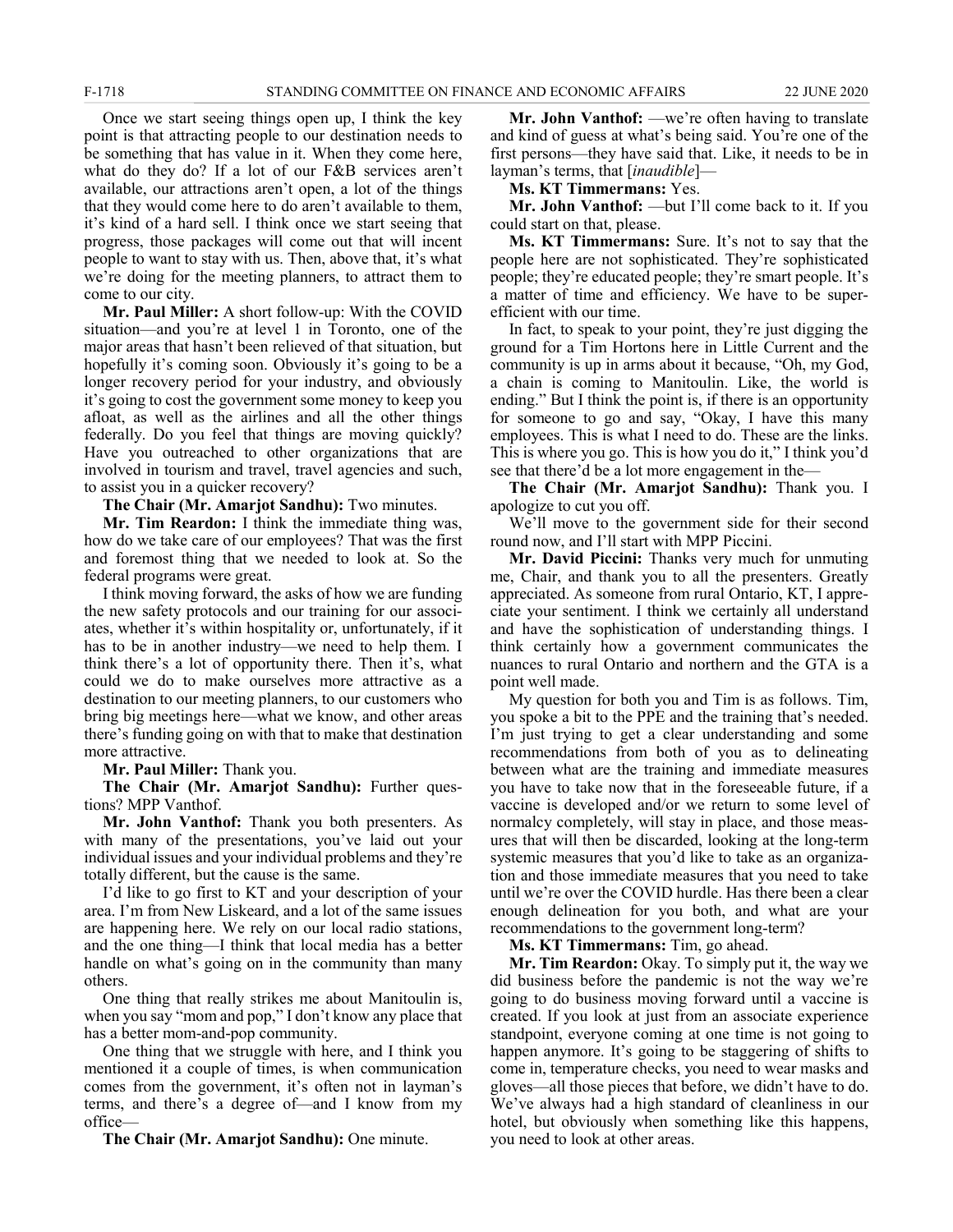If you think about your guest rooms, items that people touch a lot, whether it's your coffee machine, or your ironing board or things like that—we are looking at removing those, so that it will be on request. The guest knows that it has been taken out of the room and they can have it delivered upon request.

From an associate-training perspective, it's understanding what COVID is and then making sure that when we go to the guest rooms, we're covering all the bases where potential spread could happen. So we have those things in place, and those things are the pieces that are above and beyond what would normally happen before COVID.

**Mr. David Piccini:** Thank you. Thanks, Tim.

KT, anything to add there?

**Ms. KT Timmermans:** For me, it's a little different in that what I've had to do is reduce our pricing in terms of our ad rates. I have reduced our ad rates by 60%. Obviously my revenue stream is dramatically affected, but in order for me to be able to engage local business and make it affordable for them to be able to get the word out, that's what I needed to do. They need my support, so that's a really big piece for us.

In terms of staff, I'm not sure when staff are going to be back in the building. We don't welcome the public in our building right now at all. Staff right now are working from home and for the foreseeable future will be, because we share microphones and we share keyboards. It's a control booth, right? I don't know that there's ever going to be a comfort level right now where that would change.

**Mr. David Piccini:** Okay. Briefly, before I turn it over to my colleague MPP Kusendova: Tim, if you could just comment on the importance of balance in terms of public policy. I know from measures the previous government took—I heard from small business, relative to minimum wage and certain labour provisions, that we all agree with the spirit, but the way this was introduced was with little to no foresight, with little to no planning out. Talk to me about the importance of balance now with respect to COVID and ensuring that we support your business and others as you ramp back up and get back to business. If you could provide some comment on the importance of having that balance.

**Mr. Tim Reardon:** Yes, I definitely think there absolutely needs to be a balance. What we're seeing with this is that a lot of the regulations that we've seen come from the province are good, but we've gone above and beyond those. If you look at just social distancing or just policy and procedure internally, we have gone to a different level on that. When you look at things like capacity of meetings rooms and of our F&B space, it's not so much a percentage as much as it is, "Here is what the room could fit," and a bunch of times, it's under that percentage, because it simply physically won't fit in those meeting rooms. I think a little bit more communication on that, to understand the reality of what happens in the hotel and how we would manage what protocols have to be put in place for associates and for customer safety, is important.

**Mr. David Piccini:** Thank you.

**The Chair (Mr. Amarjot Sandhu):** We'll move to MPP Kusendova for the next question. One minute.

**Ms. Natalia Kusendova:** I just have a very quick question for KT. I was listening about your challenges in terms of labour and training people, and then having them move on to bigger operations. I can certainly relate, because as a backbench MPP, I have lost some of my staff to ministries, but I take it as a point of pride if a ministry hires one of my staff. I think it's very important to provide those learning opportunities and work experience for our young people, and small businesses and independent operators such as yourself do play an important part in learning and providing the skills and those opportunities. **1140**

How can the government better incentivize small businesses and independent operators to hire young people, and then how can we support you in actually retaining them in your operations?

**Ms. KT Timmermans:** Maybe there's an opportunity where you roll out—for example, the internship that I apply under is through the Northern Ontario Heritage Fund, and I'm very fortunate; they pay 90% of that intern's salary for one year. Maybe there's an opportunity to roll that out where it's a scaled-back program, maybe a threeor a five-year program where it starts at a percentage and rolls back, where it allows you to maintain that employee—

**The Chair (Mr. Amarjot Sandhu):** Thank you. Sorry to cut you off.

We'll have to move to the opposition side for their second round now. MPP Vanthof? Can you unmute yourself, please?

**Mr. John Vanthof:** Yes, I think I'm unmuted now.

**The Chair (Mr. Amarjot Sandhu):** Yes, you are.

**Mr. John Vanthof:** So going back to K.T: You spoke a lot about your business community, the business community of Manitoulin, and of rural Ontario, I think. What do you perceive they're going to need to survive until the next big tourist season for Manitoulin?

**Ms. KT Timmermans:** It boils down to resources, financial resources, for sure. Part of what's happening right now is that we're seeing an exodus from Toronto, because Toronto can't really go to Toronto, so Toronto is coming north. Fortunately, everybody has been really respectful about social distancing, but it has got our community up in arms. We need them, but we don't want them. That's kind of what's happening right now. It's a little bit scary.

But we're really driving "support local" right now, so that local people are supporting local, and I think that is going to maybe be the saving grace to get us through this season and maybe the forgoing seasons as we get through the future here. It's such an unknown. I think financial support is a big thing, education is a big thing, and then just driving the local mindset.

**Mr. John Vanthof:** One thing I'd like to pick up on in that: We're having the same thing in my community of Temagami. There is a societal split, a bit, about how we need tourism, we need people to come, but in places where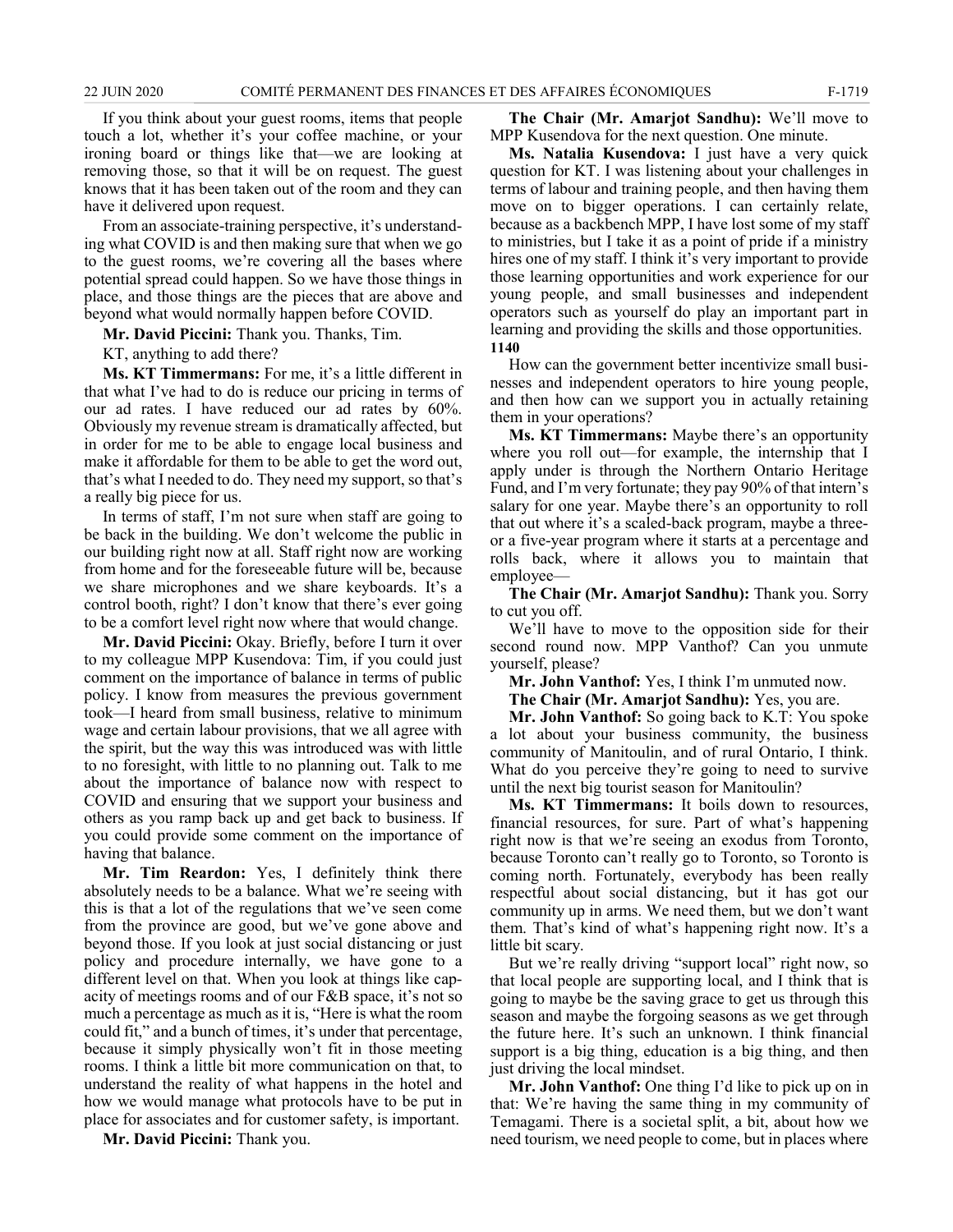we haven't had much COVID, they're saying, "We don't want people to come." I think Manitoulin is probably one of the best examples of that. Do you foresee that being a longer-term issue, like that that split is going to hurt in the longer term?

**Ms. KT Timmermans:** Yes, for sure. I mean, we have division within Manitoulin, between our non-First Nation and First Nation communities, on its own, which is challenging. But the fact that the tourism sector is important to us—that's how we drive our local economy, but there is fear. There is genuine fear. We've had two cases on Manitoulin since the beginning of March, and those two people came from Australia on a cruise, so that's where there is genuine fear.

I think the education piece is really important, because then, I think, education always trumps fear. That's where we as media—it's really important that we're delivering proper education, but I think having the government, both provincially and federally, be able to stay on a cohesive message with media and use them in a way that makes sense, so that that delivering of the message is getting to the locals, is really important.

**Mr. John Vanthof:** I would agree with you. We gauge issues by what calls we get in the constituency office, and since COVID, that conflict has been a major driver in the calls both for and against: "Open sooner." "Stay closed." "Open sooner." "Stay closed."

**Ms. KT Timmermans:** Right. And the whole neighbour-versus-neighbour piece was a big thing back before the borders were being shut down, when snowbirds were coming home and weren't isolating, and neighbours were ratting out other neighbours. It was just a mess, and in communities of our size that can have really catastrophic long-term effects, so—

**The Chair (Mr. Amarjot Sandhu):** Three minutes.

**Ms. KT Timmermans:** —fortunately we got through that.

**Mr. John Vanthof:** I would just like to close with one thing, and you brought it up: the layman's term. It's not about us not understanding; it's about when they open campgrounds and then you have access to your trailer. Say, "You can stay in your trailer," instead of, "You have access," because that just opens up more questions.

#### **Ms. KT Timmermans:** Yes.

**Mr. John Vanthof:** Thank you very much for talking about rural Ontario the way you do.

**Ms. KT Timmermans:** Thank you.

**The Chair (Mr. Amarjot Sandhu):** Thank you. Further questions? All right, so we'll move to the independent members now. MPP Blais?

**Mr. Stephen Blais:** Thank you, Mr. Chair, and thank you, Tim and KT for presenting this morning.

KT, I wanted to get a better understanding a little bit about the media landscape on Manitoulin. Where do you fit in? How many local Manitoulin-specific news agencies are there?

*Interjection.*

**Mr. Stephen Blais:** If someone could unmute her—

**Ms. KT Timmermans:** Yes. I'm good; sorry. There is a local newspaper that has been in place for about 140 years, and there are three radio signals on Manitoulin. We own two of the three.

**Mr. Stephen Blais:** So needless to say, losing you would be a pretty major impact to the community.

**Ms. KT Timmermans:** I would like to think it would be catastrophic, actually, because we also have the festivals, too, right? We are the ones who fund and drive those two festivals bringing 11,000 people a day into the community, so it's huge.

**Mr. Stephen Blais:** That is huge. You talked about advertising and the reduction of rates you've provided to local business. Obviously you need to support them, and that's wonderful. What kind of government advertising do you get? Do you get your share of public service announcements and typical, whether it's federal or provincial, government advertising?

**Ms. KT Timmermans:** We do certainly receive some, for sure. COVID has generated a considerable amount of revenue stream for us. We'd always like to see more. I think a lot of organizations figure that because we are a small community, we don't necessarily have the reach, but we're very fortunate in that we broadcast from the largest tower on Manitoulin, which we own. It's the biggest height on Manitoulin, so our broadcast range is actually Sault Ste. Marie to Parry Sound, all of Manitoulin and into the Bruce Peninsula, so we have a very large geographic range. I think once that sort of starts to become a little more well known to the various agencies that handle nationals, I think we'll see that. We certainly have seen an increase in our nationals over the years for sure.

**Mr. Stephen Blais:** Thank you very much.

Tim, you mentioned that there's a split between your leisure business and your commercial business-business, for lack of a better way of describing it. Do you expect business travel to come back before leisure, or is it vice versa?

**Mr. Tim Reardon:** Immediately, based on some of the restrictions and just the time of year we're at, leisure will be first, and we know that's driving traffic. It's within our province, people wanting to get out and experience Toronto. Unfortunately, we don't foresee the levels of 2019 until well into 2022. That's because a lot of the meeting business that's cancelled accounts for a lot of business in our hotel and in the city, and they bring thousands of delegates to our city. Having lost them for 2021 and not seeing them until 2022, it's going to take some time to get that ramped up.

In addition, if you think about the business travel of people coming cross-border from the US, we have a lot of mid-week travel from the US market. With the border not being open, we don't foresee that coming back, and we know our customers are just simply not travelling for obvious reasons. That component of the individual travel isn't expected to come back for some time.

**The Chair (Mr. Amarjot Sandhu):** Three minutes.

**Mr. Stephen Blais:** Thank you. We've heard a number of presenters talk about various ways of incentivizing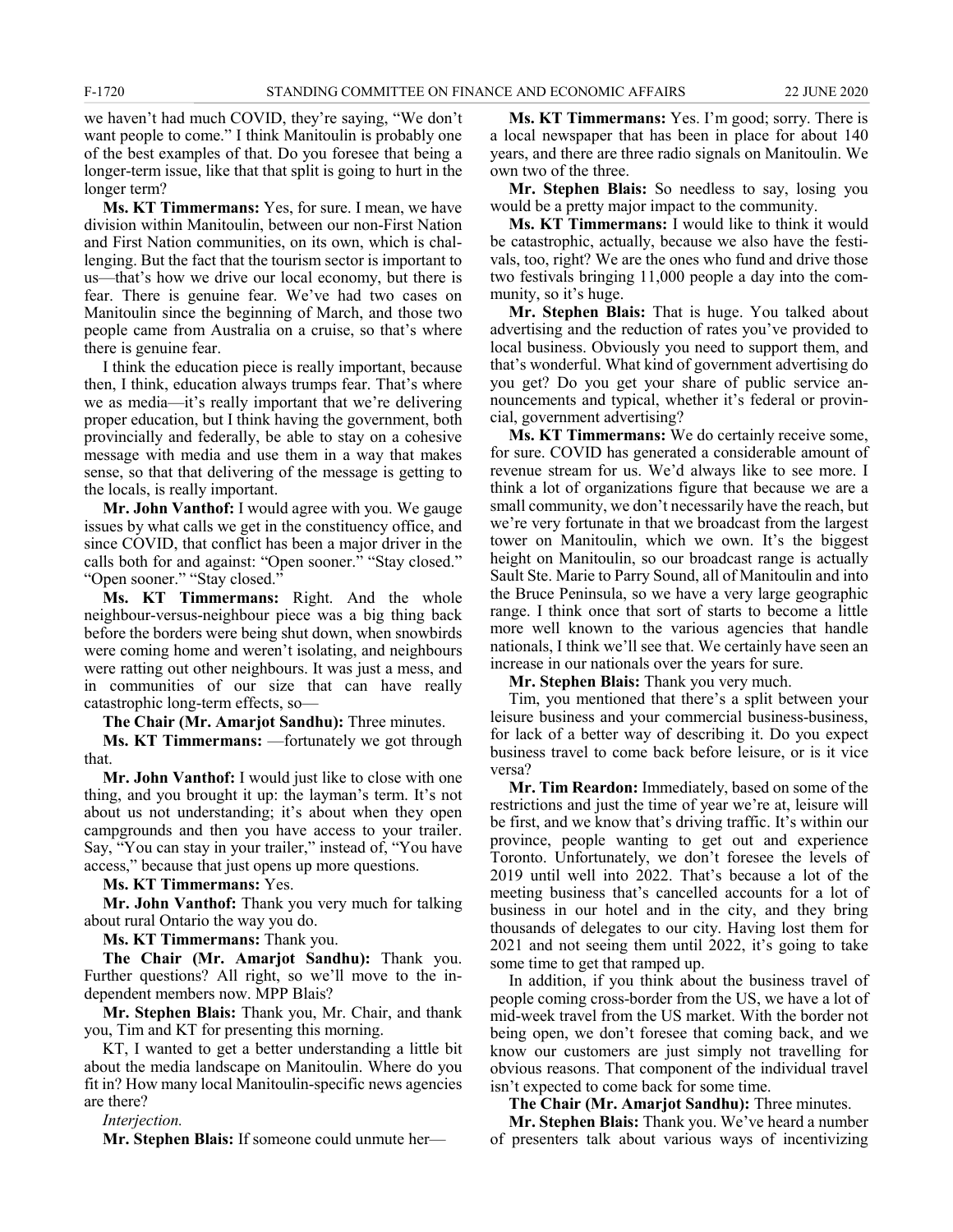Ontarians to travel internally within the province. Do you have any ideas on how that can be done?

**Mr. Tim Reardon:** What we know is from individual leisure travel customers. It's value, so what we as a hotel put in, whether it's breakfast or parking or making that something enticing for them to come and stay in our city. We also work with partners like our theatres and our restaurants, people that are around us who will appeal to different customers, depending on what their trip persona is when they come to our city. I think a lot of the attractions, a lot of the things that Toronto has to offer are key to that because that's why people come here. They want to experience the city.

**Mr. Stephen Blais:** Sure. How closely are you working with those attractions to create packages or ways to incentivize travel to Toronto once things open up?

**Mr. Tim Reardon:** I think in that respect we work really well with the attractions, whether it's Mirvish or what have you. I think where the real opportunity is is how we work with our bigger business-event meeting planners and how we work to incentivize those customers because, again, they are dealing with a much broader spectrum of markets that they're going after, whether it's in the US or globally. And like I said, a lot of those markets are incentivized, whether it's transportation or in their meeting space or whatever that is, and those incentives will sway someone on where they are going to book.

**Mr. Stephen Blais:** What's your typical split between leisure travel and business?

**Mr. Tim Reardon:** From a meetings-and-events standpoint, that's over 50% of my revenue, but overall, business to leisure it's about 65% to 35%.

**The Chair (Mr. Amarjot Sandhu):** One minute.

**Mr. Stephen Blais:** Sorry, 65% leisure?

**Mr. Tim Reardon:** No, business.

**Mr. Stephen Blais:** So 65% business.

**Mr. Tim Reardon:** Yes.

**Mr. Stephen Blais:** And half based on the meetings.

**Mr. Tim Reardon:** Just the meetings, yes.

**Mr. Stephen Blais:** Wow. I don't have any other questions, Mr. Chair. I'm not sure if MPP Hunter does.

**The Chair (Mr. Amarjot Sandhu):** MPP Hunter, you have 30 seconds.

**Ms. Mitzie Hunter:** I just wanted KT to answer that question around what we can do to encourage more people to travel to Manitoulin. Go ahead.

**Ms. KT Timmermans:** Manitoulin is obviously a destination spot on its own, so we are very fortunate from that perspective. I think if we could continue to create provincial incentives, whether it be marketing through larger urban centres, encouraging people to come north, that would be a great opportunity.

Again, as long as the education piece is here for locals to know that it's going—

**The Chair (Mr. Amarjot Sandhu):** Thank you. I apologize to cut you off. That concludes our time. Thank you to both the presenters for your time and for your presentation.

That concludes our business for today as well. As a reminder, the deadline to send in a written submission will be 5 p.m. Eastern Daylight Time today.

The committee is now adjourned until 9 a.m. on June 25, when we'll meet to begin hearings on the culture and heritage sector of the study.

Thank you so much and have a good day. *The committee adjourned at 1153.*